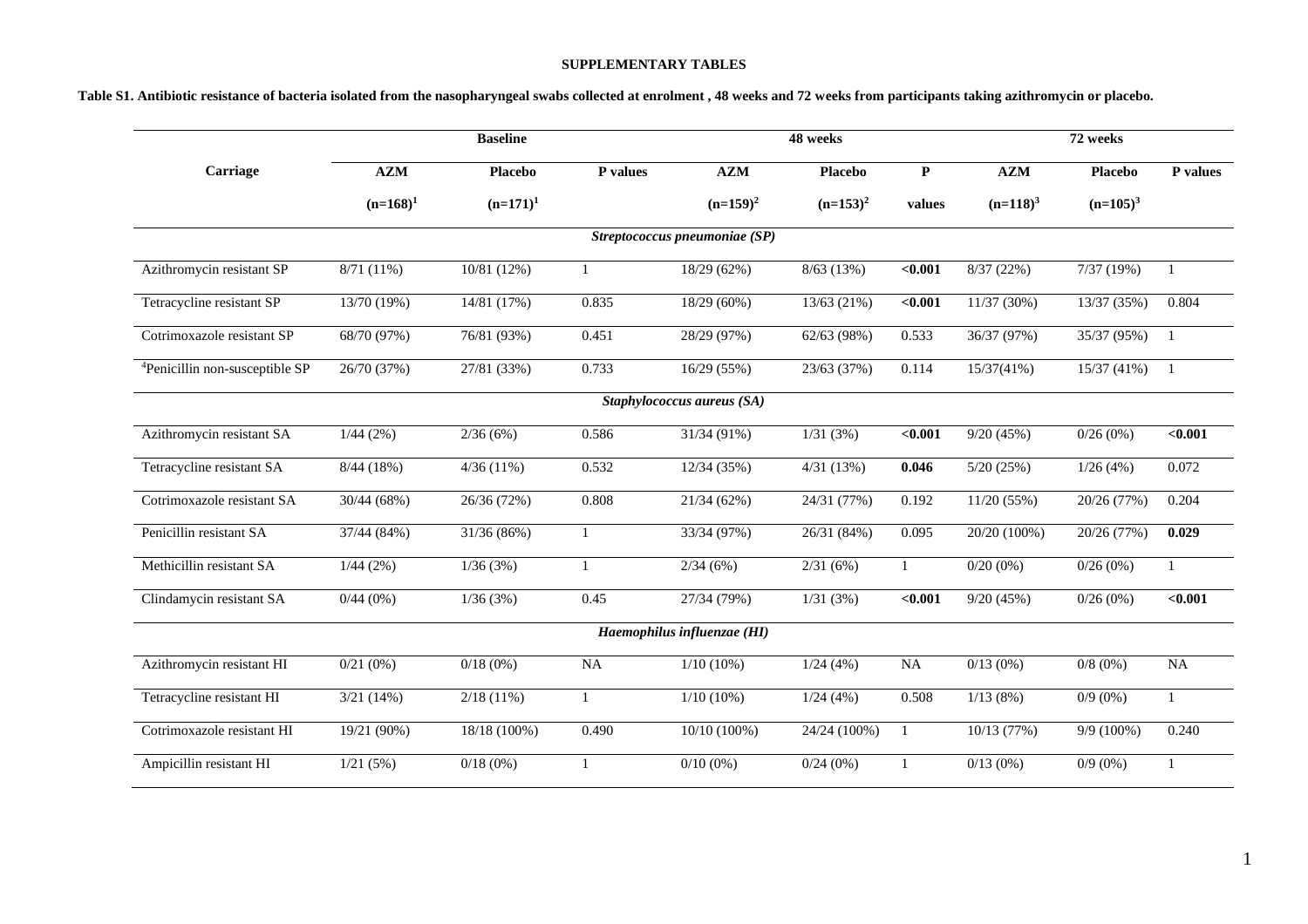| Amoxicillin-clavulanate      | 1/21(5%)    | $0/18(0\%)$ |           | $0/10(0\%)$                | 0/24(0%)     |           | 1/13(8%)    | $0/9(0\%)$ |           |
|------------------------------|-------------|-------------|-----------|----------------------------|--------------|-----------|-------------|------------|-----------|
| resistant HI                 |             |             |           |                            |              |           |             |            |           |
| Cefuroxime resistant HI      | $0/21(0\%)$ | $0/18(0\%)$ | <b>NA</b> | $0/10(0\%)$                | 0/24(0%)     | <b>NA</b> | $0/13(0\%)$ | $0/9(0\%)$ | <b>NA</b> |
|                              |             |             |           | Moraxella catarrhalis (MC) |              |           |             |            |           |
| Azithromycin resistant MC    | 1/25(4%)    | $0/21(0\%)$ |           | $0/7$ (0%)                 | $0/16(0\%)$  |           | $0/8(0\%)$  | $0/7(0\%)$ |           |
| Tetracycline resistant MC    | 2/25(8%)    | 4/21(19%)   | 0.390     | $0/7$ (0%)                 | 1/16(6%)     |           | $0/8(0\%)$  | $0/7(0\%)$ |           |
| Cotrimoxazole resistant MC   | 13/25 (52%) | 11/21(52%)  |           | 5/7(71%)                   | $8/16(50\%)$ | 0.405     | $4/8$ (50%) | 4/7(57%)   |           |
| Amoxicillin-clavulanate      | 0/25(0%)    | $0/21(0\%)$ |           | $0/7$ (0%)                 | $0/16(0\%)$  |           | $0/8(0\%)$  | 1/7(14%)   | 0.467     |
| resistant MC                 |             |             |           |                            |              |           |             |            |           |
|                              |             |             |           | All four bacteria          |              |           |             |            |           |
| Macrolide resistant (any)    | 10(6%)      | 12(7%)      | 0.826     | 45 (30%)                   | 10(7%)       | < 0.001   | 17(15%)     | 7(7%)      | 0.011     |
| Tetracycline resistant (any) | 24 (14%)    | 23 (14%)    | 0.742     | 30(20%)                    | 18 (13%)     | < 0.001   | 16 (14%)    | 13(12%)    | 0.392     |

group at 48 weeks respectively.<sup>3</sup>Samples not collected from 16 and 15 participants in AZM and placebo group at 72 weeks respectively. <sup>4</sup>Oxacillin used as surrogate for penicillin. Fishers

*exact test used to compare proportions.*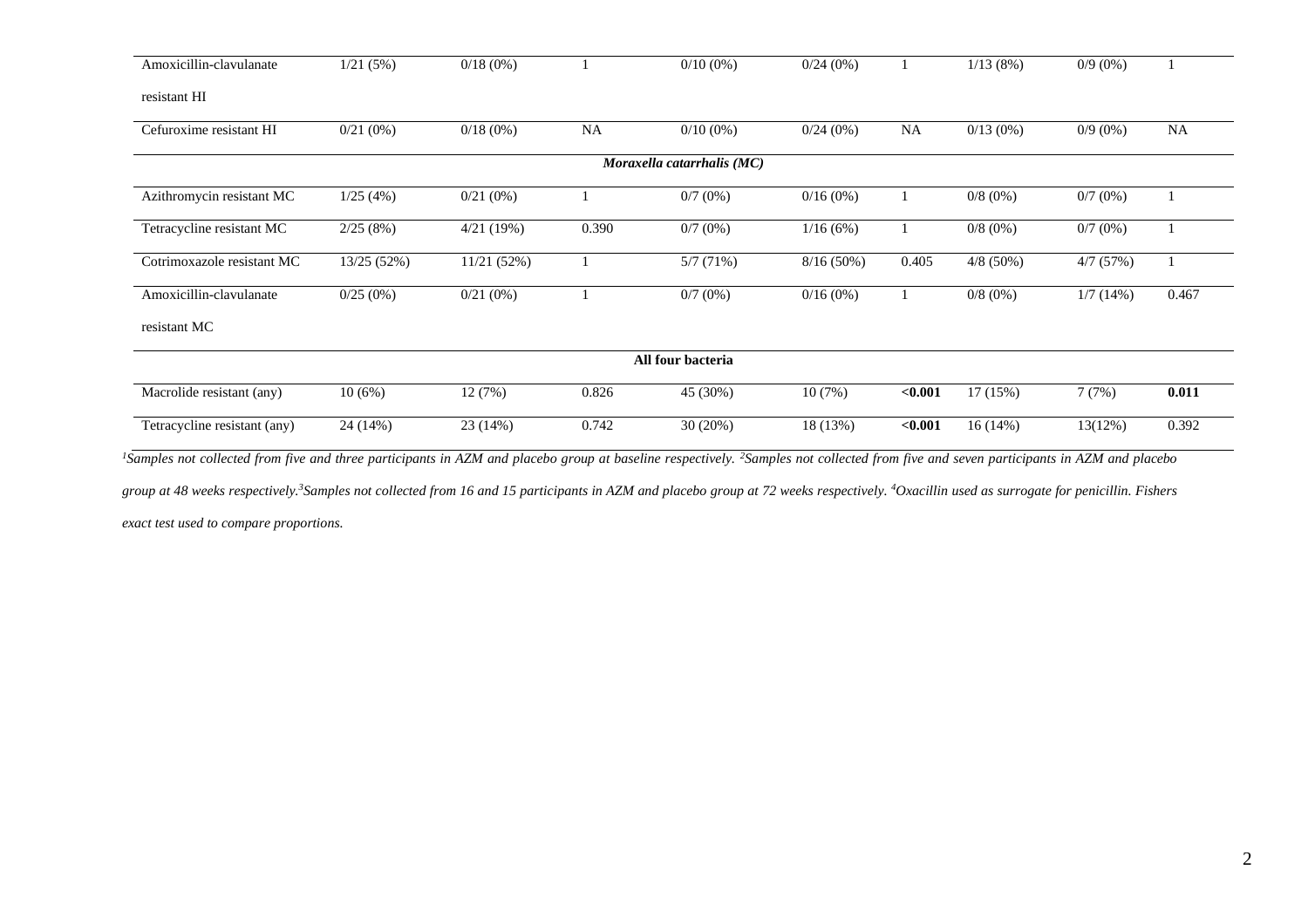**Table S2. Antibiotic resistance of bacteria isolated from the sputa collected at enrolment , 48 weeks and 72 weeks from participants taking azithromycin or placebo.**

|                                            |              | <b>Baseline</b> |              |                               | 48 weeks       |                |              | 72 weeks       |                  |
|--------------------------------------------|--------------|-----------------|--------------|-------------------------------|----------------|----------------|--------------|----------------|------------------|
| Carriage                                   | A Z M        | <b>Placebo</b>  | P values     | A Z M                         | <b>Placebo</b> | P values       | A Z M        | <b>Placebo</b> | P values         |
|                                            | $(n=166)^1$  | $(n=164)^1$     |              | $(n=148)^2$                   | $(n=143)^2$    |                | $(n=116)^3$  | $(n=106)^3$    |                  |
|                                            |              |                 |              | Streptococcus pneumoniae (SP) |                |                |              |                |                  |
| Azithromycin resistant SP                  | 2/41(5%)     | 2/36(6%)        | $\mathbf{1}$ | 5/16(31%)                     | 2/32(6%)       | 0.033          | $2/20(10\%)$ | 3/26(12%)      | $\mathbf{1}$     |
| Tetracycline resistant SP                  | $4/41(10\%)$ | 6/35(17%)       | 0.499        | 4/16(25%)                     | 7/32(22%)      | $\mathbf{1}$   | 3/20(15%)    | 8/26(31%)      | 0.302            |
| Cotrimoxazole resistant SP                 | 38/41 (93%)  | 32/36 (89%)     | 0.699        | 14/16(88%)                    | 31/32 (97%)    | 0.254          | 20/20 (100%) | 25/26 (96%)    | $\mathbf{1}$     |
| <sup>4</sup> Penicillin non-susceptible SP | 13/41 (32%)  | 9/36(25%)       | 0.616        | 6/16(38%)                     | 11/32(34%)     | $\mathbf{1}$   | 6/20(30%)    | 13/26 (50%)    | 0.232            |
|                                            |              |                 |              | Staphylococcus aureus (SA)    |                |                |              |                |                  |
| Azithromycin resistant SA                  | 7/49(14%)    | 5/45(11%)       | 0.762        | 30/45 (67%)                   | 3/37(8%)       | < 0.001        | 16/40 (40%)  | 4/37(11%)      | 0.004            |
| Tetracycline resistant SA                  | 12/49 (24%)  | 5/45(11%)       | 0.113        | 21/45 (47%)                   | 6/37(16%)      | 0.005          | 9/40(23%)    | 5/37(14%)      | 0.382            |
| Cotrimoxazole resistant SA                 | 33/49 (67%)  | 28/45 (62%)     | 0.668        | 31/45 (69%)                   | 23/37 (62%)    | 0.641          | 23/40 (58%)  | 24/37 (65%)    | 0.641            |
| Penicillin resistant SA                    | 45/49 (92%)  | 41/45 (91%)     |              | 43/45 (96%)                   | 34/37 (92%)    | 0.654          | 35/40 (86%)  | 32/37 (86%)    | $\mathbf{1}$     |
| Methicillin resistant SA                   | 1/49(2%)     | 1/45(2%)        | $\mathbf{1}$ | 4/45(8%)                      | 2/37(5%)       | 0.685          | 1/40(3%)     | 1/37(3%)       | $\mathbf{1}$     |
| Clindamycin resistant SA                   | 4/49(8%)     | 2/45(4%)        | 0.679        | 25/45 (56%)                   | 2/37(5%)       | $0.001$        | 13/40 (33%)  | 3/37(8%)       | 0.011            |
|                                            |              |                 |              | Haemophilus influenzae (HI)   |                |                |              |                |                  |
| Azithromycin resistant HI                  | $0/4(0\%)$   | $0/7(0\%)$      | $\mathbf{1}$ | $1/3$ (33%)                   | $0/19(0\%)$    | 0.136          | $0/6(0\%)$   | $0/9(0\%)$     | $\mathbf{1}$     |
| Tetracycline resistant HI                  | $0/4(0\%)$   | 1/7(14%)        | $\mathbf{1}$ | $0/3(0\%)$                    | $2/19(11\%)$   | -1             | $0/6(0\%)$   | 1/9(11%)       | $\mathbf{1}$     |
| Cotrimoxazole resistant HI                 | 3/4(75%)     | 7/7(100%)       | 0.364        | $3/3(100\%)$                  | 19/19 (100%)   | $\overline{1}$ | 5/6(83%)     | $9/9(100\%)$   | $\overline{0.4}$ |
| Ampicillin resistant HI                    | $0/4(0\%)$   | $0/7(0\%)$      | NA           | $0/3(0\%)$                    | $0/19(0\%)$    | NA             | $0/6(0\%)$   | $0/9(0\%)$     | NA               |
| Amoxicillin-clavulanate resistant          | $0/4(0\%)$   | $0/7(0\%)$      | <b>NA</b>    | $0/3$ (0%)                    | 1/19(5%)       | $\mathbf{1}$   | $0/6(0\%)$   | $0/9(0\%)$     | <b>NA</b>        |
| HI                                         |              |                 |              |                               |                |                |              |                |                  |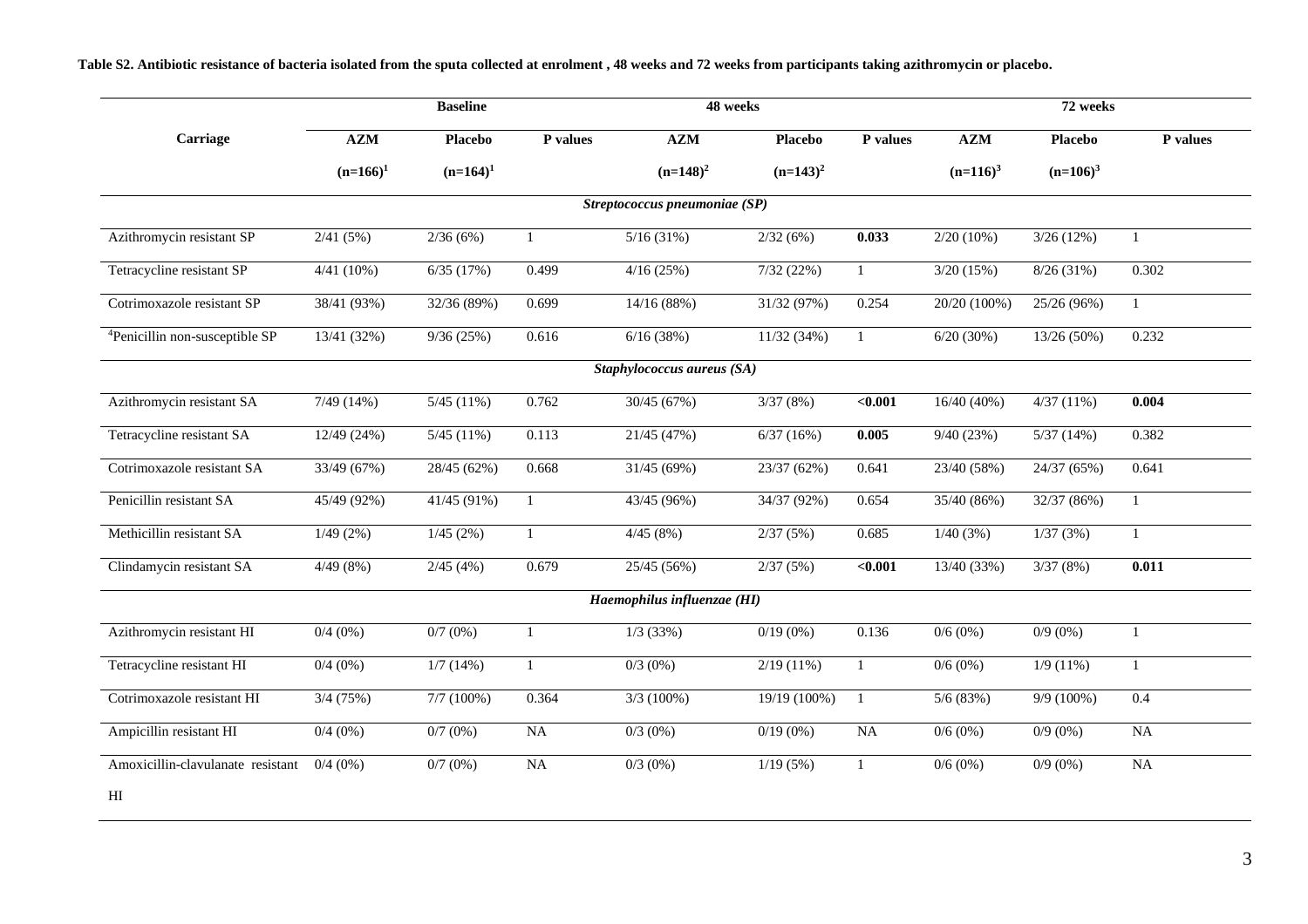| Cefuroxime resistant HI           | $0/4(0\%)$  | $0/7(0\%)$   | <b>NA</b> | $0/3$ (0%)                 | $0/19(0\%)$ | <b>NA</b> | $0/6(0\%)$    | $0/9(0\%)$    | <b>NA</b> |
|-----------------------------------|-------------|--------------|-----------|----------------------------|-------------|-----------|---------------|---------------|-----------|
|                                   |             |              |           | Moraxella catarrhalis (MC) |             |           |               |               |           |
| Azithromycin resistant MC         | $0/15(0\%)$ | $0/15(0\%)$  |           | $1/4$ (25%)                | $0/14(0\%)$ | 0.222     | $0/7(0\%)$    | $1/7\%$ (14%) |           |
| Tetracycline resistant MC         | 1/15(7%)    | 4/15(27%)    | 0.330     | $0/4(0\%)$                 | 1/14(7%)    |           | $0/7(0\%)$    | $0/7(0\%)$    |           |
| Cotrimoxazole resistant MC        | 7/15(47%)   | $9/15(60\%)$ | 0.715     | $0/4(0\%)$                 | 1/14(7%)    |           | $1/7\%$ (14%) | $1/7\%$ (14%) |           |
| Amoxicillin-clavulanate resistant | $0/15(0\%)$ | $0/15(0\%)$  | <b>NA</b> | $0/4(0\%)$                 | $0/14(0\%)$ | <b>NA</b> | $0/7(0\%)$    | $0/7(0\%)$    | <b>NA</b> |
| MC                                |             |              |           |                            |             |           |               |               |           |
|                                   |             |              |           | All four bacteria          |             |           |               |               |           |
| Macrolide resistant (any)         | 9(5%)       | 7(4%)        | 0.795     | 36(24%)                    | 5(3%)       | < 0.001   | 18 (16%)      | 8(8%)         | 0.025     |
| Tetracycline resistant (any)      | $17(10\%)$  | $16(10\%)$   |           | 25 (17%)                   | $15(10\%)$  | 0.008     | $12(10\%)$    | 13(12%)       |           |

<sup>1</sup>*Samples not collected from seven and 10 participants in AZM and placebo group at baseline respectively. <sup>2</sup><i>Samples not collected from 16 and 17 participants in AZM and placebo group at 48* 

weeks respectively.<sup>3</sup>Samples not collected from 18 and 14 participants in AZM and placebo group at 72 weeks respectively. <sup>4</sup>Oxacillin used as surrogate for penicillin. Fishers exact test used to *compare proportions.*

# **Table S3: Nasopharyngeal and sputum bacterial carriage at enrolment, 48 weeks and 72 weeks in participants taking azithromycin, by adherence to azithromycin**

|                          | <b>NASOPHARYNGEAL SWABS</b> |                      |                        |              |                 |                      |                 |       |              |                 |                        |                 |              |
|--------------------------|-----------------------------|----------------------|------------------------|--------------|-----------------|----------------------|-----------------|-------|--------------|-----------------|------------------------|-----------------|--------------|
|                          |                             | Baseline $(n=168)^1$ |                        |              |                 | 48 weeks $(n=159)^2$ |                 |       |              |                 | 72 weeks $(n=118)^3$   |                 |              |
|                          | <b>Total</b>                | <b>Adherent</b>      | Non-                   | <b>Total</b> | <b>Adherent</b> | Non-                 | aOR             | P     | <b>Total</b> | <b>Adherent</b> | Non-                   | aOR             | $\mathbf{P}$ |
|                          | $(n=168)$                   | $(n=124)^1$          | adherent<br>$(n=44)^1$ | $(n=159)$    | $(n=122)^2$     | adherent<br>$(n=37)$ | $(95\%CI)$      | value | $(n=118)$    | $(n=94)^3$      | adherent<br>$(n=24)^3$ | $(95\%CI)$      | value        |
| Streptococcus pneumoniae | 74 (44%)                    | 58 (47%)             | 16(36%)                | 29 (18%)     | 22(18%)         | 7(19%)               | $1.5$ [0.4-5.2] | 0.529 | 41 (35%)     | 34 (36%)        | 7(29%)                 | $1.4$ [0.4-4.8] | 0.554        |
| Staphylococcus aureus    | 45 (27%)                    | 33 (27%)             | 12(27%)                | 34(21%)      | 20(16%)         | 14 (38%)             | $0.4$ [0.1-1.2] | 0.609 | 23 (19%)     | 19 (20%)        | 4(17%)                 | $2.2$ [0.5-9.6] | 0.293        |
| Haemophilus influenzae   | 21 (13%)                    | 15 (12%)             | 6(14%)                 | 11(7%)       | 8(7%)           | 3(8%)                | $0.8$ [0.2-4.0] | 0.814 | $13(11\%)$   | $10(11\%)$      | 3(13%)                 | $0.9$ [0.2-4.5] | 0.975        |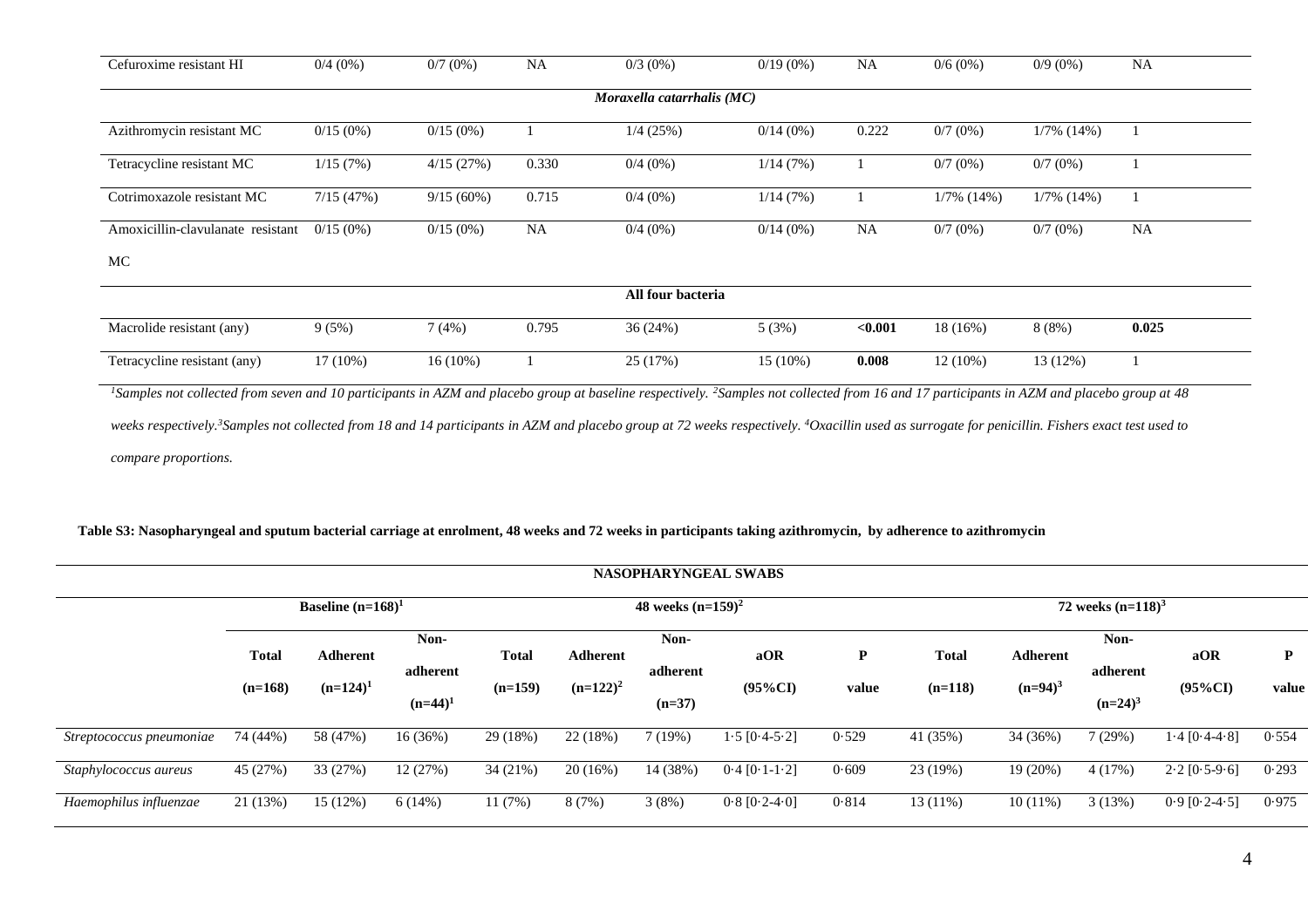| Moraxella catarrhalis   | 26 (15%) | 18 (15%) | 8 (18%)  | 7(4%     | 4(3%)    | $(8\%$   | $0.6$ $[0.1 - 3.4]$ | 0.537 | 9(8% )   | 4 (4%    | $(21\%)$ | $0.2$ [0.0-0.98]                    | 0.048 |
|-------------------------|----------|----------|----------|----------|----------|----------|---------------------|-------|----------|----------|----------|-------------------------------------|-------|
| Bacterial carriage (any | 107(64%) | 78 (61%) | 29 (63%) | 63 (43%) | 45 (35%) | 18 (49%) | $1 [0.4-2.6]$       | 0.912 | $(53\%)$ | 49 (48%) | 12 (39%) | $\cdot$ 7 [0 $\cdot$ 6-5 $\cdot$ 1] | 0.310 |

# **SPUTUM**

|                                                                                                                                                                                                                                                       |              | Baseline $(n=166)^1$ |                        |              |                 | 48 weeks $(n=148)^2$   |                      |        |              |            | 72 weeks $(n=116)^3$   |                   |             |
|-------------------------------------------------------------------------------------------------------------------------------------------------------------------------------------------------------------------------------------------------------|--------------|----------------------|------------------------|--------------|-----------------|------------------------|----------------------|--------|--------------|------------|------------------------|-------------------|-------------|
|                                                                                                                                                                                                                                                       | <b>Total</b> | Adherent             | Non-                   | <b>Total</b> | <b>Adherent</b> | Non-                   | aOR                  | P      | <b>Total</b> | Adherent   | Non-                   | aOR               | $\mathbf P$ |
|                                                                                                                                                                                                                                                       | $(n=166)^4$  | $(n=122)^4$          | adherent<br>$(n=44)^4$ | $(n=148)^5$  | $(n=114)^5$     | adherent<br>$(n=34)^5$ | $(95\%CI)$           | values | $(n=117)^6$  | $(n=93)^6$ | adherent<br>$(n=24)^6$ | $(95\%CI)$        | values      |
| Streptococcus pneumoniae                                                                                                                                                                                                                              | 43 (26%)     | 36 (30%)             | 7(16%)                 | 17(11%)      | 13 (11%)        | 4(12%)                 | $0.6 [0.2 - 2.6]$    | 0.491  | 20 (17%)     | 16 (17%)   | 4(17%)                 | $0.8 [0.2 - 3.1]$ | 0.750       |
| Staphylococcus aureus                                                                                                                                                                                                                                 | 51 (31%)     | 40 (33%)             | 11(25%)                | 46 (31%)     | 29 (25%)        | 17 (50%)               | $0.2$ [0.1-0.6]      | 0.004  | 40 (34%)     | 32 (34%)   | 8 (33%)                | $1.0 [0.3-3.6]$   | 0.972       |
| Haemophilus influenzae                                                                                                                                                                                                                                | 4(2%)        | 2(2%)                | 2(5%)                  | 3(2%)        | 2(2%)           | 1(3%)                  | $0.6$ [ $0.0-14.2$ ] | 0.756  | 6(5%)        | 5(5%)      | 1(4%)                  | $5.4$ [0.3-83.7]  | 0.229       |
| Moraxella catarrhalis                                                                                                                                                                                                                                 | 15 (9%)      | 11 (9%)              | 4 (9%)                 | 4(3%)        | 2(2%)           | 2(6%)                  | $0.3$ [ $0.0-2.6$ ]  | 0.257  | 7(6%)        | 5(5%)      | 2(8%)                  | $0.9$ [0.1-6.7]   | 0.896       |
| Bacterial carriage (any)                                                                                                                                                                                                                              | 82 (49%)     | 60 (47%)             | 22 (48%)               | 62 (42%)     | 41 (32%)        | 21 (57%)               | $0.2$ [0.1-0.6]      | 0.003  | 56 (48%)     | 45 (44%)   | 11 (35%)               | $1.3$ [0.4-4.0]   | 0.634       |
| <sup>1</sup> Samples not collected from three and two participants in adherent and non-adherent group at baseline respectively. <sup>2</sup> Samples not collected from five participants in adherent at 48 weeks. <sup>3</sup> Samples not collected |              |                      |                        |              |                 |                        |                      |        |              |            |                        |                   |             |
| from nine and seven participants in adherent and non-adherent group at 72 weeks respectively. <sup>4</sup> Samples not collected from five and two participants in adherent and non-adherent group at baseline respectively.                          |              |                      |                        |              |                 |                        |                      |        |              |            |                        |                   |             |
| <sup>5</sup> Samples not collected from 13 and three participants in adherent and non-adherent groups at 48 weeks respectively. <sup>6</sup> Samples not collected from 11 and seven participants in adherent and non-adherent group at               |              |                      |                        |              |                 |                        |                      |        |              |            |                        |                   |             |
| 72 weeks respectively. aOR= adjusted Odd Ratio. Comparisons of bacterial carriage between trial arms at all visits were conducted using mixed-effects logistic regression models, including a random effect for                                       |              |                      |                        |              |                 |                        |                      |        |              |            |                        |                   |             |
|                                                                                                                                                                                                                                                       |              |                      |                        |              |                 |                        |                      |        |              |            |                        |                   |             |

participants. Models were adjusted for site, sex, age category, HIV viral load at enrolment, the season of sampling and visit. A trial arm by time interaction term was included in models to compare trial arms at 48 *and 72 weeks, without a trial arm main effect term.*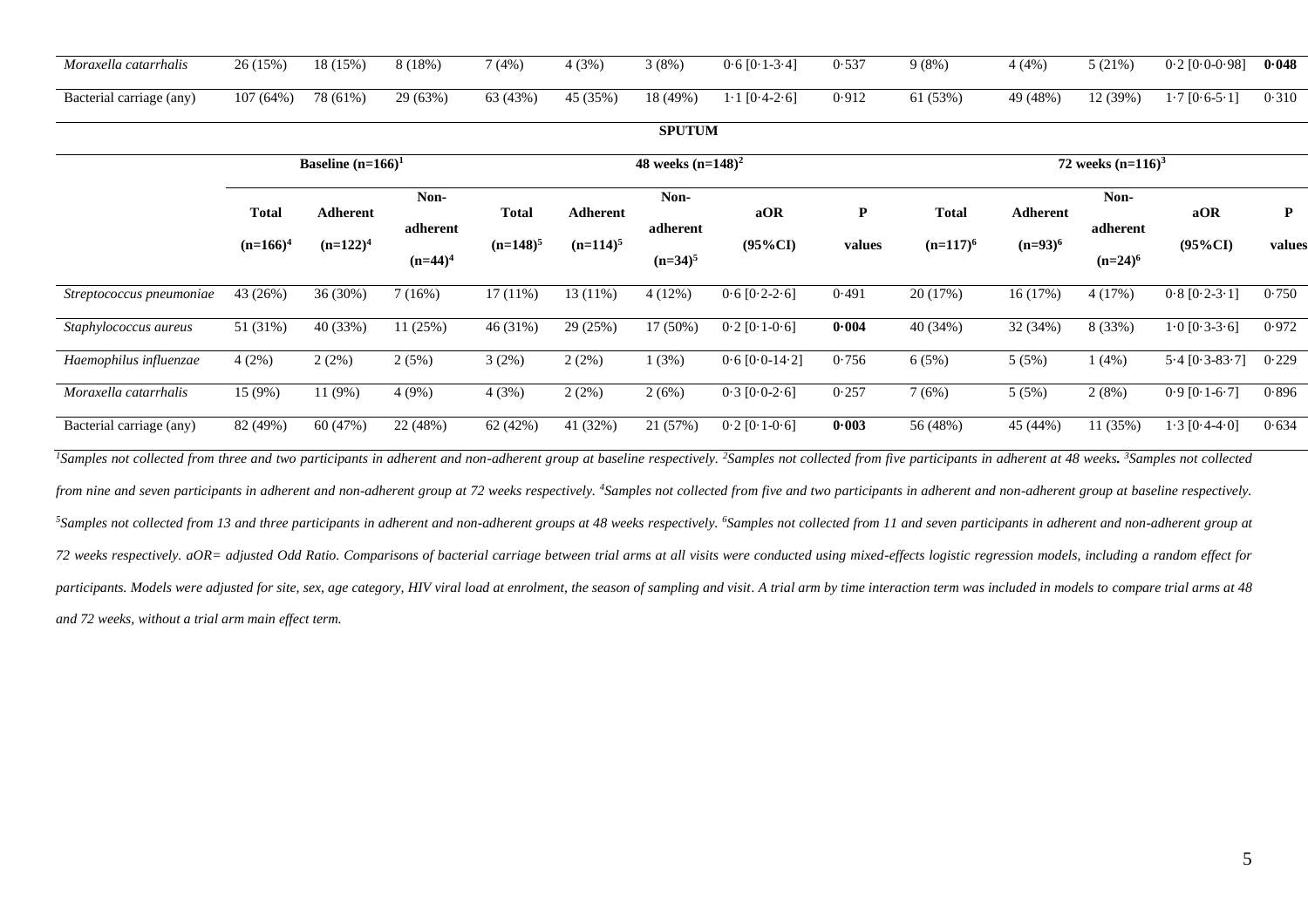**Table S4: Antibiotic resistance of nasopharyngeal bacterial isolates at enrolment , 48 weeks and 72 weeks in participants taking azithromycin, by adherence to azithromycin**

|                                            |              |             | 48 weeks $(n=159)^2$ |              |                               |                    | 72 weeks $(n=118)^3$ |                |              |                    |               |              |
|--------------------------------------------|--------------|-------------|----------------------|--------------|-------------------------------|--------------------|----------------------|----------------|--------------|--------------------|---------------|--------------|
|                                            | <b>Total</b> | Adherent    | Non-                 | $\mathbf{P}$ | <b>Total</b>                  | <b>Adherent</b>    | Non-                 | $\mathbf{P}$   | <b>Total</b> | Adherent           | Non-          | ${\bf P}$    |
|                                            | $(n=168)$    | $(n=122)^1$ | adherent             | values       | $(n=159)$                     | $(n=122)^2$        | $\!$ adherent        | values         | $(n=118)$    | $(n=94)^3$         | adherent      | values       |
|                                            |              |             | $(n=44)^1$           |              |                               |                    | $(n=37)$             |                |              |                    | $(n=24)^3$    |              |
|                                            |              |             |                      |              | Streptococcus pneumoniae (SP) |                    |                      |                |              |                    |               |              |
| Azithromycin resistant SP                  | $8/71(11\%)$ | 6/56(11%)   | 2/15(13%)            | 0.673        | 18/29 (62%)                   | 14/22 (64%)        | 4/7(57%)             | $\mathbf{1}$   | 8/37(22%)    | 7/30(23%)          | 1/7(14%)      |              |
| Tetracycline resistant SP                  | 13/70 (19%)  | 8/55(15%)   | 5/15(33%)            | 0.133        | 18/29 (62%)                   | 14/22 (64%)        | 4/7(57%)             | $\mathbf{1}$   | 11/37(30%)   | $9/30(30\%)$       | 2/7(29%)      | $\mathbf{1}$ |
| Cotrimoxazole resistant SP                 | 68/70 (97%)  | 53/55 (96%) | 15/15<br>$(100\%)$   | 1            | 28/29 (97%)                   | 21/22 (95%)        | $7/7(100\%)$         | $\mathbf{1}$   | 36/37 (97%)  | 29/30 (97%)        | $7/7(100\%)$  |              |
| <sup>4</sup> Penicillin non-susceptible SP | 26/70 (37%)  | 20/55 (36%) | 6/15(40%)            | 1            | 16/29(55%)                    | 12/22 (54%)        | 4/7(57%)             | $\overline{1}$ | 15/37(41%)   | 12/30(40%)         | 3/7(43%)      |              |
|                                            |              |             |                      |              | Staphylococcus aureus (SA)    |                    |                      |                |              |                    |               |              |
| Azithromycin resistant SA                  | 1/44(2%)     | 1/33(3%)    | $0/11(0\%)$          | 1            | 31/34 (91%)                   | 18/20 (90%)        | 13/14 (93%)          | $\overline{1}$ | 9/20(45%)    | $7/17(41\%)$       | 2/3(67%)      | 0.566        |
| Tetracycline resistant SA                  | 8/44(18%)    | 6/33(18%)   | 2/11(18%)            | $\mathbf{1}$ | 12/34 (35%)                   | 6/20(30%)          | 6/14(43%)            | 0.487          | 5/20(25%)    | 4/17(24%)          | $1/3$ (33%)   |              |
| Cotrimoxazole resistant SA                 | 30/44 (68%)  | 22/33 (67%) | 8/11(72%)            | $\mathbf{1}$ | 21/34 (62%)                   | 12/20 (60%)        | 9/14(64%)            | $\overline{1}$ | 11/20(55%)   | 9/17(53%)          | 2/3(67%)      |              |
| Penicillin resistant SA                    | 37/44 (84%)  | 28/33 (84%) | 9/11(82%)            | 1            | 33/34 (97%)                   | 20/20<br>$(100\%)$ | 13/14 (93%)          | 0.412          | 20/20 (100%) | 17/17<br>$(100\%)$ | $3/3(100\%)$  |              |
| Methicillin resistant SA                   | 1/44(2%)     | 1/33(3%)    | $0/11(0\%)$          | $\mathbf{1}$ | 2/34(6%)                      | 1/20(5%)           | 1/14(7%)             | 1              | $0/20(0\%)$  | 0/17(0%)           | $0/3$ $(0\%)$ |              |
| Clindamycin resistant SA                   | 0/44(0%)     | 0/33(0%)    | $0/11(0\%)$          | $\mathbf{1}$ | 27/34 (79%)                   | 17/20 (85%)        | 10/14(71%)           | 0.4099         | 9/20(45%)    | 7/17(41%)          | 2/3(67%)      | 0.566        |
|                                            |              |             |                      |              | Haemophilus influenzae (HI)   |                    |                      |                |              |                    |               |              |
| Azithromycin resistant HI                  | $0/21(0\%)$  | $0/15(0\%)$ | $0/6(0\%)$           | NA           | $1/10(10\%)$                  | 1/7(14%)           | $0/3$ (0%)           | <b>NA</b>      | $0/13(0\%)$  | $0/10(0\%)$        | $0/3$ (0%)    | NA           |
| Tetracycline resistant HI                  | 3/21(14%)    | 3/15(20%)   | $0/6(0\%)$           | 0.526        | $1/10(10\%)$                  | 1/7(14%)           | $0/3$ (0%)           | -1             | 1/13(8%)     | $1/10(10\%)$       | $0/3$ (0%)    |              |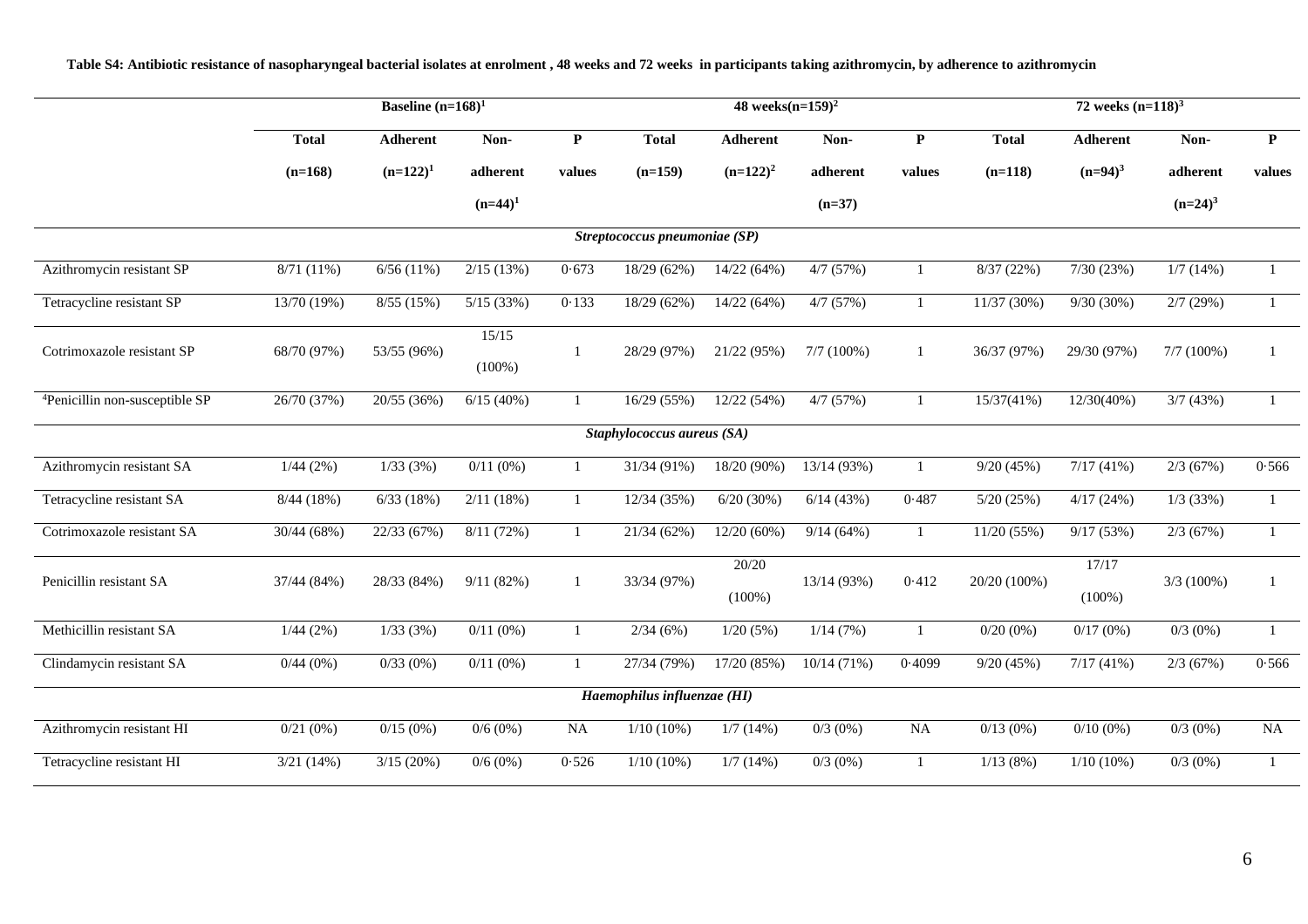|                                                                                                                                                                                                                                                                                            |             |             |             |           | 10/10                      |              |              |           |             |              |               |       |
|--------------------------------------------------------------------------------------------------------------------------------------------------------------------------------------------------------------------------------------------------------------------------------------------|-------------|-------------|-------------|-----------|----------------------------|--------------|--------------|-----------|-------------|--------------|---------------|-------|
| Cotrimoxazole resistant HI                                                                                                                                                                                                                                                                 | 19/21 (90%) | 14/15 (93%) | 5/6(83%)    | 0.5       | $(100\%)$                  | $7/7(100\%)$ | $3/3(100\%)$ |           | 10/13 (77%) | 7/10(70%)    | $3/3(100\%)$  | 0.528 |
| Ampicillin resistant HI                                                                                                                                                                                                                                                                    | 1/21(5%)    | 1/15(67%)   | $0/6(0\%)$  |           | $0/10(0\%)$                | $0/7(0\%)$   | $0/3(0\%)$   |           | $0/13(0\%)$ | $0/10(0\%)$  | $0/3$ (0%)    |       |
| Amoxicillin-clavulanate resistant                                                                                                                                                                                                                                                          |             |             |             |           |                            |              |              |           |             |              |               |       |
| H <sub>I</sub>                                                                                                                                                                                                                                                                             | 1/21(5%)    | 1/15(7%)    | $0/6(0\%)$  |           | $0/10(0\%)$                | $0/7(0\%)$   | $0/3$ $(0%)$ |           | 1/13(8%)    | $1/10(10\%)$ | $0/3$ $(0\%)$ |       |
| Cefuroxime resistant HI                                                                                                                                                                                                                                                                    | 0/21(0%)    | 0/15(0%)    | $0/6(0\%)$  | <b>NA</b> | $0/10(0\%)$                | $0/7(0\%)$   | $0/3$ (0%)   | <b>NA</b> | $0/13(0\%)$ | $1/10(10\%)$ | $0/3$ (0%)    | NA    |
|                                                                                                                                                                                                                                                                                            |             |             |             |           | Moraxella catarrhalis (MC) |              |              |           |             |              |               |       |
| Azithromycin resistant MC                                                                                                                                                                                                                                                                  | 1/25(4%)    | 1/17(6%)    | $0/8(0\%)$  |           | 0/7(0%)                    | $0/4(0\%)$   | $0/3(0\%)$   |           | $0/8(0\%)$  | $0/3(0\%)$   | 0/5(0%)       |       |
| Tetracycline resistant MC                                                                                                                                                                                                                                                                  | 2/25(8%)    | 0/17(0%)    | $2/8$ (25%) | 0.093     | 0/7(0%)                    | $0/4(0\%)$   | $0/3(0\%)$   |           | $0/8(0\%)$  | $0/3(0\%)$   | $0/5(0\%)$    |       |
| Cotrimoxazole resistant MC                                                                                                                                                                                                                                                                 | 13/25 (52%) | 7/17(41%)   | $6/8$ (75%) | 0.202     | 5/7(71%)                   | 3/4(75%)     | 2/3(67%)     |           | $4/8$ (50%) | 2/3(67%)     | 2/5(40%)      |       |
| Amoxicillin-clavulanate resistant                                                                                                                                                                                                                                                          |             |             |             |           |                            |              |              |           |             |              |               |       |
| MC                                                                                                                                                                                                                                                                                         | 0/25(0%)    | 0/17(0%)    | $0/8(0\%)$  |           | 0/7(0%)                    | $0/4(0\%)$   | $0/3$ (0%)   |           | $0/8(0\%)$  | $0/3$ (0%)   | $0/5(0\%)$    |       |
|                                                                                                                                                                                                                                                                                            |             |             |             |           | All four bacteria          |              |              |           |             |              |               |       |
| Macrolide resistant (any)                                                                                                                                                                                                                                                                  | 10(6%)      | 8(6%)       | 2(7%)       |           | 45 (30%)                   | 30 (68%)     | 15 (83%)     | 0.348     | 17(15%)     | 14 (32%)     | 3(27%)        |       |
| Tetracycline resistant (any)                                                                                                                                                                                                                                                               | 24 (14%)    | 17(22%)     | 7(25%)      | 0.797     | 30 (20%)                   | 21 (48%)     | $9(50\%)$    |           | 16(14%)     | 13 (30%)     | 3(27%)        |       |
| $\alpha$ , and a set off our decouples which we be allowed as a set of the discussion of the district of $\alpha$ and $\alpha$ and $\alpha$ and $\alpha$ and $\alpha$ and $\alpha$ and $\alpha$ and $\alpha$ and $\alpha$ and $\alpha$ and $\alpha$ and $\alpha$ and $\alpha$ and $\alpha$ |             |             |             |           |                            |              |              |           |             |              |               |       |

<sup>1</sup>Samples not collected from three and two participants in adherent and non-adherent group at baseline respectively. <sup>2</sup>Samples not collected from five participants in adherent at 48 weeks. <sup>3</sup>Samples not collected

from nine and seven participants in adherent and non-adherent group at 72 weeks respectively. <sup>4</sup>Oxacillin used as surrogate for penicillin. NA is Not applicable. Fishers exact test used to compare proportions.

## **Table S5: Sputum carriage and antibiotic resistance at enrolment , 48 weeks and 72 weeks in participants taking azithromycin, by adherence to azithromycin**

|          |             | Baseline $(n=166)^1$ |            |        |             |             | 48 weeks     |        |              | 72 weeks   |            |        |
|----------|-------------|----------------------|------------|--------|-------------|-------------|--------------|--------|--------------|------------|------------|--------|
|          | Total       | <b>Adherent</b>      | Non-       | p      | Total       | Adherent    | Non-adherent | P      | <b>Total</b> | Adherent   | Non-       | D      |
| Carriage | $(n=166)^1$ | $(n=122)^1$          | adherent   | values | $(n=148)^2$ | $(n=114)^2$ | $(n=34)^2$   | values | $(n=117)^3$  | $(n=93)^3$ | adherent   | values |
|          |             |                      | $(n=44)^1$ |        |             |             |              |        |              |            | $(n=24)^3$ |        |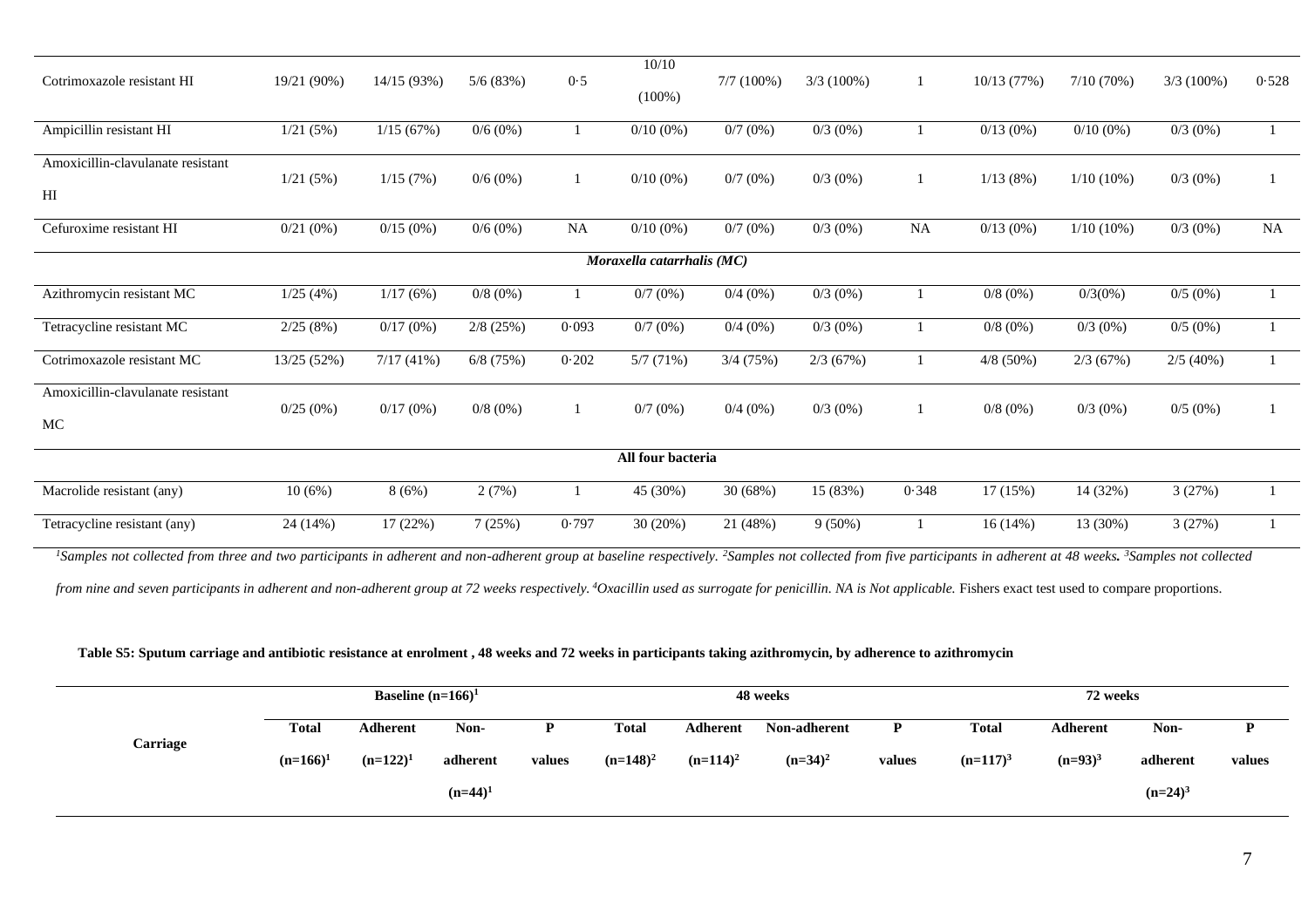| Streptococcus pneumoniae (SP)              |                |                |              |                 |                             |                |                |              |              |                    |              |                |
|--------------------------------------------|----------------|----------------|--------------|-----------------|-----------------------------|----------------|----------------|--------------|--------------|--------------------|--------------|----------------|
| Azithromycin resistant SP                  | 2/41(5%)       | 2/34(6%)       | $0/7(0\%)$   | $\mathbf{1}$    | 5/16(31%)                   | 4/12(33%)      | 1/4(25%)       | $\mathbf{1}$ | $2/20(10\%)$ | 2/16(13%)          | $0/4$ (0%)   | $\overline{1}$ |
| Tetracycline resistant SP                  | 4/41(10%)      | 4/34(12%)      | 0/7(0%)      | $\mathbf{1}$    | 4/16(25%)                   | 3/12(25%)      | $1/4$ (25%)    | $\mathbf{1}$ | 3/20(15%)    | 1/16(6%)           | $2/4(50\%)$  | 0.088          |
| Cotrimoxazole resistant SP                 | 38/41<br>(93%) | 31/34<br>(91%) | 7/7(100%)    | $\mathbf{1}$    | 14/16<br>(88%)              | 10/12<br>(83%) | $4/4(100\%)$   | $\mathbf{1}$ | 20/20 (100%) | 16/16<br>$(100\%)$ | $4/4$ (100%) | $\mathbf{1}$   |
| <sup>4</sup> Penicillin non-susceptible SP | 13/41<br>(32%) | 12/34<br>(35%) | 1/7(14%)     | 0.399           | 6/16(38%)                   | 4/12(33%)      | $2/4(50\%)$    | 0.604        | 6/20(30%)    | 5/16(31%)          | $1/4$ (25%)  | 1              |
|                                            |                |                |              |                 | Staphylococcus aureus (SA)  |                |                |              |              |                    |              |                |
| Azithromycin resistant SA                  | 7/49(14%)      | 5/38(13%)      | 2/11(18%)    | 0.647           | 30/45<br>(67%)              | 17/29<br>(59%) | 13/16 (81%)    | 0.189        | 16/40 (40%)  | 13/32 (41%)        | 3/8(38%)     | 1              |
| Tetracycline resistant SA                  | 12/49<br>(24%) | 9/38(24%)      | 3/11(27%)    | 1               | 21/45<br>(47%)              | 15/29<br>(52%) | 6/16(38%)      | 0.533        | 9/40(23%)    | 8/32(25%)          | $1/8$ (13%)  | 0.655          |
| Cotrimoxazole resistant SA                 | 33/49<br>(67%) | 27/38<br>(71%) | 6/11(54%)    | 0.466           | 31/45<br>(69%)              | 21/29<br>(72%) | 10/16(63%)     | 0.519        | 23/40 (58%)  | 18/32 (56%)        | 5/8(63%)     | $\mathbf{1}$   |
| Penicillin resistant SA                    | 45/49<br>(92%) | 36/38<br>(95%) | 9/11(81%)    | 0.214           | 43/45<br>(96%)              | 27/29<br>(93%) | $16/16(100\%)$ | 0.531        | 35/40 (86%)  | 27/32 (84%)        | 8/8 (100%)   | 0.563          |
| Methicillin resistant SA                   | 1/49(2%)       | 1/38(3%)       | $0/11(0\%)$  | $\mathbf{1}$    | 4/45(8%)                    | 2/29(7%)       | 2/16(13%)      | 0.608        | 1/40(3%)     | 1/32(3%)           | $0/8(0\%)$   | -1             |
| Clindamycin resistant SA                   | 4/49(8%)       | 3/38(8%)       | 1/11(9%)     | 1               | 25/45<br>(56%)              | 14/29<br>(48%) | 11/16(69%)     | 0.224        | 13/40 (33%)  | 11/32(34%)         | $2/8$ (25%)  | $\mathbf{1}$   |
|                                            |                |                |              |                 | Haemophilus influenzae (HI) |                |                |              |              |                    |              |                |
| Azithromycin resistant HI                  | $0/4(0\%)$     | $0/2(0\%)$     | $0/2$ (0%)   | $\mathbf{1}$    | $1/3$ (33%)                 | $1/2$ (50%)    | $0/1$ (0%)     | 1            | $0/6(0\%)$   | $0/5(0\%)$         | $0/1$ (0%)   | 1              |
| Tetracycline resistant HI                  | $0/4$ $(0%)$   | $0/2(0\%)$     | $0/2$ $(0%)$ | $\mathbf{1}$    | $0/3(0\%)$                  | $0/2(0\%)$     | $0/1$ (0%)     | $\mathbf{1}$ | 0/6(0%)      | 0/5(0%)            | $0/1$ (0%)   | $\mathbf{1}$   |
| Cotrimoxazole resistant HI                 | 3/4(75%)       | $2/2$ (100%)   | $1/2(50\%)$  | $\mathbf{1}$    | $3/3(100\%)$                | $2/2$ (100%)   | $1/1$ (100%)   | $\mathbf{1}$ | 5/6(83%)     | 4/5(80%)           | $1/1$ (100%) | -1             |
| Ampicillin resistant HI                    | $0/4$ $(0%)$   | $0/2(0\%)$     | $0/2$ $(0%)$ | $\overline{NA}$ | $0/3$ (0%)                  | $0/2(0\%)$     | $0/1$ (0%)     | NA           | $0/6(0\%)$   | 0/5(0%)            | $0/1$ (0%)   | <b>NA</b>      |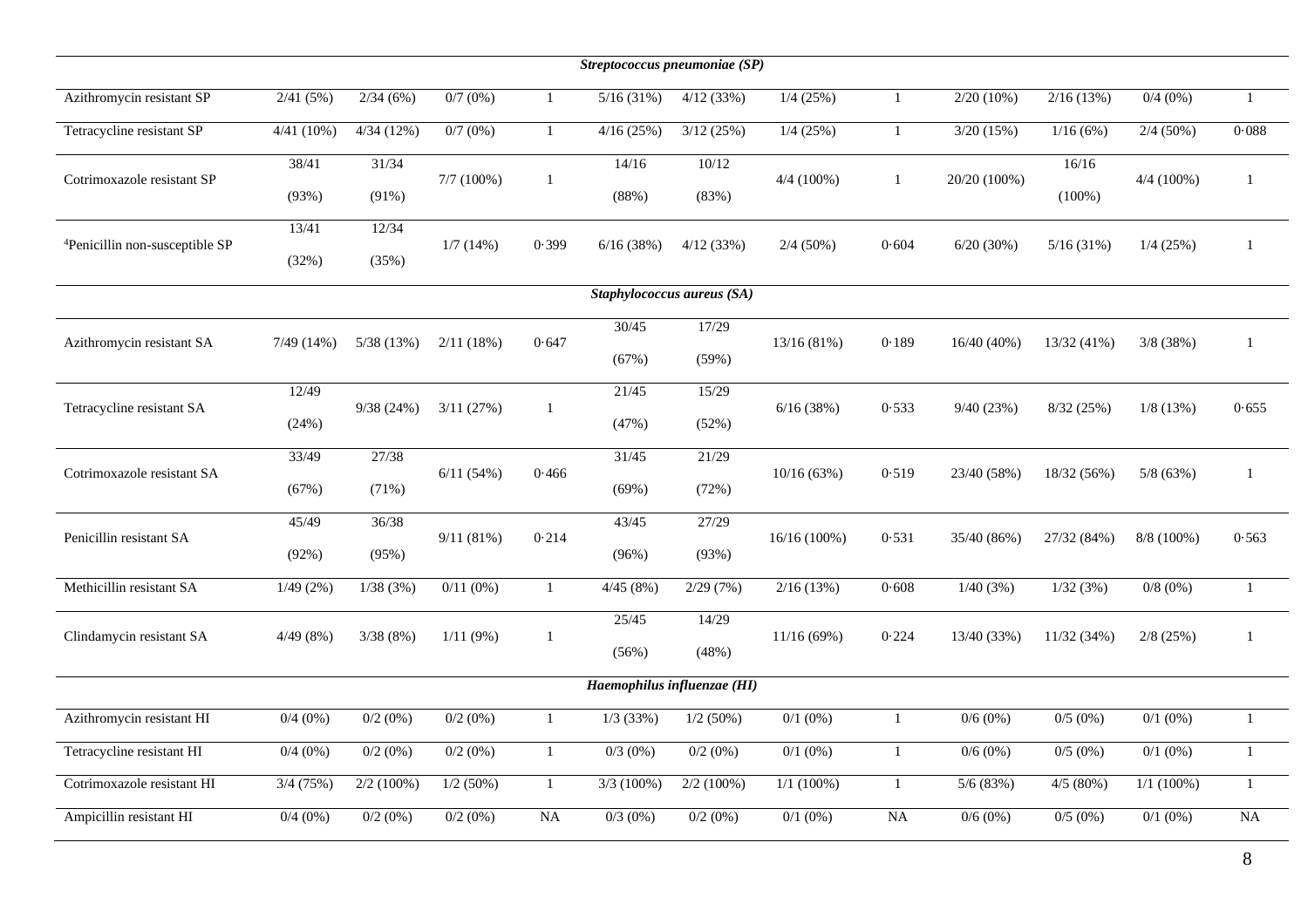| Amoxicillin-clavulanate resistant       |             |             |             |           |            |                            |            |           |               |            |            |           |
|-----------------------------------------|-------------|-------------|-------------|-----------|------------|----------------------------|------------|-----------|---------------|------------|------------|-----------|
| H1                                      | $0/4(0\%)$  | $0/2$ (0%)  | $0/2$ (0%)  |           | $0/3(0\%)$ | $0/2$ (0%)                 | $0/1$ (0%) |           | $0/6(0\%)$    | $0/5(0\%)$ | $0/1$ (0%) |           |
| Cefuroxime resistant HI                 | $0/4(0\%)$  | $0/2(0\%)$  | $0/2$ (0%)  | <b>NA</b> | $0/3$ (0%) | $0/2$ (0%)                 | $0/1$ (0%) | <b>NA</b> | $0/6(0\%)$    | $0/5(0\%)$ | $0/1$ (0%) | <b>NA</b> |
|                                         |             |             |             |           |            | Moraxella catarrhalis (MC) |            |           |               |            |            |           |
| Azithromycin resistant MC               | $0/15(0\%)$ | $0/11(0\%)$ | $0/4(0\%)$  |           | 1/4(25%)   | $1/2(50\%)$                | $0/2(0\%)$ |           | 0/7(0%)       | $0/5(0\%)$ | $0/2(0\%)$ |           |
| Tetracycline resistant MC               | 1/15(7%)    | $0/11(0\%)$ | $1/4$ (25%) | 0.267     | $0/4(0\%)$ | $0/2$ (0%)                 | $0/2(0\%)$ |           | 0/7(0%)       | $0/5(0\%)$ | $0/2(0\%)$ |           |
| Cotrimoxazole resistant MC              | 7/15(47%)   | 6/11(55%)   | $1/4$ (25%) | 0.569     | $0/4(0\%)$ | $0/2$ (0%)                 | $0/2(0\%)$ |           | $1/7\%$ (14%) | 1/5(20%)   | $0/2(0\%)$ |           |
| Amoxicillin-clavulanate resistant<br>MC | $0/15(0\%)$ | $0/11(0\%)$ | $0/4(0\%)$  | <b>NA</b> | $0/4(0\%)$ | $0/2$ (0%)                 | $0/2(0\%)$ | <b>NA</b> | $0/7(0\%)$    | $0/5(0\%)$ | $0/2$ (0%) | <b>NA</b> |
|                                         |             |             |             |           |            | All four bacteria          |            |           |               |            |            |           |
| Macrolide resistant (any)               | 9(5%)       | 7(12%)      | 2(9%)       |           | 36 (24%)   | 22 (55%)                   | 14 (70%)   | 0.402     | 18 (16%)      | 15 (33%)   | 3(27%)     |           |
| Tetracycline resistant (any)            | 17 (10%)    | 13 (22%)    | 4(18%)      |           | 25 (17%)   | 18 (45%)                   | 7(35%)     | 0.581     | $12(10\%)$    | 9(20%)     | 3(27%)     | 0.686     |

<sup>1</sup>Samples not collected from three and two participants in adherent and non-adherent group at baseline respectively. <sup>2</sup>Samples not collected from five participants in adherent at 48 weeks. <sup>3</sup>Samples not collected

from nine and seven participants in adherent and non-adherent group at 72 weeks respectively. <sup>4</sup>Oxacillin used as surrogate for penicillin. NA is Not applicable. Fishers exact test used to compare proportions.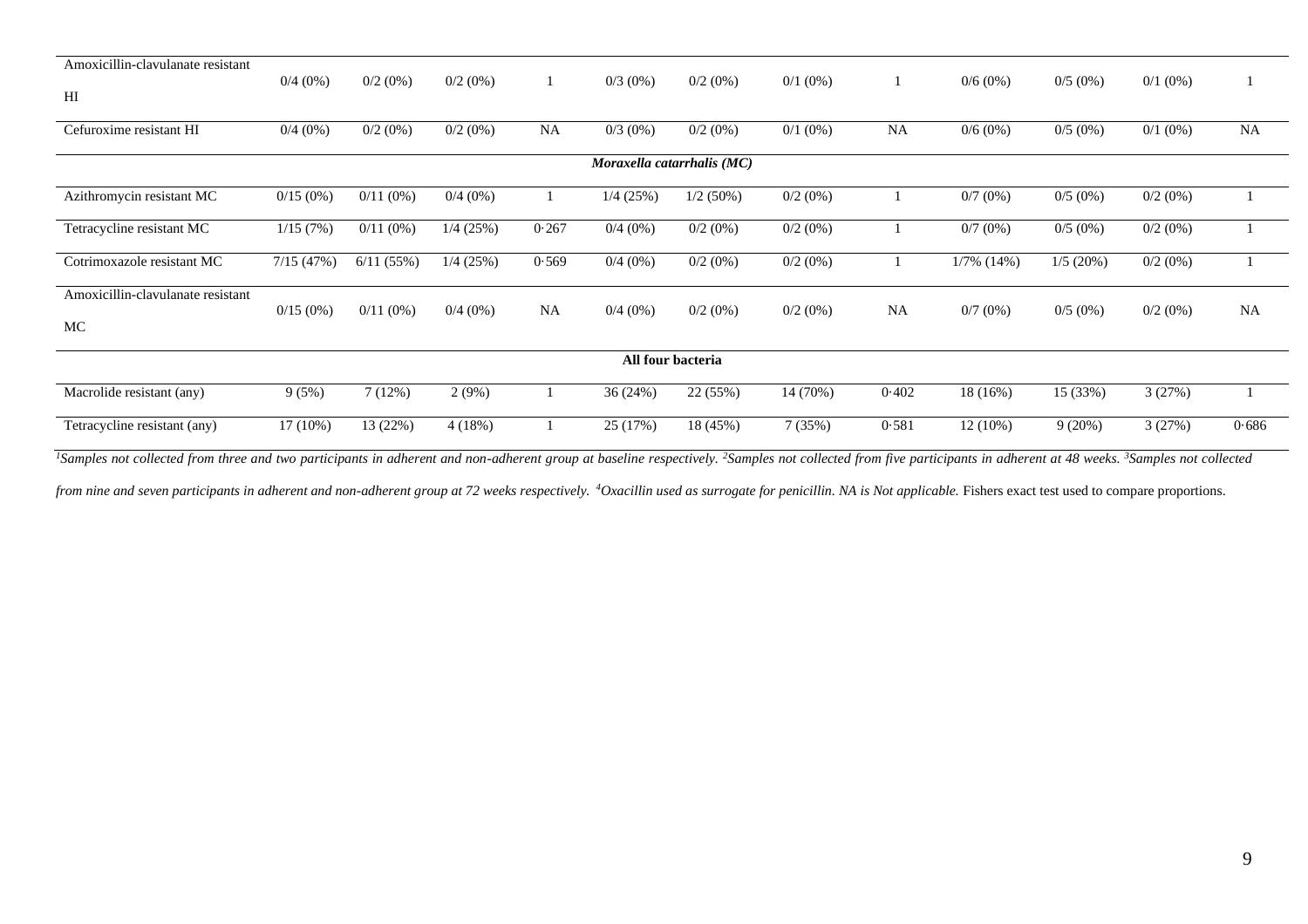# **Table S6: Factors associated with carriage of** *Streptococcus pneumoniae* **isolates at 48 weeks and 72 weeks in trial participants**

|                        |                         |            |                      |           | NASOPHARYNGEAL SWABS          |           |              |                        |                      |                 |                       |                  |
|------------------------|-------------------------|------------|----------------------|-----------|-------------------------------|-----------|--------------|------------------------|----------------------|-----------------|-----------------------|------------------|
|                        | No.                     | No.        |                      | 48 weeks  |                               |           | No.          |                        |                      | 72 weeks        |                       |                  |
| Variable               | observations            | isolates   | Univariate analysis  |           | Multivariate analysis         |           | observations | No. isolates           | Univariate analysis  |                 | Multivariate analysis |                  |
|                        | $(n=312)$ #             | $(n=93)*$  | <b>Adjusted Odds</b> | $p$ value | Adjusted Odds                 | $p$ value | $(n=223)\$   | $(n=79)\omega$         | <b>Adjusted Odds</b> | $p_{\parallel}$ | <b>Adjusted Odds</b>  | $\boldsymbol{p}$ |
|                        |                         |            | ratio, 95% CI        |           | ratio, 95% CI                 |           |              |                        | ratio, 95% CI        | value           | ratio, 95% CI         | value            |
| Site                   |                         |            |                      |           |                               |           |              |                        |                      |                 |                       |                  |
| Malawi                 | 31% (96)                | 41% (38)   | Reference            |           | Reference                     |           | 20% (44)     | 23% (18)               | Reference            |                 | Reference             |                  |
| Zimbabwe               | 69% (216)               | 59% (55)   | $0.52$ [0.31-0.87]   | 0.012     | $0.55$ [0.22-1.35]            | 0.195     | 80% (179)    | 77% (61)               | $0.75$ [0.38-1.48]   | 0.397           | 1.05 [0.32-3.44]      | 0.936            |
| Sex                    |                         |            |                      |           |                               |           |              |                        |                      |                 |                       |                  |
| Female                 | 48% (151)               | 57% (53)   | Reference            |           | Reference                     |           | 45% (100)    | $\overline{52\% (41)}$ | Reference            |                 | Reference             |                  |
| Male                   | 52% (161)               | 43% (40)   | $0.61$ [0.37-0.99]   | 0.049     | $0.52$ [0.28-0.96]            | 0.038     | 55% (123)    | 48% (38)               | $0.64$ [0.37-1.12]   | 0.118           | $0.62$ [0.32-1.18]    | 0.148            |
| Season of sampling     |                         |            |                      |           |                               |           |              |                        |                      |                 |                       |                  |
| May-Oct-Dry            | 58% (180)               | 56% (52)   | Reference            |           | Reference                     |           | 37% (82)     | 35% (28)               | Reference            |                 | Reference             |                  |
| Nov-Apr-Rainy          | 42% (132)               | 44% (41)   | 1.11 $[0.68 - 1.81]$ | 0.679     | $0.97$ [0.53-1.75]            | 0.922     | 63% (141)    | 65% (51)               | 1.09 $[0.62 - 1.95]$ | 0.761           | $0.91$ [0.47-1.75]    | 0.768            |
| Weight-for-age-z-score |                         |            |                      |           |                               |           |              |                        |                      |                 |                       |                  |
| Not underweight        | 51% (158)               | 49% (45)   | Reference            |           | Reference                     |           | 47% (104)    | 51% (40)               | Reference            |                 | Reference             |                  |
| underweight            | $\overline{49\%}$ (149) | 51% (46)   | $1.12$ [0.69-1.83]   | 0.647     | 1.56 $[0.85 - 2.91]$          | 0.158     | 53% (117)    | 49% (39)               | $0.8$ [0.46-1.39]    | 0.428           | $0.92$ [0.47-1.79]    | 0.795            |
| Age at enrolment       |                         |            |                      |           |                               |           |              |                        |                      |                 |                       |                  |
| $6-9y$                 | 9% (28)                 | $10\%$ (9) | Reference            |           | Reference                     |           | 11% (24)     | 19% (15)               | Reference            |                 | Reference             |                  |
| $10-12y$               | 20% (61)                | 22% (20)   | $1.03$ [0.4-2.76]    | 0.33      | $\overline{1.12}$ [0.37-3.49] | 0.24      | $18\%$ (41)  | 15% (12)               | $0.25$ [0.08-0.7]    | 0.04            | $0.28$ [0.08-0.86]    | 0.1              |
| $13-16y$               | 43% (133)               | 47% (44)   | $1.04$ [0.45-2.6]    |           | $1.14$ [0.43-3.18]            |           | 43% (96)     | 42% (33)               | $0.31$ [0.12-0.78]   |                 | $0.31$ [0.11-0.84]    |                  |
| $17-19y$               | 29% (90)                | 22% (20)   | $0.6 [0.24 - 1.58]$  |           | $0.55$ [0.19-1.63]            |           | 28% (62)     | 24% (19)               | $0.27$ [0.1-0.7]     |                 | $0.29$ [0.09-0.84]    |                  |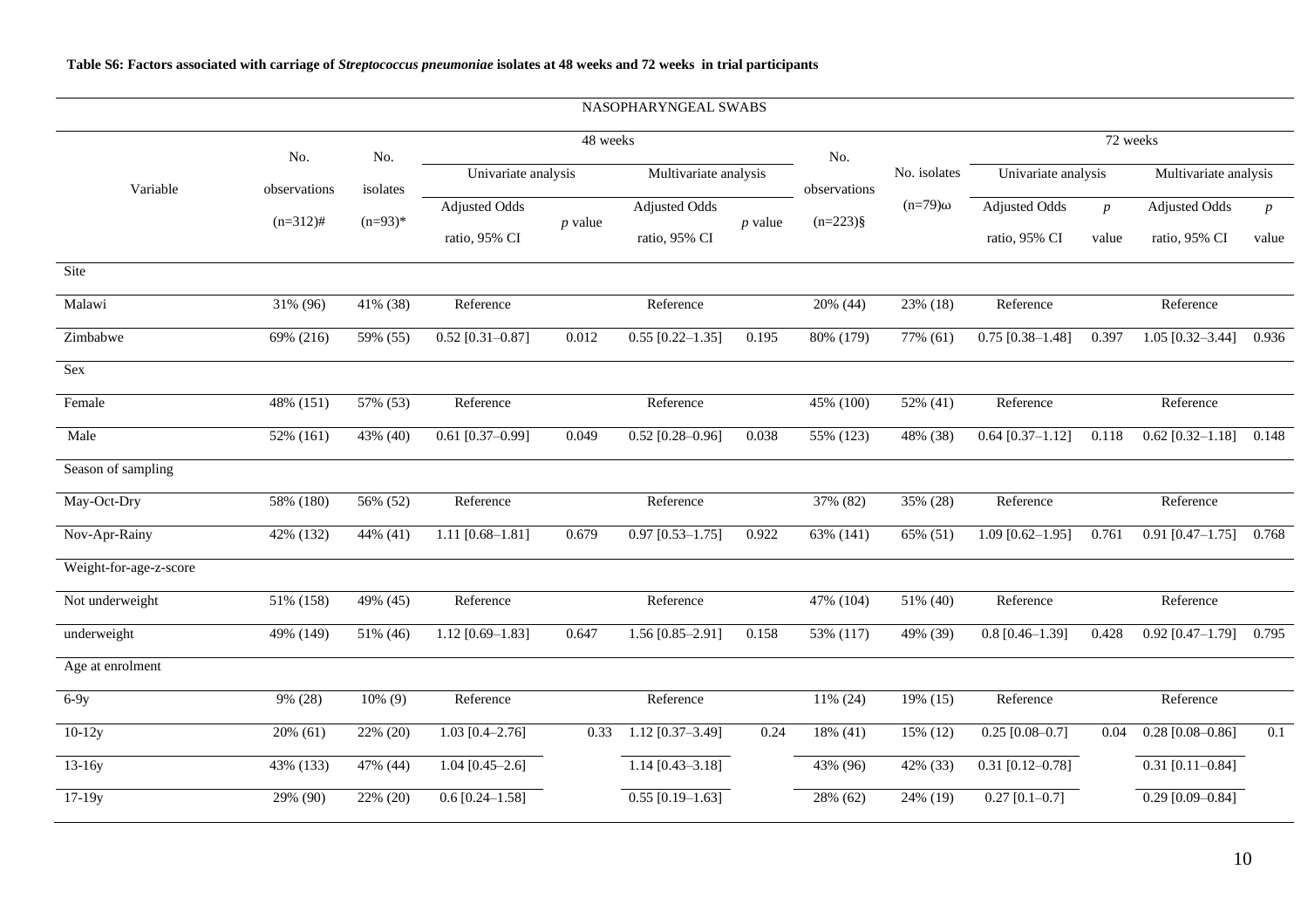| Suppressed (<1000 copies/ml) | 58% (177) | 53% (48)    | Reference            |        | Reference          |          | 60% (130)               | 57% (45)   | Reference           |       | Reference            |       |
|------------------------------|-----------|-------------|----------------------|--------|--------------------|----------|-------------------------|------------|---------------------|-------|----------------------|-------|
| Unsuppressed (>1000          |           |             |                      |        |                    |          |                         |            |                     |       |                      |       |
| copies/ml)                   | 42% (130) | 47% (43)    | $1.33$ [0.81-2.18]   | 0.259  | $1.51$ [0.82-2.78] | 0.186    | 40% (88)                | 43% (34)   | $1.19$ [0.68-2.08]  | 0.545 | $1.5$ [0.78-2.91]    | 0.227 |
| Adherence and Trial arm      |           |             |                      |        |                    |          |                         |            |                     |       |                      |       |
| Adherence AZM                | 39% (122) | 24% (22)    | Reference            |        | Reference          |          | 42% (94)                | 43% (34)   | Reference           |       | Reference            |       |
| Adherence Placebo            | 37% (114) | 49% (46)    | $3.07$ [1.71-5.65]   | 0.0002 | $4.1$ [2.14-8.14]  | < 0.0001 | 38% (94)                | 38% (30)   | $0.98$ [0.53-1.81]  | 0.92  | $1.01$ [0.52-1.99]   | 0.85  |
| Not Adherent AZM             | 12% (37)  | $8\%$ (7)   | $1.06$ [0.39-2.63]   |        | $0.53$ [0.14-1.71] |          | $11\%$ (24)             | 9% (7)     | $0.73$ [0.26-1.87]  |       | $0.6$ [0.17-1.91]    |       |
| Not Adherent Placebo         | 13% (39)  | 19% (18)    | $3.9$ [1.79-8.57]    |        | 2.93 [1.15-7.48]   |          | 9% (21)                 | $10\%$ (8) | $1.09$ [0.39-2.85]  |       | $0.86$ [0.28-2.54]   |       |
| MRC dyspnoea score           |           |             |                      |        |                    |          |                         |            |                     |       |                      |       |
| $\rm < 2$                    | 65% (204) | 57% (53)    | Reference            |        | Reference          |          | $\overline{71}\%$ (159) | 65% (51)   | Reference           |       | Reference            |       |
| 2 and above                  | 35% (108) | 43% (40)    | 1.68 $[1.01 - 2.76]$ | 0.043  | 1.07 [0.46-2.42]   | 0.877    | $\overline{29\%}$ (64)  | 36% (28)   | 1.65 $[0.9 - 2.99]$ | 0.101 | 1.81 $[0.69 - 4.85]$ | 0.227 |
| ART regimen                  |           |             |                      |        |                    |          |                         |            |                     |       |                      |       |
| ATV/LPV/PI                   | 26% (81)  | 29% (27)    | Reference            |        | Reference          |          | 31% (70)                | 32% (25)   | Reference           |       | Reference            |       |
| EFV/NVP                      | 74% (230) | 71% (65)    | $0.79$ [0.46-1.37]   | 0.39   | $0.51$ [0.26-1]    | 0.049    | $\overline{69\%}$ (153) | 68% (54)   | $0.98$ [0.55-1.79]  | 0.951 | $1.06$ [0.54-2.08]   | 0.876 |
| Duration of ART at baseline  |           |             |                      |        |                    |          |                         |            |                     |       |                      |       |
| $6m - 2y$                    | 10% (31)  | 15% (13)    | Reference            |        | Reference          |          | 8% (18)                 | 13% (10)   | Reference           |       | Reference            |       |
| $2y - 4y$                    | 18% (53)  | 21% (18)    | $0.71$ [0.29-1.79]   | 0.21   | $0.84$ [0.29-2.41] | 0.35     | 16% (35)                | 17% (13)   | $0.47$ [0.14-1.49]  | 0.34  | $0.71$ [0.19-2.62]   | 0.58  |
| $4y - 6y$                    | 21% (64)  | 21% (18)    | $0.54$ [0.22-1.34]   |        | $0.58$ [0.21-1.61] |          | 21% (46)                | 19% (15)   | $0.39$ [0.12-1.17]  |       | $0.44$ [0.13-1.5]    |       |
| $6y+$                        | 51% (154) | 44% (38)    | $0.45$ [0.2-1.03]    |        | $0.48$ [0.19-1.25] |          | 55% (119)               | 51% (40)   | $0.41$ [0.14-1.1]   |       | $0.6$ [0.19-1.9]     |       |
| Adherence to study drug      |           |             |                      |        |                    |          |                         |            |                     |       |                      |       |
| Adherence                    | 76% (236) | $73\%$ (68) | Reference            |        |                    |          | 80% (178)               | 81% (64)   | Reference           |       |                      |       |
| Not Adherent                 | 24% (76)  | 27% (25)    | 1.21 $[0.69-2.1]$    | 0.499  |                    |          | 20% (45)                | 19% (15)   | $0.89$ [0.44-1.76]  | 0.743 |                      |       |

# Viral load suppression at

enrolment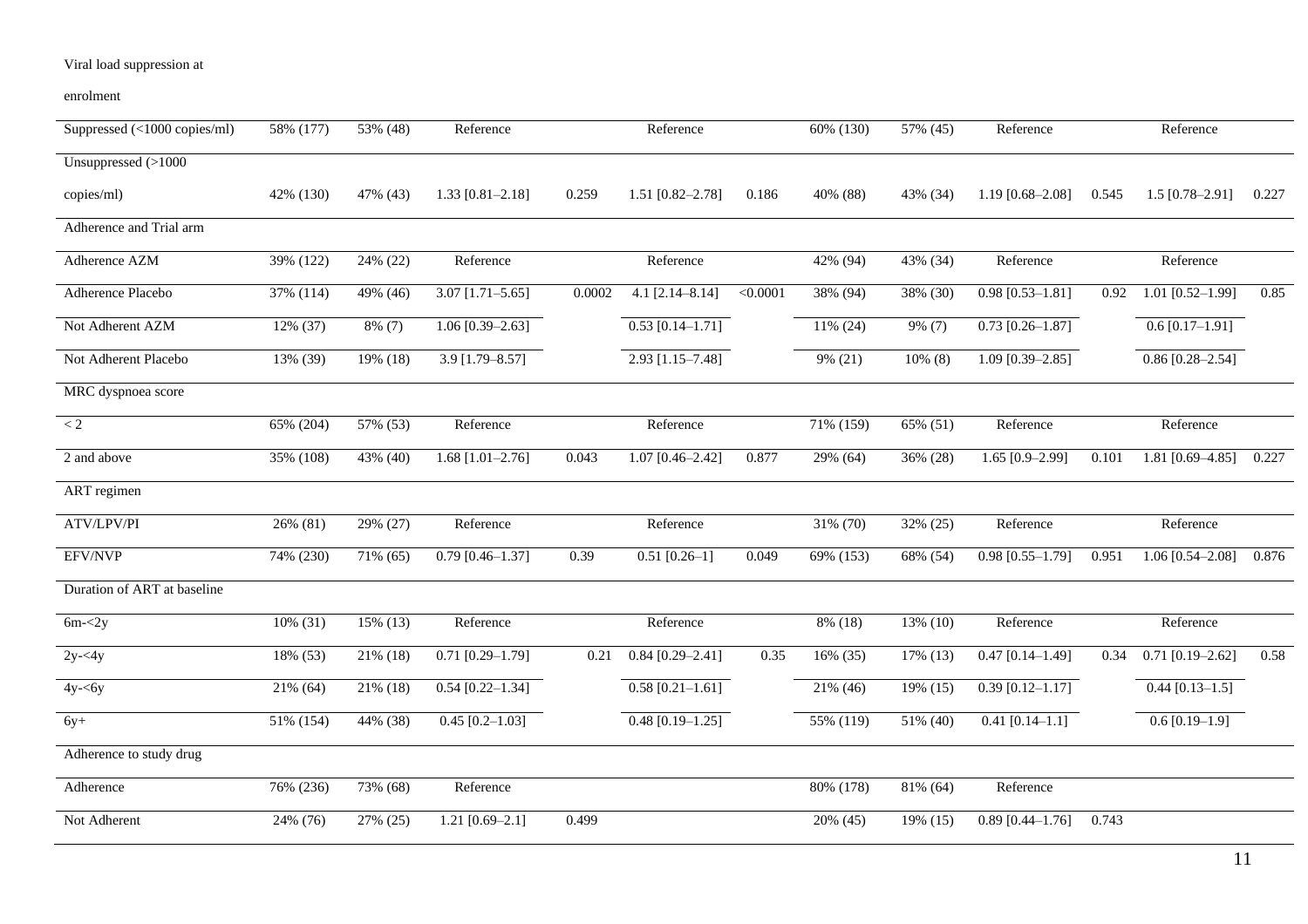Trial arm

| Azithromycin           | 51% (159) | 31\% (29)   | Reference          |          | 53% (118) | 52% (41)  | Reference          |                                                                                                                                                                                                                        |
|------------------------|-----------|-------------|--------------------|----------|-----------|-----------|--------------------|------------------------------------------------------------------------------------------------------------------------------------------------------------------------------------------------------------------------|
| Placebo                | 49% (153) | 69% (64)    | $3.22$ [1.94-5.45] | < 0.0001 | 47% (105) | 48% (38)  | $1.07$ [0.61-1.85] | 0.822                                                                                                                                                                                                                  |
| BMI-for-age z-score    |           |             |                    |          |           |           |                    |                                                                                                                                                                                                                        |
| Wasted                 | 20% (62)  | $16\%$ (15) | Reference          |          | 24\% (54) | 23% (18)  | Reference          |                                                                                                                                                                                                                        |
| Normal                 | 80% (245) | 84% (76)    | $1.41$ [0.76-2.75] | 0.295    | 76% (167) | 77% (61)  | 1.15 [0.61-2.23]   | 0.67                                                                                                                                                                                                                   |
| Height-for-age z-score |           |             |                    |          |           |           |                    |                                                                                                                                                                                                                        |
| Not stunted            | 46% (140) | 52% (47)    | Reference          |          | 43% (94)  | 41\% (32) | Reference          |                                                                                                                                                                                                                        |
| Stunted                | 54% (167) | 48% (44)    | $0.71$ [0.43-1.16] | 0.168    | 57% (127) | 59% (47)  | $1.14$ [0.65-2]    | 0.649                                                                                                                                                                                                                  |
|                        |           |             |                    |          |           |           |                    | #Missing values: Weight-for-age-z-score (5), Viral load suppression at enrolment (5), ART regimen (1), Duration of ART at baseline (10), BMI-for-age z-score (5), Height-for-age z-score (5). *Missing values: Weight- |

for-age-z-score (2), Viral load suppression at enrolment (2), Duration of ART at baseline (1), BMI-for-age z-score (2), Height-for-age z-score (2). §Missing values: Weight-for-age-z-score (2), Viral load suppression at enrolment (5), Duration of ART at baseline (5), BMI-for-age z-score (2), Height-for-age z-score (2). ωMissing values: Duration of ART at baseline (1). 3Missing values: Season of sampling (1), Weight-for-age-zscore (5), Viral load suppression at enrolment (5), ART regimen (1), Duration of ART at baseline (9), BMI-for-age z-score (5), Height-for-age z-score (5).  $\Theta$ Missing values: Viral load suppression at enrolment (1), Duration of ART at baseline (2). VMissing values: Season of sampling (2), Weight-for-age-z-score (1), Viral load suppression at enrolment (5), Duration of ART at baseline (6), BMI-for-age z-score (1), Height-forage z-score (1). MMissing values: Weight-for-age-z-score (1), Viral load suppression at enrolment (1), Duration of ART at baseline (4), BMI-for-age z-score (1), Height-for-age z-score (1). BMI-for-age z-score and Height-for-age z-score were not included in the multivariate analysis because of colinearity. Adherence to study drug and Trial arm were colinear with Adherence and Trial arm hence excluded from multivariate analysis. Statistical model applied is generalised logistic regression.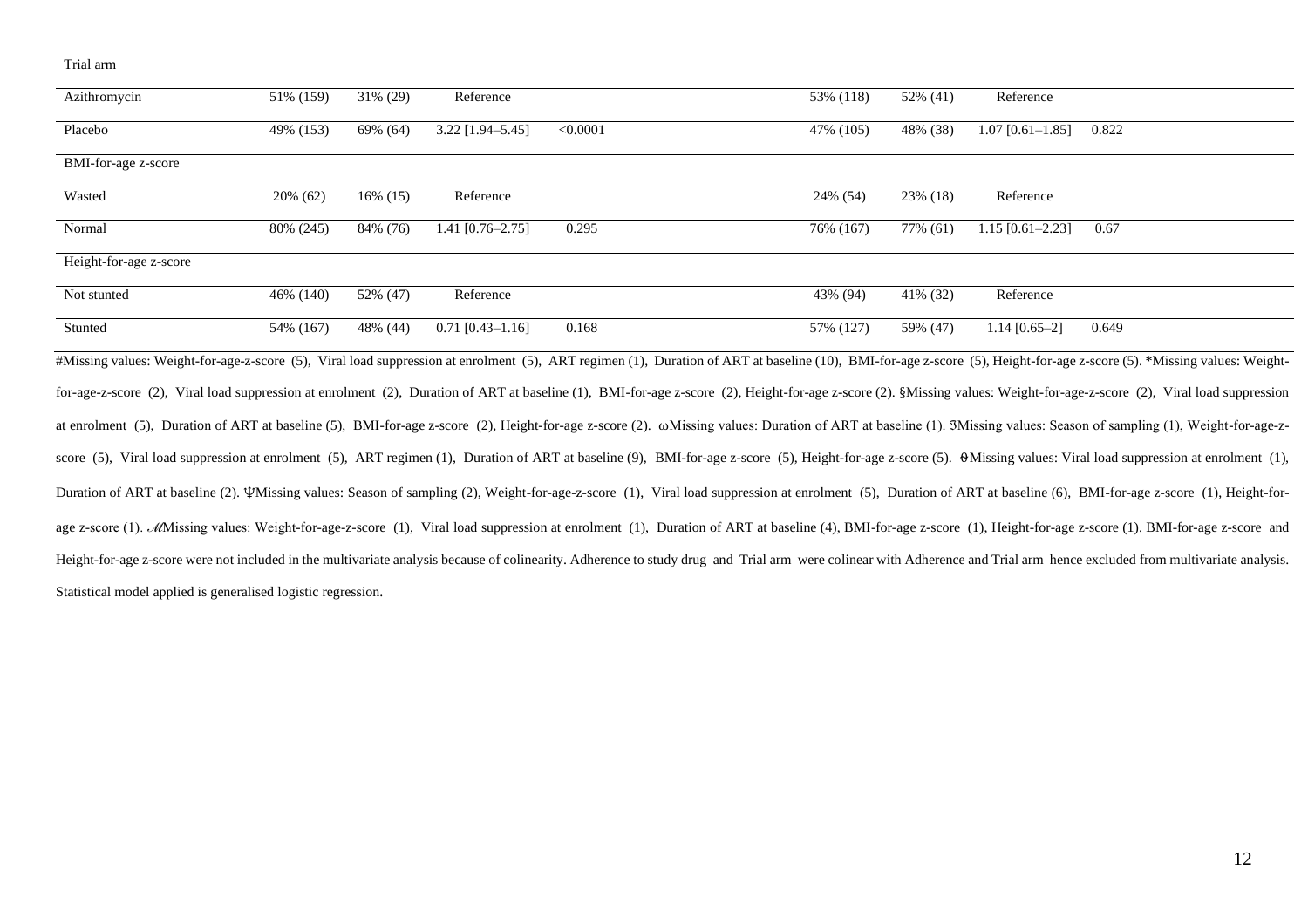# SPUTUM

|               |                  |                   |                     | 48 weeks  |                       |           |                  | 72 weeks     |                     |           |                       |           |
|---------------|------------------|-------------------|---------------------|-----------|-----------------------|-----------|------------------|--------------|---------------------|-----------|-----------------------|-----------|
|               | No. observations | No.               | Univariate analysis |           | Multivariate analysis |           | No. observations | No. isolates | Univariate analysis |           | Multivariate analysis |           |
| Variable      | $(n=290)3$       | isolates          | Adjusted            |           | Adjusted              |           | $(n=224)\Psi$    | $(n=46)$ M   | Adjusted            |           | Adjusted              |           |
|               |                  | $(n=51)$ $\theta$ | Odds ratio,         | $p$ value | Odds ratio,           | $p$ value |                  |              | Odds ratio,         | $p$ value | Odds ratio,           | $p$ value |
|               |                  |                   | 95% CI              |           | 95% CI                |           |                  |              | 95% CI              |           | 95% CI                |           |
| Site          |                  |                   |                     |           |                       |           |                  |              |                     |           |                       |           |
| Malawi        | 29% (83)         | 35% (18)          | Reference           |           | Reference             |           | 25% (56)         | 30% (14)     | Reference           |           | Reference             |           |
|               |                  |                   | $0.68$ [0.36-       |           | $0.74$ [0.24-         |           |                  |              | $0.67$ [0.33-       |           | $0.5$ [0.12-          |           |
| Zimbabwe      | 71% (207)        | 65% (33)          | 1.32]               | 0.247     | 2.25]                 | 0.593     | 75% (168)        | 70% (32)     | 1.41]               | 0.28      | 1.91]                 | 0.315     |
| Sex           |                  |                   |                     |           |                       |           |                  |              |                     |           |                       |           |
| Female        | 49% (142)        | 51% (26)          | Reference           |           | Reference             |           | 46% (104)        | 48% (22)     | Reference           |           | Reference             |           |
|               |                  |                   | $0.91$ [0.49-       |           | $0.92$ [0.43-         |           |                  |              | $0.95$ [0.5-        |           | $0.63$ [0.29-         |           |
| Male          | 51% (148)        | 49% (25)          | 1.66]               | 0.751     | 1.97]                 | 0.826     | 54% (120)        | 52% (24)     | 1.83]               | 0.881     | 1.38]                 | 0.253     |
| Season of     |                  |                   |                     |           |                       |           |                  |              |                     |           |                       |           |
| sampling      |                  |                   |                     |           |                       |           |                  |              |                     |           |                       |           |
| May-Oct-Dry   | 58% (167)        | 57% (29)          | Reference           |           | Reference             |           | 37% (82)         | 41% (19)     | Reference           |           | Reference             |           |
|               |                  |                   | $1.04$ [0.56-       |           | $0.89$ [0.43-         |           |                  |              | $0.79$ [0.41-       |           | $0.85$ [0.4-          |           |
| Nov-Apr-Rainy | 42% (122)        | 43% (22)          | 1.9]                | 0.908     | 1.81]                 | 0.747     | 63% (140)        | 59% (27)     | $1.55$ ]            | 0.491     | 1.86]                 | 0.678     |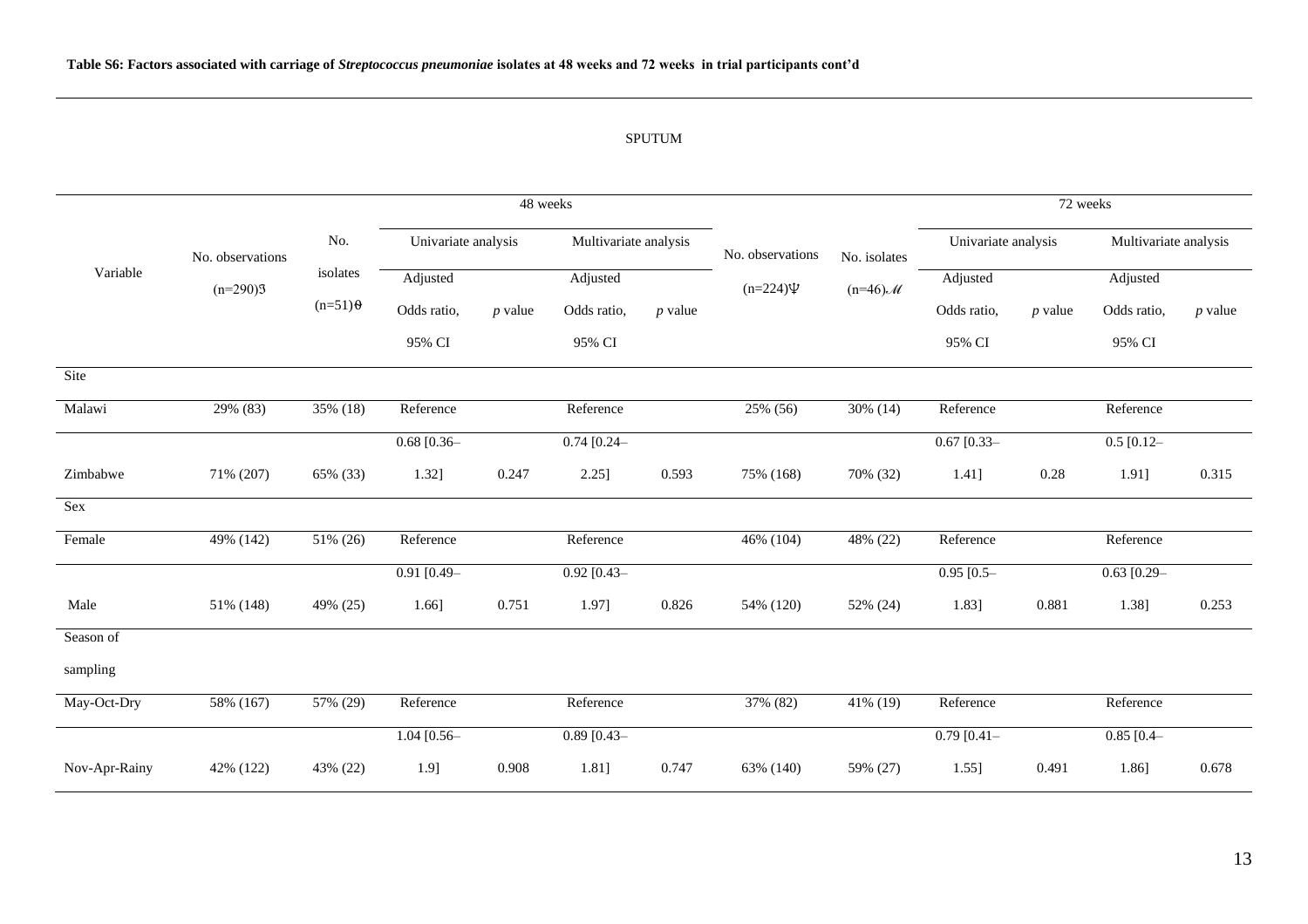# Weight-for-age-z-

score

| Not underweight      | 53% (150) | 51% (26)   | Reference       |       | Reference      |       | $50\%$ (111) | 42% (19)   | Reference     |       | Reference      |         |
|----------------------|-----------|------------|-----------------|-------|----------------|-------|--------------|------------|---------------|-------|----------------|---------|
|                      |           |            | $1.08$ [0.59-   |       | $1.18$ [0.56-  |       |              |            | $1.5$ [0.78-  |       | 1.42 $[0.64 -$ |         |
| underweight          | 47% (135) | 49% (25)   | 1.99]           | 0.794 | 2.52]          | 0.66  | 50% (112)    | 58% (26)   | 2.94]         | 0.23  | 3.24]          | 0.391   |
| Age at enrolment     |           |            |                 |       |                |       |              |            |               |       |                |         |
| $6-9y$               | 9% (27)   | $10\%$ (5) | Reference       |       | Reference      |       | 10% (23)     | $11\% (5)$ | Reference     |       | Reference      |         |
|                      |           |            | $0.73$ [0.22-   |       | $0.86$ [0.22-  |       |              |            | $0.46$ [0.11- |       | $0.5$ [0.1-    |         |
| $10-12y$             | 19% (56)  | $16\%$ (8) | 2.66]           | 0.88  | 3.66]          | 0.53  | 20% (44)     | $11\% (5)$ | 1.85]         | 0.41  | 2.34]          | $0.7\,$ |
|                      |           |            | $1.05$ [0.38-   |       | $1.74$ [0.56-  |       |              |            | $1.12$ [0.39- |       | $0.97$ $[0.3-$ |         |
| $13-16y$             | 43% (125) | 47% (24)   | 3.37]           |       | 6.35]          |       | 44% (98)     | 50% (23)   | 3.68]         |       | 3.67]          |         |
|                      |           |            | $0.91$ $[0.31]$ |       | $1.31 [0.38 -$ |       |              |            | $1.04$ [0.34- |       | $0.87$ [0.23-  |         |
| $17-19y$             | 28% (82)  | 27% (14)   | 3.06]           |       | 5.07]          |       | 26% (59)     | 28% (13)   | 3.62]         |       | 3.52]          |         |
| Viral load           |           |            |                 |       |                |       |              |            |               |       |                |         |
| suppression at       |           |            |                 |       |                |       |              |            |               |       |                |         |
| enrolment            |           |            |                 |       |                |       |              |            |               |       |                |         |
| Suppressed $(<1000$  |           |            |                 |       |                |       |              |            |               |       |                |         |
| copies/ml)           | 57% (162) | 50% (25)   | Reference       |       | Reference      |       | 58% (127)    | 49% (22)   | Reference     |       | Reference      |         |
| Unsuppressed         |           |            | $1.4$ [0.76-    |       | $1.55$ [0.74-  |       |              |            | $1.6$ [0.83-  |       | $1.63$ [0.75-  |         |
| $($ >1000 copies/ml) | 43% (123) | 50% (25)   | 2.59]           | 0.283 | $3.26$ ]       | 0.241 | 42% (92)     | 51% (23)   | 3.11]         | 0.163 | 3.57]          | 0.217   |
| Adherence and        |           |            |                 |       |                |       |              |            |               |       |                |         |
| Trial arm            |           |            |                 |       |                |       |              |            |               |       |                |         |
| Adherence AZM        | 39% (114) | 25% (13)   | Reference       |       | Reference      |       | 42% (93)     | 35% (16)   | Reference     |       | Reference      |         |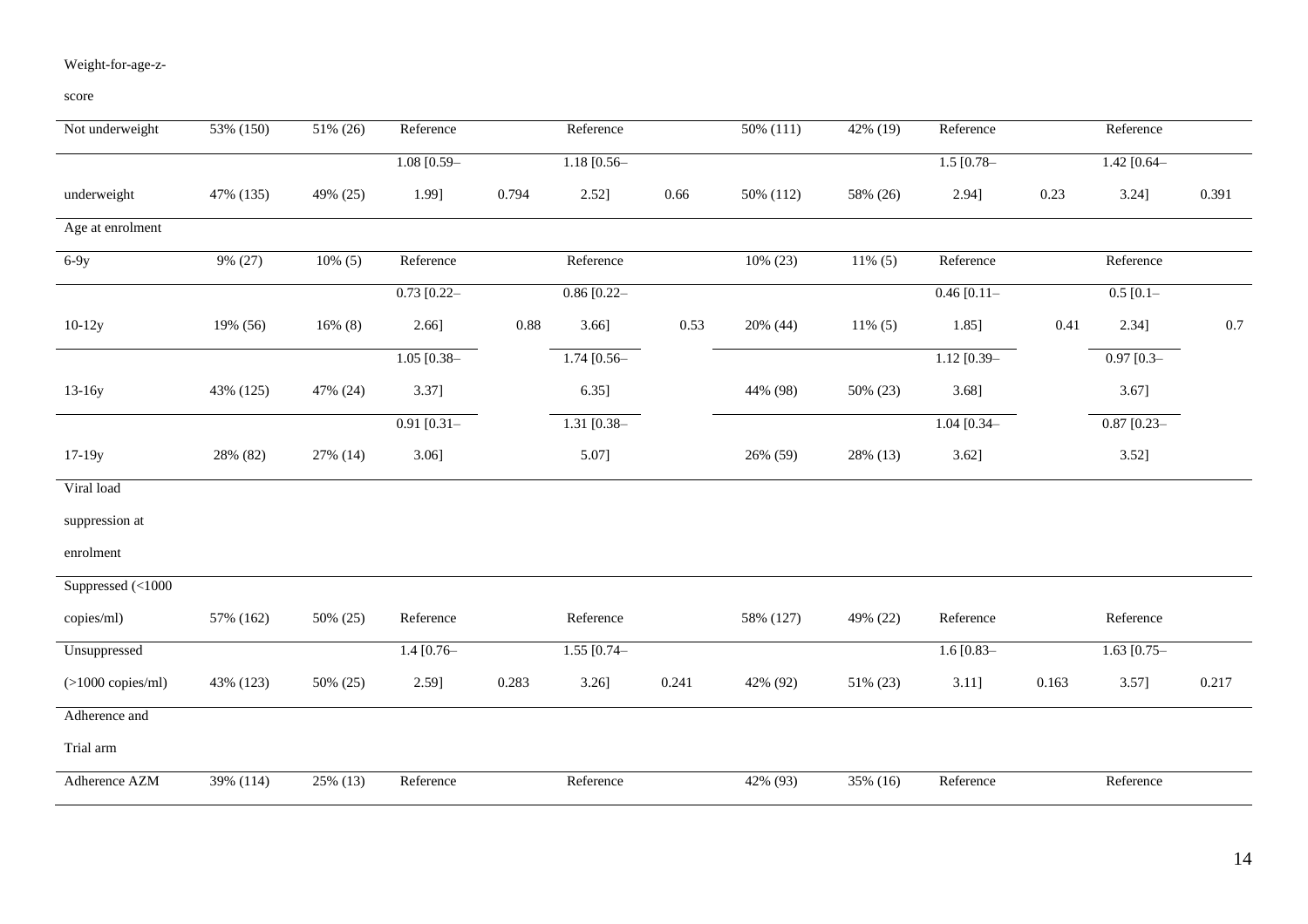| Adherence                   |           |            | 2.96 [1.47-    |       | 3.82 [1.76-   |       |           |            | $1.58$ [0.77-    |       | $1.62$ [0.72- |       |
|-----------------------------|-----------|------------|----------------|-------|---------------|-------|-----------|------------|------------------|-------|---------------|-------|
| Placebo                     | 36% (105) | 57% (29)   | 6.26]          | 0.012 | 8.82]         | 0.002 | 38% (84)  | 46% (21)   | 3.33]            | 0.61  | 3.74]         | 0.56  |
| Not Adherent                |           |            | $1.04$ [0.28-  |       | $0.73$ [0.14- |       |           |            | $0.95$ $[0.25 -$ |       | $0.81$ [0.16- |       |
| $\boldsymbol{\mathsf{AZM}}$ | 11% (34)  | 8% (4)     | $3.18$ ]       |       | 2.8]          |       | 11% (24)  | 9% (4)     | 2.94]            |       | 3.24]         |       |
| Not Adherent                |           |            | $1.21$ [0.37-  |       | $0.77$ [0.18- |       |           |            | $1.4$ [0.41-     |       | $1.65$ [0.43- |       |
| Placebo                     | 13% (37)  | $10\%$ (5) | 3.5]           |       | 2.77]         |       | 10% (23)  | $11\% (5)$ | $4.15$ ]         |       | 5.8]          |       |
| MRC dyspnoea                |           |            |                |       |               |       |           |            |                  |       |               |       |
| score                       |           |            |                |       |               |       |           |            |                  |       |               |       |
| $\lt 2$                     | 66% (192) | 59% (30)   | Reference      |       | Reference     |       | 68% (153) | 67% (31)   | Reference        |       | Reference     |       |
|                             |           |            | 1.47 $[0.78-$  |       | 1.73 $[0.63-$ |       |           |            | 1.06 $[0.52-$    |       | $0.5$ [0.13-  |       |
| 2 and above                 | 34% (98)  | 41% (21)   | 2.73]          | 0.221 | 4.69]         | 0.283 | 32% (71)  | 33% (15)   | $2.1$ ]          | 0.86  | $1.7$ ]       | 0.294 |
| ART regimen                 |           |            |                |       |               |       |           |            |                  |       |               |       |
| ATV/LPV/PI                  | 25% (73)  | 25% (13)   | Reference      |       | Reference     |       | 30% (68)  | 30% (14)   | Reference        |       | Reference     |       |
|                             |           |            | $0.99$ $[0.5-$ |       | $0.72$ [0.32- |       |           |            | $0.96$ [0.48-    |       | $0.85$ [0.38- |       |
| EFV/NVP                     | 75% (216) | 75% (38)   | 2.03]          | 0.967 | 1.7]          | 0.446 | 70% (156) | 70% (32)   | 1.99]            | 0.906 | 1.97]         | 0.697 |
| Duration of ART             |           |            |                |       |               |       |           |            |                  |       |               |       |
| at baseline                 |           |            |                |       |               |       |           |            |                  |       |               |       |
| $6m - 2y$                   | 9% (27)   | 20% (10)   | Reference      |       | Reference     |       | 9% (19)   | $14\%$ (6) | Reference        |       | Reference     |       |
|                             |           |            | $0.28$ [0.09-  |       | $0.26$ [0.07- |       |           |            | $0.48$ [0.13-    |       | $0.5$ [0.11-  |       |
| $2y - 4y$                   | 17% (49)  | 14% (7)    | 0.86]          | 0.026 | 0.88]         | 0.014 | 16% (34)  | $14\%$ (6) | 1.81]            | 0.47  | 2.19]         | 0.45  |
|                             |           |            | $0.46$ [0.17-  |       | $0.33$ [0.1-  |       |           |            | $0.61$ [0.19-    |       | $0.65$ [0.17- |       |
| $4y - 6y$                   | 22% (61)  | 27% (13)   | 1.26]          |       | 1.05]         |       | 23% (50)  | 26% (11)   | 2.07]            |       | 2.49]         |       |
|                             |           |            | $0.26$ [0.1-   |       | $0.17$ [0.06- |       |           |            | $0.43$ [0.15-    |       | $0.39$ [0.11- |       |
| $6y+$                       | 51% (144) | 39% (19)   | 0.66]          |       | 0.51]         |       | 53% (115) | 45% (19)   | $1.36$ ]         |       | 1.43]         |       |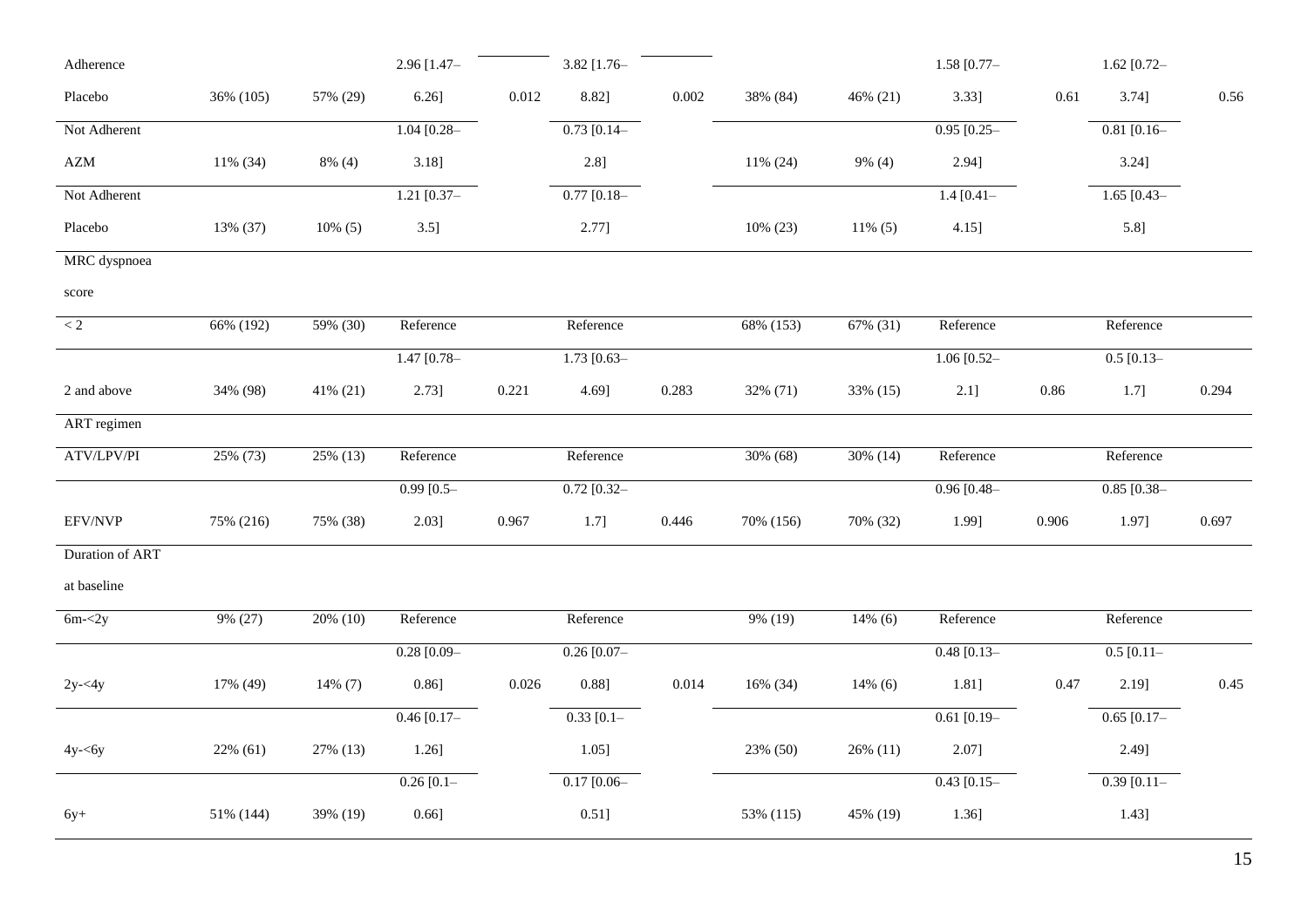#### Adherence to

study drug

| Adherence         | 76% (219) | 82% (42)   | Reference     |       | 79% (177) | 80% (37)   | Reference     |                                                                                                                                                                                                                |
|-------------------|-----------|------------|---------------|-------|-----------|------------|---------------|----------------------------------------------------------------------------------------------------------------------------------------------------------------------------------------------------------------|
|                   |           |            | $0.61$ [0.27- |       |           |            | $0.91$ [0.39- |                                                                                                                                                                                                                |
| Not Adherent      | 24% (71)  | $18\%$ (9) | 1.28]         | 0.214 | 21% (47)  | 20% (9)    | 1.99]         | 0.828                                                                                                                                                                                                          |
| Trial arm         |           |            |               |       |           |            |               |                                                                                                                                                                                                                |
| Azithromycin      | 51% (148) | 33% (17)   | Reference     |       | 52% (117) | 43% (20)   | Reference     |                                                                                                                                                                                                                |
|                   |           |            | $2.43$ [1.3-  |       |           |            | $1.56$ [0.81- |                                                                                                                                                                                                                |
| Placebo           | 49% (142) | 67% (34)   | 4.67]         | 0.006 | 48% (107) | 57% (26)   | $3.03$ ]      | 0.183                                                                                                                                                                                                          |
| BMI-for-age z-    |           |            |               |       |           |            |               |                                                                                                                                                                                                                |
| score             |           |            |               |       |           |            |               |                                                                                                                                                                                                                |
| Wasted            | 20% (56)  | 24% (12)   | Reference     |       | 22% (48)  | $20\%$ (9) | Reference     |                                                                                                                                                                                                                |
|                   |           |            | $0.75$ [0.37- |       |           |            | $1.14$ [0.52- |                                                                                                                                                                                                                |
| Normal            | 80% (229) | 76% (39)   | 1.61]         | 0.443 | 78% (175) | 80% (36)   | $2.7$ ]       | 0.754                                                                                                                                                                                                          |
| Height-for-age z- |           |            |               |       |           |            |               |                                                                                                                                                                                                                |
| score             |           |            |               |       |           |            |               |                                                                                                                                                                                                                |
| Not stunted       | 44% (125) | 47% (24)   | Reference     |       | 42% (94)  | 49% (22)   | Reference     |                                                                                                                                                                                                                |
|                   |           |            | $0.85$ [0.47- |       |           |            | $0.69$ [0.36- |                                                                                                                                                                                                                |
| Stunted           | 56% (160) | 53% (27)   | 1.58]         | 0.612 | 58% (129) | 51% (23)   | 1.34]         | 0.27                                                                                                                                                                                                           |
|                   |           |            |               |       |           |            |               | #Missing values: Weight-for-age-z-score (5), Viral load suppression at enrolment (5), ART regimen (1), Duration of ART at baseline (10), BMI-for-age z-score (5), Height-for-age z-score (5). *Missing values: |

Weight-for-age-z-score (2), Viral load suppression at enrolment (2), Duration of ART at baseline (1), BMI-for-age z-score (2), Height-for-age z-score (2). §Missing values: Weight-for-age-z-score (2), Viral load suppression at enrolment (5), Duration of ART at baseline (5), BMI-for-age z-score (2), Height-for-age z-score (2). ωMissing values: Duration of ART at baseline (1). 3Missing values: Season of sampling (1), Weight-for-age-z-score (5), Viral load suppression at enrolment (5), ART regimen (1), Duration of ART at baseline (9), BMI-for-age z-score (5), Height-for-age z-score (5). ⍬Missing values: Viral load suppression at enrolment (1), Duration of ART at baseline (2). *VMissing values: Season of sampling (2)*, Weight-for-age-z-score (1), Viral load suppression at enrolment (5), Duration of ART at baseline (6),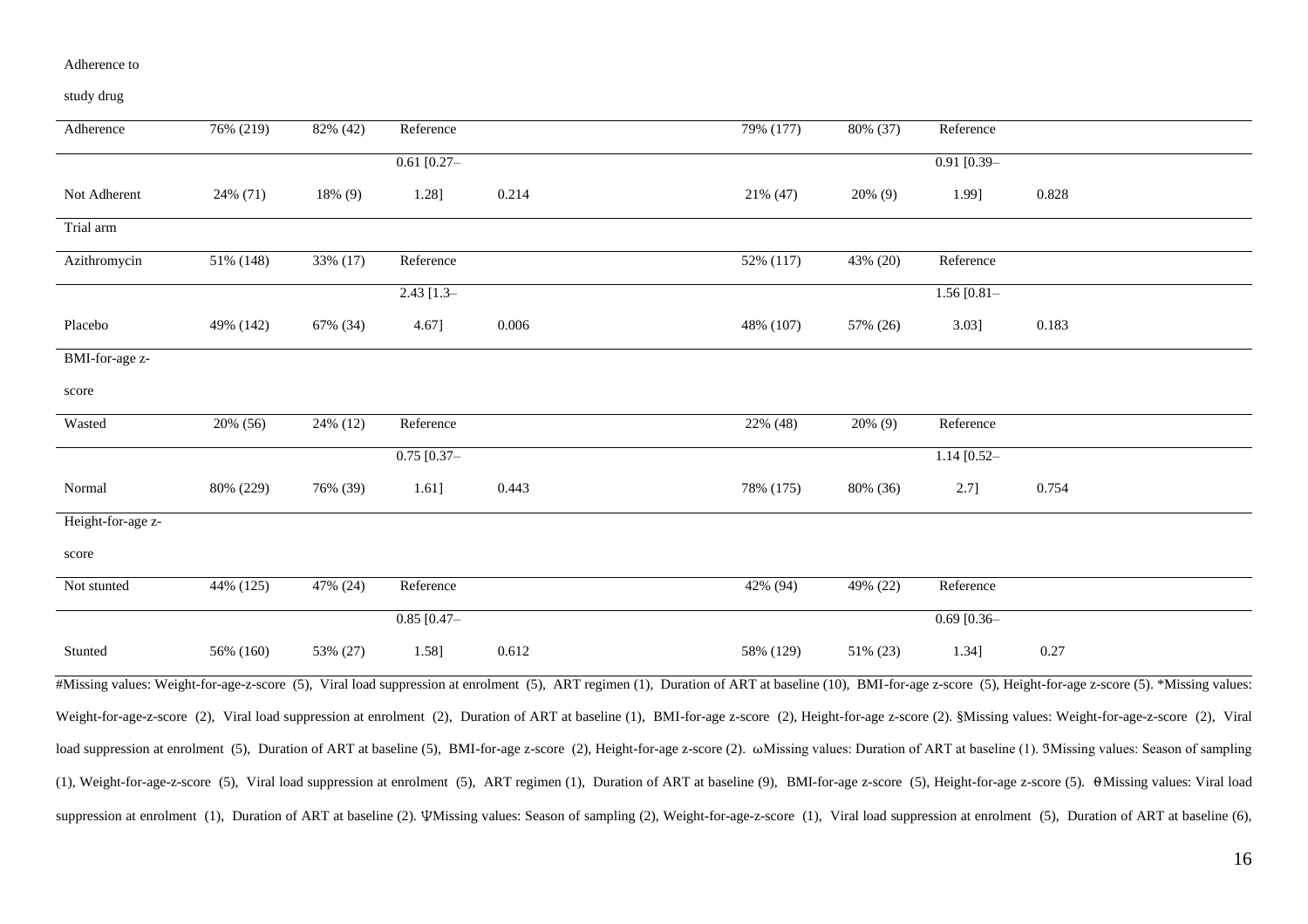BMI-for-age z-score (1), Height-for-age z-score (1). MMissing values: Weight-for-age-z-score (1), Viral load suppression at enrolment (1), Duration of ART at baseline (4), BMI-for-age z-score (1), Height-forage z-score (1). BMI-for-age z-score and Height-for-age z-score were not included in the multivariate analysis because of colinearity. Adherence to study drug and Trial arm were colinear with Adherence and Trial arm hence excluded from multivariate analysis. Statistical model applied is generalised logistic regression.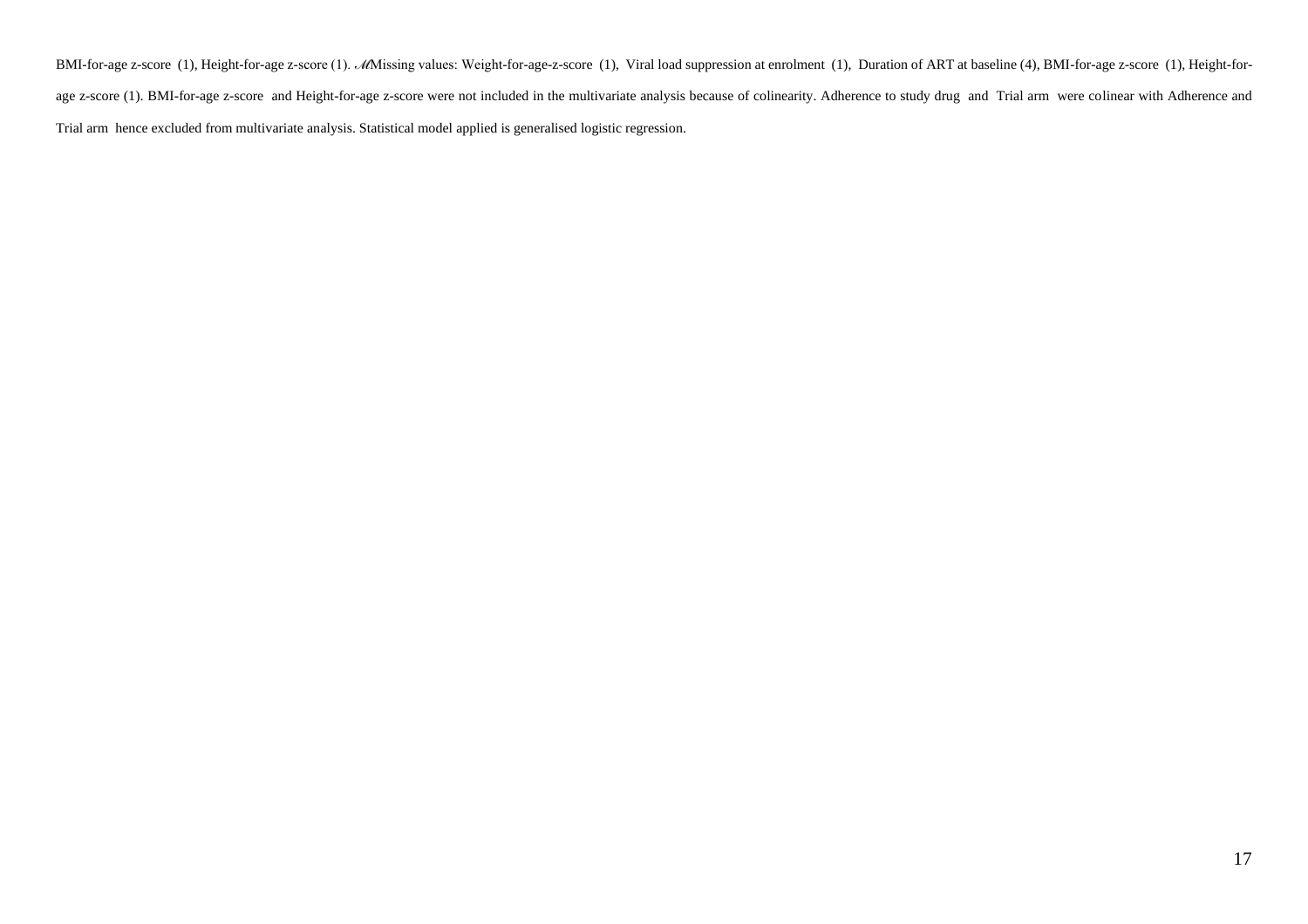|                        |              |           |                       |                  | NASOPHARYNGEAL SWABS  |           |              |                |                       |                  |                       |                  |
|------------------------|--------------|-----------|-----------------------|------------------|-----------------------|-----------|--------------|----------------|-----------------------|------------------|-----------------------|------------------|
|                        | No.          | No.       |                       |                  | 48 weeks              |           | No.          | No.            |                       |                  | 72 weeks              |                  |
| Variable               | observations | isolates  | Univariate analysis   |                  | Multivariate analysis |           | observations | isolates       | Univariate analysis   |                  | Multivariate analysis |                  |
|                        | $(n=312)$ #  | $(n=65)*$ | Odds ratio, 95%<br>CI | $\boldsymbol{p}$ | <b>Adjusted Odds</b>  | $p$ value | $(n=223)$ §  | $(n=49)\omega$ | Odds ratio, 95%<br>CI | $\boldsymbol{p}$ | <b>Adjusted Odds</b>  | $\boldsymbol{p}$ |
| Site                   |              |           |                       | value            | ratio, 95% CI         |           |              |                |                       | value            | ratio, 95% CI         | value            |
| Malawi                 | 31% (96)     | 45% (29)  | Reference             |                  | Reference             |           | 20% (44)     | 20% (10)       | Reference             |                  | Reference             |                  |
| Zimbabwe               | 69% (216)    | 55% (36)  | $0.46$ [0.26-0.81]    | 0.007            | $0.65$ [0.24-1.7]     | 0.38      | 80% (179)    | 80% (39)       | $0.95$ [0.44-2.17]    | 0.893            | $0.81$ [0.19-3.28]    | 0.77             |
| Sex                    |              |           |                       |                  |                       |           |              |                |                       |                  |                       |                  |
| Female                 | 48% (151)    | 52% (34)  | Reference             |                  | Reference             |           | 45% (100)    | 45% (22)       | Reference             |                  | Reference             |                  |
| Male                   | 52% (161)    | 48% (31)  | $0.82$ [0.47-1.42]    | 0.479            | $0.79$ [0.41-1.53]    | 0.484     | 55% (123)    | 55% (27)       | $1 [0.53 - 1.9]$      | 0.993            | $0.97$ [0.46-2.06]    | 0.931            |
| Season of sampling     |              |           |                       |                  |                       |           |              |                |                       |                  |                       |                  |
| May-Oct-Dry            | 58% (180)    | 43% (28)  | Reference             |                  | Reference             |           | 37% (82)     | 31% (15)       | Reference             |                  | Reference             |                  |
| Nov-Apr-Rainy          | 42% (132)    | 57% (37)  | $2.11$ [1.22-3.7]     | 0.008            | 1.71 $[0.91 - 3.21]$  | 0.095     | 63% (141)    | 69% (34)       | 1.42 [0.73-2.87]      | 0.313            | $1.16$ [0.55-2.51]    | 0.71             |
| Weight-for-age-z-score |              |           |                       |                  |                       |           |              |                |                       |                  |                       |                  |
| Not underweight        | 51% (158)    | 52% (32)  | Reference             |                  | Reference             |           | 47% (104)    | 51% (25)       | Reference             |                  | Reference             |                  |
| underweight            | 49% (149)    | 48% (30)  | $0.99$ [0.57-1.74]    | 0.979            | $0.89$ [0.46-1.73]    | 0.735     | 53% (117)    | 49% (24)       | $0.82$ [0.43-1.54]    | 0.529            | $0.69$ [0.32-1.49]    | 0.347            |
| Age at enrolment       |              |           |                       |                  |                       |           |              |                |                       |                  |                       |                  |
| $6-9y$                 | 9% (28)      | $8\%$ (5) | Reference             |                  | Reference             |           | 11% (24)     | $8\%$ (4)      | Reference             |                  | Reference             |                  |
| $10-12y$               | $20\%$ (61)  | 22% (14)  | $1.37$ [0.46-4.66]    | 0.29             | 1.18 [0.34-4.44]      | 0.48      | 18% (41)     | 18% (9)        | 1.41 $[0.4 - 5.75]$   | 0.22             | 1.52 [0.39-6.72]      | 0.17             |
| $13-16y$               | 43% (133)    | 51% (33)  | 1.52 [0.57-4.8]       |                  | $1.32$ [0.45-4.49]    |           | 43% (96)     | 55% (27)       | $1.96$ [0.67-7.19]    |                  | $1.79$ [0.56-7.01]    |                  |

# **Table S7: Factors associated with carriage of** *Staphylococcus aureus* **isolates at 48 weeks and 72 weeks in trial participants**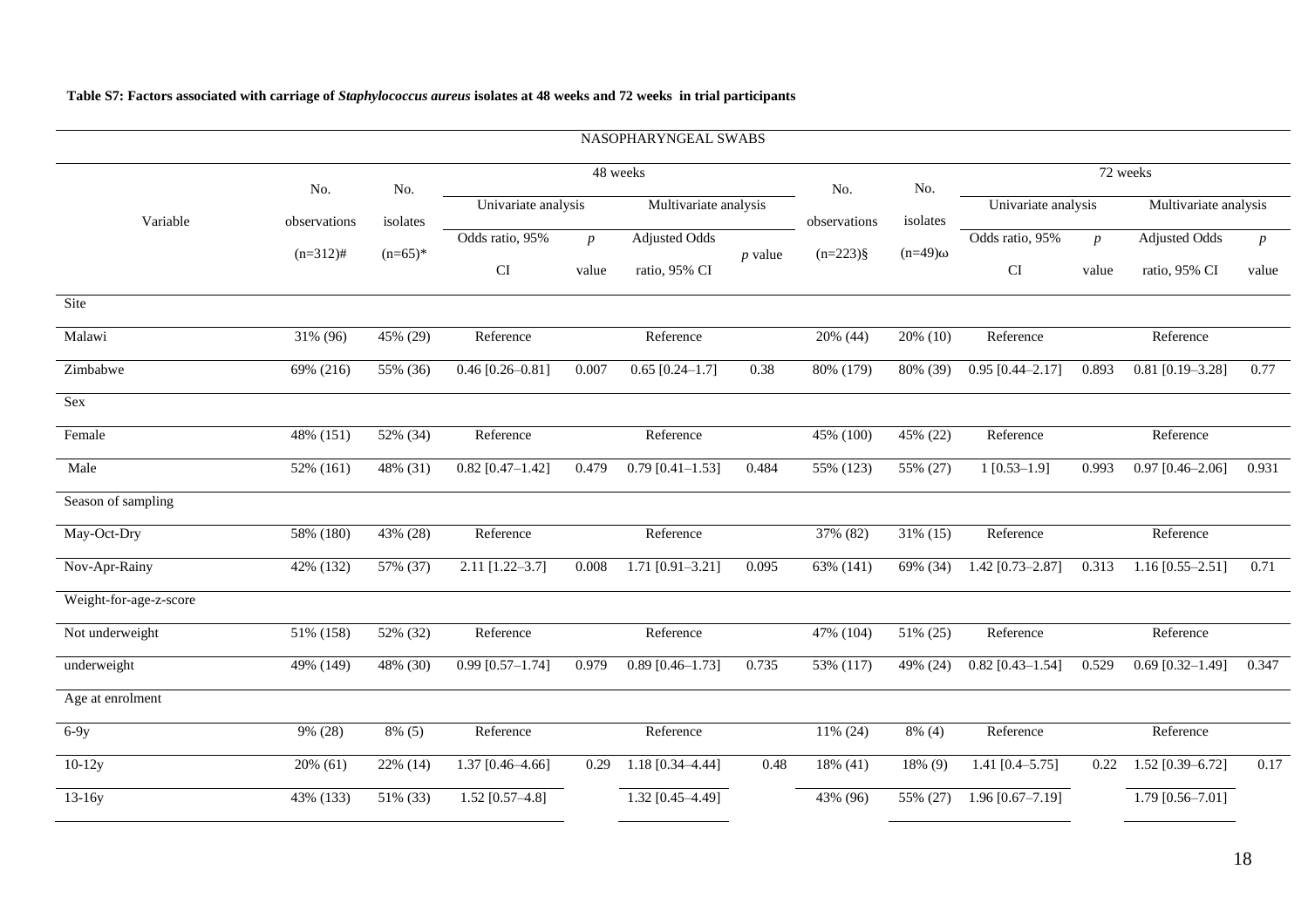| $17-19y$                            | 29% (90)  | $20\%$ (13) | $0.78$ [0.26-2.63]   |          | $0.7$ [0.21-2.56]    |       | 28% (62)               | 18% (9)   | $0.85$ [0.25-3.41]   |       | $0.66$ [0.17-2.93]   |       |
|-------------------------------------|-----------|-------------|----------------------|----------|----------------------|-------|------------------------|-----------|----------------------|-------|----------------------|-------|
| Viral load suppression at enrolment |           |             |                      |          |                      |       |                        |           |                      |       |                      |       |
| Suppressed (<1000 copies/ml)        | 58% (177) | 47% (30)    | Reference            |          | Reference            |       | 60% (130)              | 53% (26)  | Reference            |       | Reference            |       |
| Unsuppressed (>1000 copies/ml)      | 42% (130) | 53% (34)    | $1.74$ [1-3.03]      | 0.051    | 1.52 [0.79-2.94]     | 0.213 | 40% (88)               | 47% (23)  | 1.42 $[0.74 - 2.69]$ | 0.288 | 2.06 [0.98-4.42]     | 0.059 |
| Adherence and Trial arm             |           |             |                      |          |                      |       |                        |           |                      |       |                      |       |
| Adherence AZM                       | 39% (122) | 31% (20)    | Reference            |          | Reference            |       | 42% (94)               | 39% (19)  | Reference            |       | Reference            |       |
| Adherence Placebo                   | 37% (114) | 34% (22)    | $1.22$ [0.62-2.39]   | 0.05     | $1.13$ [0.55-2.35]   | 0.53  | 38% (94)               | 47% (23)  | $1.49$ [0.74-3.01]   | 0.44  | $1.61$ [0.76-3.48]   | 0.45  |
| Not Adherent AZM                    | 12% (37)  | 22% (14)    | $3.1$ [1.36-7.06]    |          | $2[0.74 - 5.25]$     |       | 11% (24)               | $8\%$ (4) | $0.79$ [0.21-2.39]   |       | $0.79$ [0.18-2.92]   |       |
| Not Adherent Placebo                | 13% (39)  | 14% (9)     | $1.53$ [0.61-3.64]   |          | $0.96 [0.3 - 2.78]$  |       | 9% (21)                | $6\%$ (3) | $0.66$ [0.14-2.21]   |       | $0.66$ [0.13-2.48]   |       |
| MRC dyspnoea score                  |           |             |                      |          |                      |       |                        |           |                      |       |                      |       |
| $\rm < 2$                           | 65% (204) | 55% (36)    | Reference            |          | Reference            |       | 71% (159)              | 71% (35)  | Reference            |       | Reference            |       |
| 2 and above                         | 35% (108) | 45% (29)    | 1.71 [0.98-2.99]     | 0.058    | $0.99$ [0.38-2.48]   | 0.989 | 29% (64)               | 29% (14)  | $0.99$ [0.48-1.97]   | 0.982 | $0.8$ [0.24-2.47]    | 0.71  |
| ART regimen                         |           |             |                      |          |                      |       |                        |           |                      |       |                      |       |
| ATV/LPV/PI                          | 26% (81)  | 23% (15)    | Reference            |          | Reference            |       | $\overline{31}\%$ (70) | 33% (16)  | Reference            |       | Reference            |       |
| EFV/NVP                             | 74% (230) | 77% (50)    | 1.22 [0.66-2.39]     | 0.54     | 1.16 $[0.55 - 2.57]$ | 0.702 | 69% (153)              | 67% (33)  | $0.93$ [0.48-1.86]   | 0.829 | $0.85$ [0.4-1.82]    | 0.667 |
| Duration of ART at baseline         |           |             |                      |          |                      |       |                        |           |                      |       |                      |       |
| $6m - 2y$                           | 10% (31)  | 5% (3)      | Reference            |          | Reference            |       | 8% (18)                | $6\%$ (3) | Reference            |       | Reference            |       |
|                                     |           |             |                      |          | 4.96 $[1.16-$        |       |                        |           |                      |       |                      |       |
| $2y - 4y$                           | 18% (53)  | 21% (13)    | 3.03 [0.88-14.12]    | $0.38\,$ | 34.68]               | 0.25  | 16% (35)               | 15% (7)   | $1.25$ [0.3-6.45]    | 0.93  | $1.59$ [0.33-9.21]   | 0.93  |
|                                     |           |             |                      |          | $4.37$ $[1.07 -$     |       |                        |           |                      |       |                      |       |
| $4y - 6y$                           | 21% (64)  | 25% (15)    | $2.86$ [0.85-13.1]   |          | 29.89]               |       | 21% (46)               | 23% (11)  | $1.57$ [0.42-7.68]   |       | 1.67 $[0.39 - 8.88]$ |       |
| $6y+$                               | 51% (154) | 49% (30)    | $2.26 [0.74 - 9.88]$ |          | $3.5 [0.9 - 23.23]$  |       | 55% (119)              | 55% (26)  | $1.4$ [0.42-6.36]    |       | $1.56 [0.4 - 7.87]$  |       |
| Adherence to study drug             |           |             |                      |          |                      |       |                        |           |                      |       |                      |       |
| Adherence                           | 76% (236) | 65% (42)    | Reference            |          |                      |       | 80% (178)              | 86% (42)  | Reference            |       |                      |       |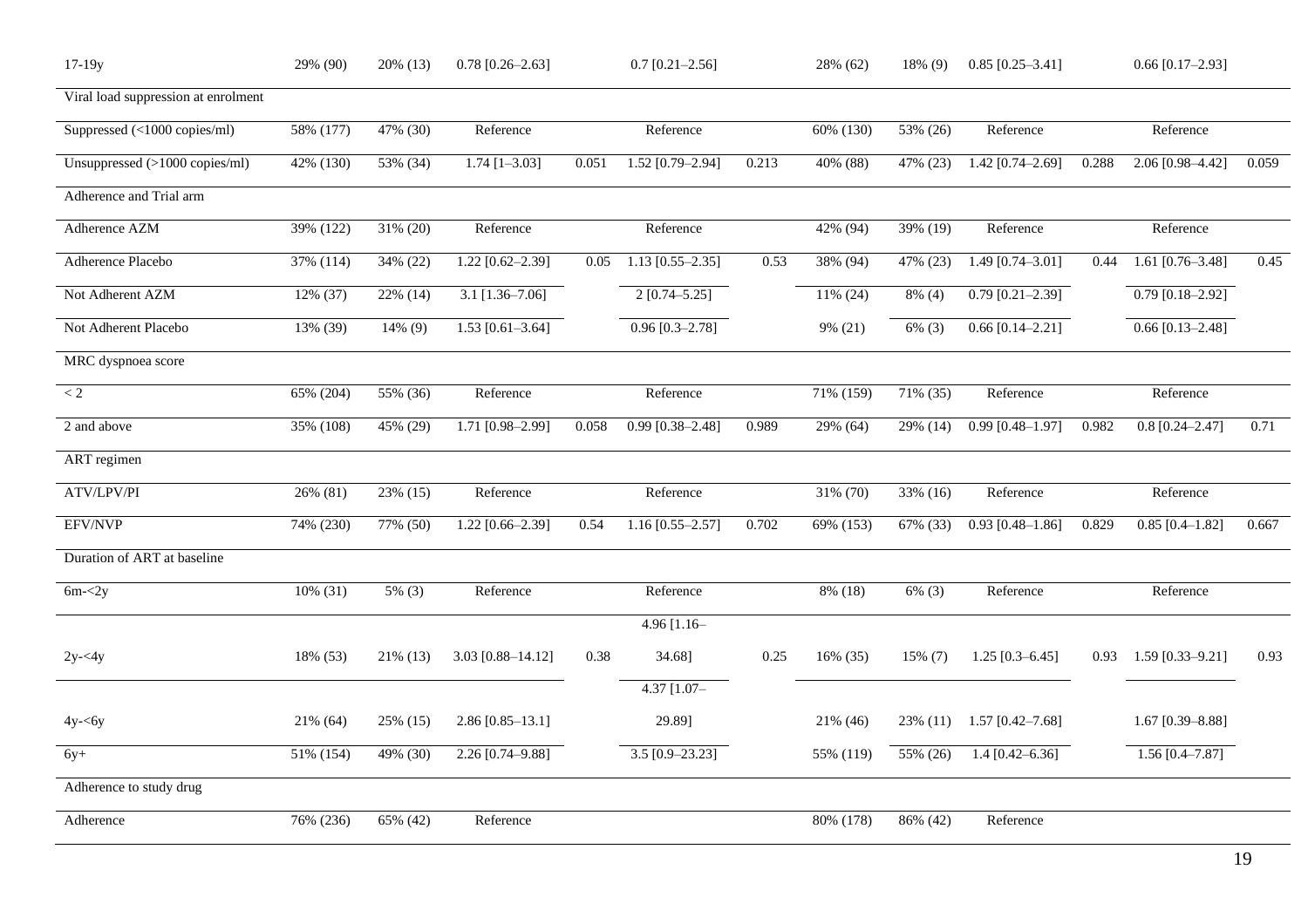| Not Adherent           | 24% (76)  | 35% (23)  | $2$ [1.1–3.61]     | 0.021 | 20% (45)  | $14\%$ (7) | $0.6$ [0.23–1.36]  | 0.248 |
|------------------------|-----------|-----------|--------------------|-------|-----------|------------|--------------------|-------|
| Trial arm              |           |           |                    |       |           |            |                    |       |
| Azithromycin           | 51% (159) | 52% (34)  | Reference          |       | 53% (118) | 47% (23)   | Reference          |       |
| Placebo                | 49% (153) | 48% (31)  | $0.93$ [0.54-1.61] | 0.807 | 47% (105) | 53% (26)   | $1.36$ [0.72-2.58] | 0.344 |
| BMI-for-age z-score    |           |           |                    |       |           |            |                    |       |
| Wasted                 | 20% (62)  | 21\% (13) | Reference          |       | 24% (54)  | 27% (13)   | Reference          |       |
| Normal                 | 80% (245) | 79% (49)  | $0.94$ [0.48-1.93] | 0.865 | 76% (167) | 73% (36)   | $0.87$ [0.43-1.84] | 0.699 |
| Height-for-age z-score |           |           |                    |       |           |            |                    |       |
| Not stunted            | 46% (140) | 48% (30)  | Reference          |       | 43% (94)  | 45% (22)   | Reference          |       |
| Stunted                | 54% (167) | 52% (32)  | $0.87$ [0.5-1.52]  | 0.622 | 57% (127) | 55% (27)   | $0.88$ [0.47-1.69] | 0.704 |

#Missing values: Weight-for-age-z-score (5), Viral load suppression at enrolment (5), ART regimen (1), Duration of ART at baseline (10), BMI-for-age z-score (5), Height-for-age z-score (5). \*Missing values: Weightfor-age-z-score (3), Viral load suppression at enrolment (1), Duration of ART at baseline (4), BMI-for-age z-score (3), Height-for-age z-score (3). §Missing values: Weight-for-age-z-score (2), Viral load suppression at enrolment (5), Duration of ART at baseline (5), BMI-for-age z-score (2), Height-for-age z-score (2). ωMissing values: Duration of ART at baseline (2). 3Missing values: Season of sampling (1), Weight-for-age-zscore (5), Viral load suppression at enrolment (5), ART regimen (1), Duration of ART at baseline (9), BMI-for-age z-score (5), Height-for-age z-score (5).  $\theta$ Missing values: Weight-for-age-z-score (1), Viral load suppression at enrolment (1), Duration of ART at baseline (2), BMI-for-age z-score (1), Height-for-age z-score (1). *VMissing values: Season of sampling (2)*, Weight-for-age-z-score (1), Viral load suppression at enrolment (5), Duration of ART at baseline (6), BMI-for-age z-score (1), Height-for-age z-score (1). *M*Missing values: Season of sampling (1), Viral load suppression at enrolment (2), Duration of ART at baseline (2). BMI-for-age z-score and Height-for-age z-score were not included in the multivariate analysis because of colinearity. Adherence to study drug and Trial arm were colinear with Adherence and Trial arm hence excluded from multivariate analysis. Statistical model applied is generalised logistic regression.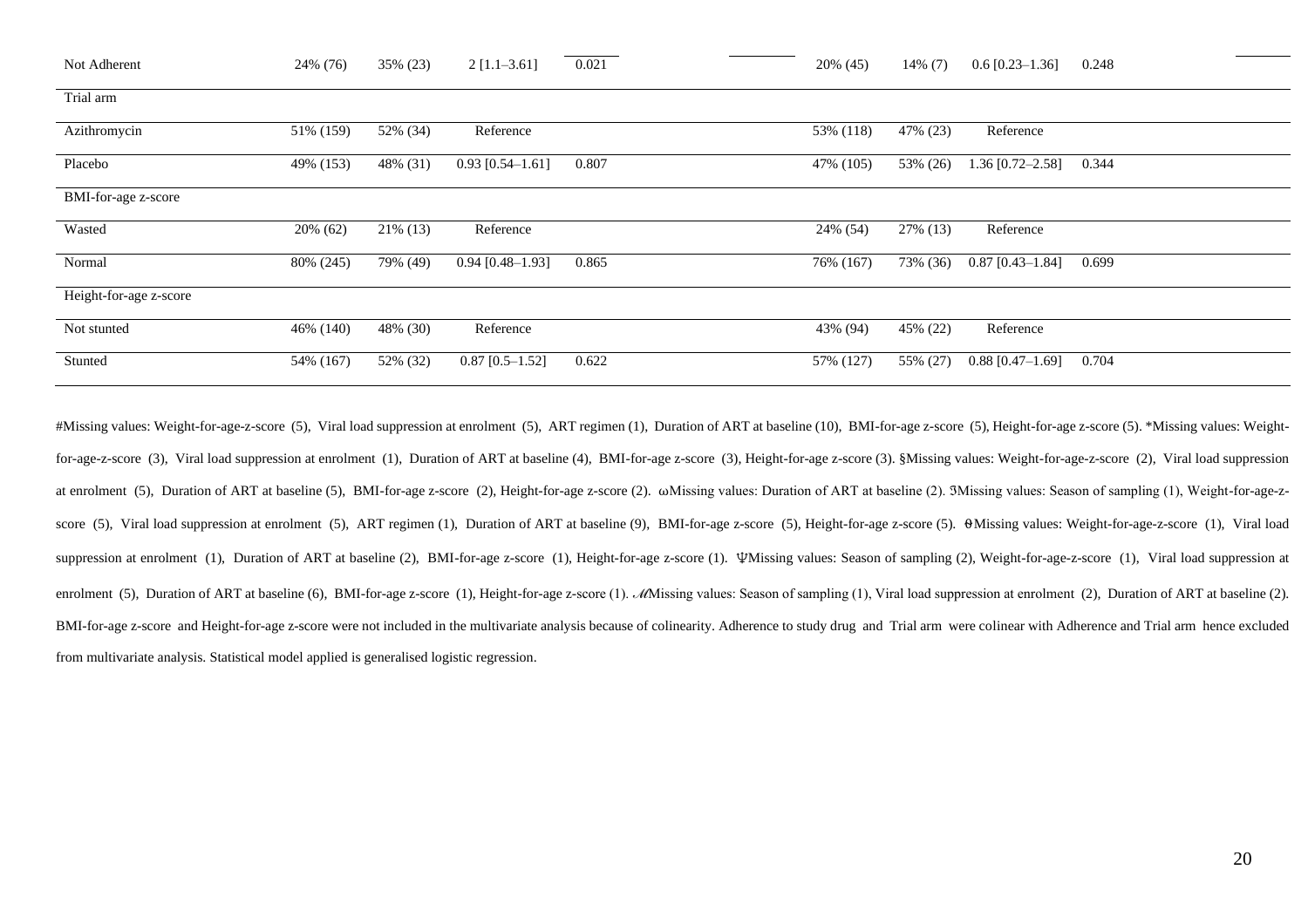|                        |              |                   |                      |                  | <b>SPUTUM</b>         |                  |                         |                        |                     |           |                       |           |
|------------------------|--------------|-------------------|----------------------|------------------|-----------------------|------------------|-------------------------|------------------------|---------------------|-----------|-----------------------|-----------|
|                        | No.          | No.               |                      | 48 weeks         |                       |                  | No.                     | No.                    |                     |           | 72 weeks              |           |
| Variable               | observations | isolates          | Univariate analysis  |                  | Multivariate analysis |                  | observations            | isolates               | Univariate analysis |           | Multivariate analysis |           |
|                        | $(n=290)3$   | $(n=83)$ $\theta$ | Odds ratio, 95%      | $\boldsymbol{p}$ | <b>Adjusted Odds</b>  | $\boldsymbol{p}$ | $(n=224)\Psi$           | $(n=77)$ $\mathcal{M}$ | Odds ratio, 95%     |           | <b>Adjusted Odds</b>  |           |
|                        |              |                   | <b>CI</b>            | value            | ratio, 95% CI         | value            |                         |                        | CI                  | $p$ value | ratio, 95% CI         | $p$ value |
| Site                   |              |                   |                      |                  |                       |                  |                         |                        |                     |           |                       |           |
| Malawi                 | 29% (83)     | 32% (27)          | Reference            |                  | Reference             |                  | $\overline{25\%}$ (56)  | 25% (19)               | Reference           |           | Reference             |           |
| Zimbabwe               | 71% (207)    | 67% (56)          | $0.77$ [0.44-1.35]   | 0.352            | $1.24$ [0.49-3.15]    | 0.652            | 75% (168)               | 75% (58)               | $1.03$ [0.55-1.97]  | 0.935     | $0.66$ [0.21-2]       | 0.467     |
| Sex                    |              |                   |                      |                  |                       |                  |                         |                        |                     |           |                       |           |
| Female                 | 49% (142)    | 46% (38)          | Reference            |                  | Reference             |                  | 46% (104)               | 42% (32)               | Reference           |           | Reference             |           |
| Male                   | 51% (148)    | 54% (45)          | $1.2$ [0.72-2]       | 0.493            | $1.18$ [0.64-2.18]    | 0.593            | 54% (120)               | 58% (45)               | $1.35$ [0.78-2.37]  | 0.291     | $1.3$ [0.68-2.5]      | 0.424     |
| Season of sampling     |              |                   |                      |                  |                       |                  |                         |                        |                     |           |                       |           |
| May-Oct-Dry            | 58% (167)    | 64% (53)          | Reference            |                  | Reference             |                  | 37% (82)                | 36% (27)               | Reference           |           | Reference             |           |
| Nov-Apr-Rainy          | 42% (122)    | 36% (30)          | $0.69$ [0.41-1.17]   | 0.172            | $0.59$ [0.32-1.06]    | 0.083            | 63% (140)               | 64% (49)               | $1.11$ [0.63-1.98]  | 0.729     | 1.1 $[0.58 - 2.11]$   | 0.777     |
| Weight-for-age-z-score |              |                   |                      |                  |                       |                  |                         |                        |                     |           |                       |           |
| Not underweight        | 53% (150)    | 50% (41)          | Reference            |                  | Reference             |                  | 50% (111)               | 48% (37)               | Reference           |           | Reference             |           |
| underweight            | 47% (135)    | 50% (41)          | 1.16 $[0.69 - 1.94]$ | 0.572            | $0.92$ [0.5-1.68]     | 0.784            | $\overline{50\%}$ (112) | 52% (40)               | $1.11$ [0.64-1.93]  | 0.709     | $0.81$ [0.41-1.59]    | 0.545     |
| Age at enrolment       |              |                   |                      |                  |                       |                  |                         |                        |                     |           |                       |           |
| $6-9y$                 | 9% (27)      | $11\%$ (9)        | Reference            |                  | Reference             |                  | 10% (23)                | $5\%$ (4)              | Reference           |           | Reference             |           |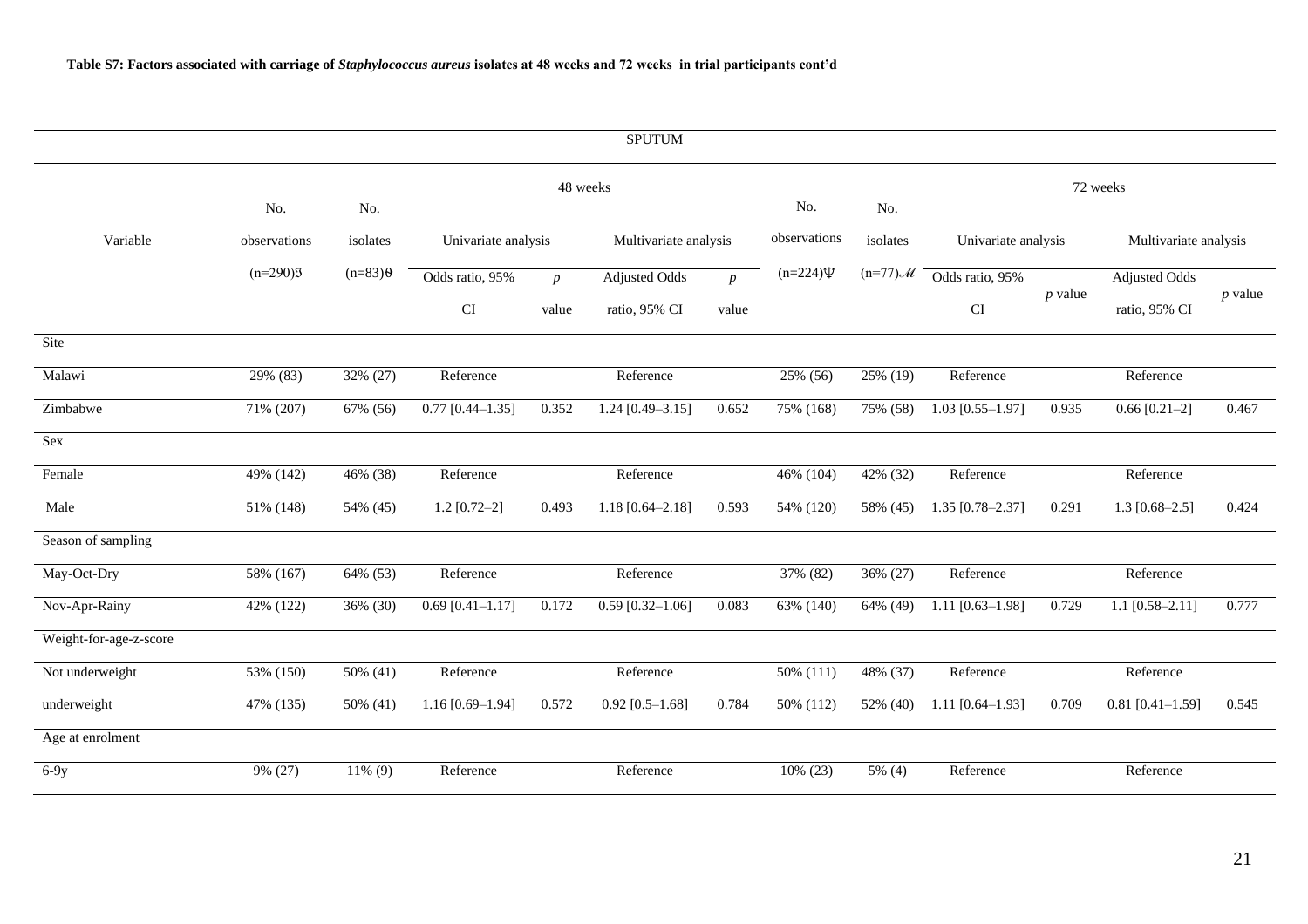# 2.71 [0.84–

| $10-12y$                     | 19% (56)    | $16\%$ (13) | $0.6$ [0.22-1.7]     | 0.68  | $0.62$ [0.2-1.96]  | 0.73  | 20% (44)    | 21% (16)    | $10.61$ ]                     | 0.38  | $2.6$ [0.72-11.18]   | 0.56  |
|------------------------------|-------------|-------------|----------------------|-------|--------------------|-------|-------------|-------------|-------------------------------|-------|----------------------|-------|
| $\overline{13-16y}$          | 43% (125)   | 42% (35)    | $0.78$ [0.33-1.96]   |       | $0.8$ [0.3-2.22]   |       | 44% (98)    | 45% (35)    | $2.64$ [0.91-9.65]            |       | $2.19 [0.69 - 8.58]$ |       |
| $\frac{1}{7-19y}$            | 28% (82)    | 31% (26)    | $0.93$ [0.37-2.42]   |       | $1.02$ [0.37-2.94] |       | 26% (59)    | 29% (22)    | $2.82$ [0.92-10.7]            |       | $2.37$ [0.69-9.74]   |       |
| Viral load suppression at    |             |             |                      |       |                    |       |             |             |                               |       |                      |       |
| enrolment                    |             |             |                      |       |                    |       |             |             |                               |       |                      |       |
| Suppressed (<1000 copies/ml) | 57% (162)   | 45% (37)    | Reference            |       | Reference          |       | 58% (127)   | 57% (43)    | Reference                     |       | Reference            |       |
| Unsuppressed (>1000          |             |             |                      |       |                    |       |             |             |                               |       |                      |       |
| copies/ml)                   | 43% (123)   | 55% (45)    | $1.95$ [1.16-3.29]   | 0.012 | $1.94$ [1.07-3.57] | 0.031 | 42% (92)    | 43% (32)    | $1.04$ [0.59-1.83]            | 0.887 | $1.2$ [0.62-2.3]     | 0.59  |
| Adherence and Trial arm      |             |             |                      |       |                    |       |             |             |                               |       |                      |       |
| Adherence AZM                | 39% (114)   | 35% (29)    | Reference            |       | Reference          |       | 42% (93)    | 42% (32)    | Reference                     |       | Reference            |       |
| Adherence Placebo            | 36% (105)   | 29% (24)    | $0.87$ [0.46-1.61]   | 0.018 | $0.86$ [0.44-1.68] | 0.02  | 38% (84)    | 34% (26)    | $0.85$ [0.45-1.6]             | 0.52  | $0.75$ [0.38-1.49]   | 0.33  |
| Not Adherent AZM             | 11% (34)    | 20% (17)    | 2.93 [1.33-6.53]     |       | 3.49 [1.37-9.15]   |       | $11\% (24)$ | $10\%$ (8)  | $0.95$ [0.35-2.42]            |       | $0.94$ [0.3-2.77]    |       |
| Not Adherent Placebo         | 13% (37)    | $16\%$ (13) | $1.59$ [0.7-3.49]    |       | $2[0.77 - 5.16]$   |       | 10% (23)    | $14\%$ (11) | $\overline{1.75}$ [0.69-4.43] |       | $2.1$ [0.73-6.17]    |       |
| MRC dyspnoea score           |             |             |                      |       |                    |       |             |             |                               |       |                      |       |
| $\lt 2$                      | 66% (192)   | 60% (50)    | Reference            |       | Reference          |       | 68% (153)   | 74% (57)    | Reference                     |       | Reference            |       |
| 2 and above                  | 34% (98)    | 40% (33)    | 1.44 [0.85-2.44]     | 0.175 | $1.7$ [0.74-3.93]  | 0.208 | 32% (71)    | 26% (20)    | $0.66$ [0.35-1.21]            | 0.184 | $0.41$ [0.14-1.14]   | 0.099 |
| ART regimen                  |             |             |                      |       |                    |       |             |             |                               |       |                      |       |
| ATV/LPV/PI                   | 25% (73)    | 24% (20)    | Reference            |       | Reference          |       | 30% (68)    | 27% (21)    | Reference                     |       | Reference            |       |
| EFV/NVP                      | 75% (216)   | 76% (63)    | 1.09 $[0.61 - 2.01]$ | 0.773 | $0.95$ [0.48-1.91] | 0.887 | 70% (156)   | 73% (56)    | 1.25 $[0.69 - 2.34]$          | 0.468 | 1.31 $[0.66 - 2.65]$ | 0.45  |
| Duration of ART at baseline  |             |             |                      |       |                    |       |             |             |                               |       |                      |       |
| $6m - 2y$                    | 9% (27)     | $6\%$ (5)   | Reference            |       | Reference          |       | 9% (19)     | 7% (5)      | Reference                     |       | Reference            |       |
| $2y - 4y$                    | 17% (49)    | 22% (18)    | $2.55$ [0.87-8.67]   | 0.4   | $3.28$ [1-12.35]   | 0.17  | 16% (34)    | $21\%$ (16) | 2.49 [0.76-9.13]              | 0.21  | 2.19 [0.59-9.04]     | 0.44  |
| $4y - 6y$                    | $22\%$ (61) | 22% (18)    | $1.84$ [0.64-6.17]   |       | $2.15$ [0.66-8.07] |       | 23% (50)    | 17% (13)    | $0.98$ [0.31-3.52]            |       | $0.98$ [0.28-3.78]   |       |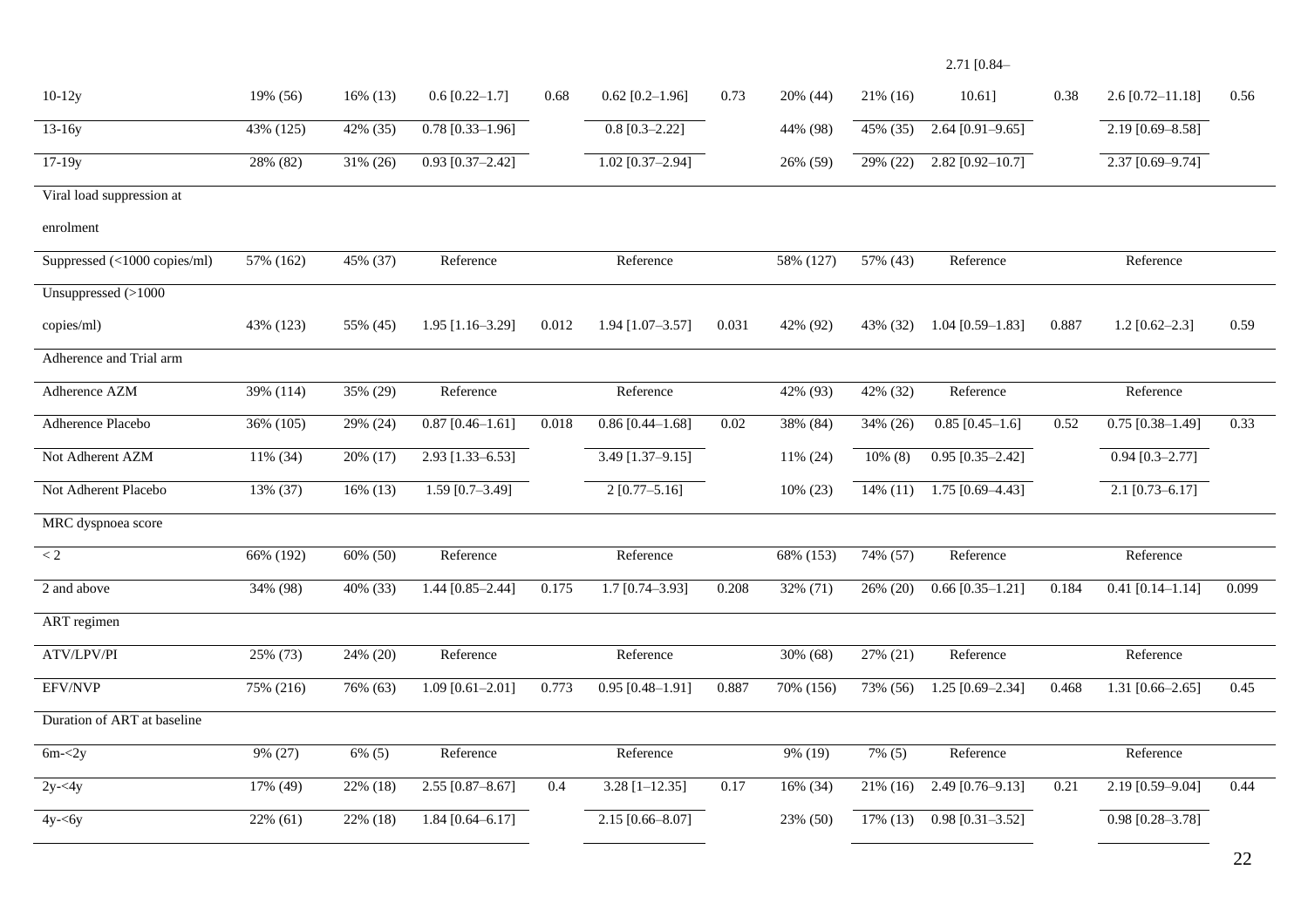| 76% (219)<br>64% (53) | Reference                                                                             |       | 79% (177) | 75% (58) | Reference          |                                                                                                                                                                                                                        |
|-----------------------|---------------------------------------------------------------------------------------|-------|-----------|----------|--------------------|------------------------------------------------------------------------------------------------------------------------------------------------------------------------------------------------------------------------|
| 36% (30)              | $2.29$ [1.3-4.03]                                                                     | 0.004 | 21\% (47) | 25% (19) | $1.39$ [0.71-2.69] | 0.327                                                                                                                                                                                                                  |
|                       |                                                                                       |       |           |          |                    |                                                                                                                                                                                                                        |
| 55% (46)              | Reference                                                                             |       | 52% (117) | 52% (40) | Reference          |                                                                                                                                                                                                                        |
| 45% (37)              | $0.78$ [0.47-1.3]                                                                     | 0.344 | 48% (107) | 48% (37) | $1.02$ [0.58-1.77] | 0.951                                                                                                                                                                                                                  |
|                       |                                                                                       |       |           |          |                    |                                                                                                                                                                                                                        |
| 23% (19)              | Reference                                                                             |       | 22% (48)  | 18% (14) | Reference          |                                                                                                                                                                                                                        |
| 77% (63)              | $0.74$ [0.4-1.4]                                                                      | 0.343 | 78% (175) | 82% (63) | $1.37$ [0.69-2.81] | 0.379                                                                                                                                                                                                                  |
|                       |                                                                                       |       |           |          |                    |                                                                                                                                                                                                                        |
| 51% (42)              | Reference                                                                             |       | 42% (94)  | 45% (35) | Reference          |                                                                                                                                                                                                                        |
| 49% (40)              | $0.66$ [0.39-1.1]                                                                     | 0.113 | 58% (129) | 55% (42) | $0.81$ [0.47-1.42] | 0.469                                                                                                                                                                                                                  |
|                       | 24% (71)<br>51% (148)<br>49% (142)<br>20% (56)<br>80% (229)<br>44% (125)<br>56% (160) |       |           |          |                    | #Missing values: Weight-for-age-z-score (5), Viral load suppression at enrolment (5), ART regimen (1), Duration of ART at baseline (10), BMI-for-age z-score (5), Height-for-age z-score (5). *Missing values: Weight- |

for-age-z-score (3), Viral load suppression at enrolment (1), Duration of ART at baseline (4), BMI-for-age z-score (3), Height-for-age z-score (3). §Missing values: Weight-for-age-z-score (2), Viral load suppression at enrolment (5), Duration of ART at baseline (5), BMI-for-age z-score (2), Height-for-age z-score (2). ωMissing values: Duration of ART at baseline (2). 3Missing values: Season of sampling (1), Weight-for-age-z-score (5), Viral load suppression at enrolment (5), ART regimen (1), Duration of ART at baseline (9), BMI-for-age z-score (5), Height-for-age z-score (5).  $\theta$ Missing values: Weight-for-age-z-score (1), Viral load suppression at enrolment (1), Duration of ART at baseline (2), BMI-for-age z-score (1), Height-for-age z-score (1). *VMissing values: Season of sampling (2)*, Weight-for-age-z-score (1), Viral load suppression at enrolment (5), Duration of ART at baseline (6), BMI-for-age z-score (1), Height-for-age z-score (1). *M*Missing values: Season of sampling (1), Viral load suppression at enrolment (2), Duration of ART at baseline (2). BMI-for-age z-score and Height-for-age z-score were not included in the multivariate analysis because of colinearity. Adherence to study drug and Trial arm were colinear with Adherence and Trial arm hence excluded from multivariate analysis. Statistical model applied is generalised logistic regression.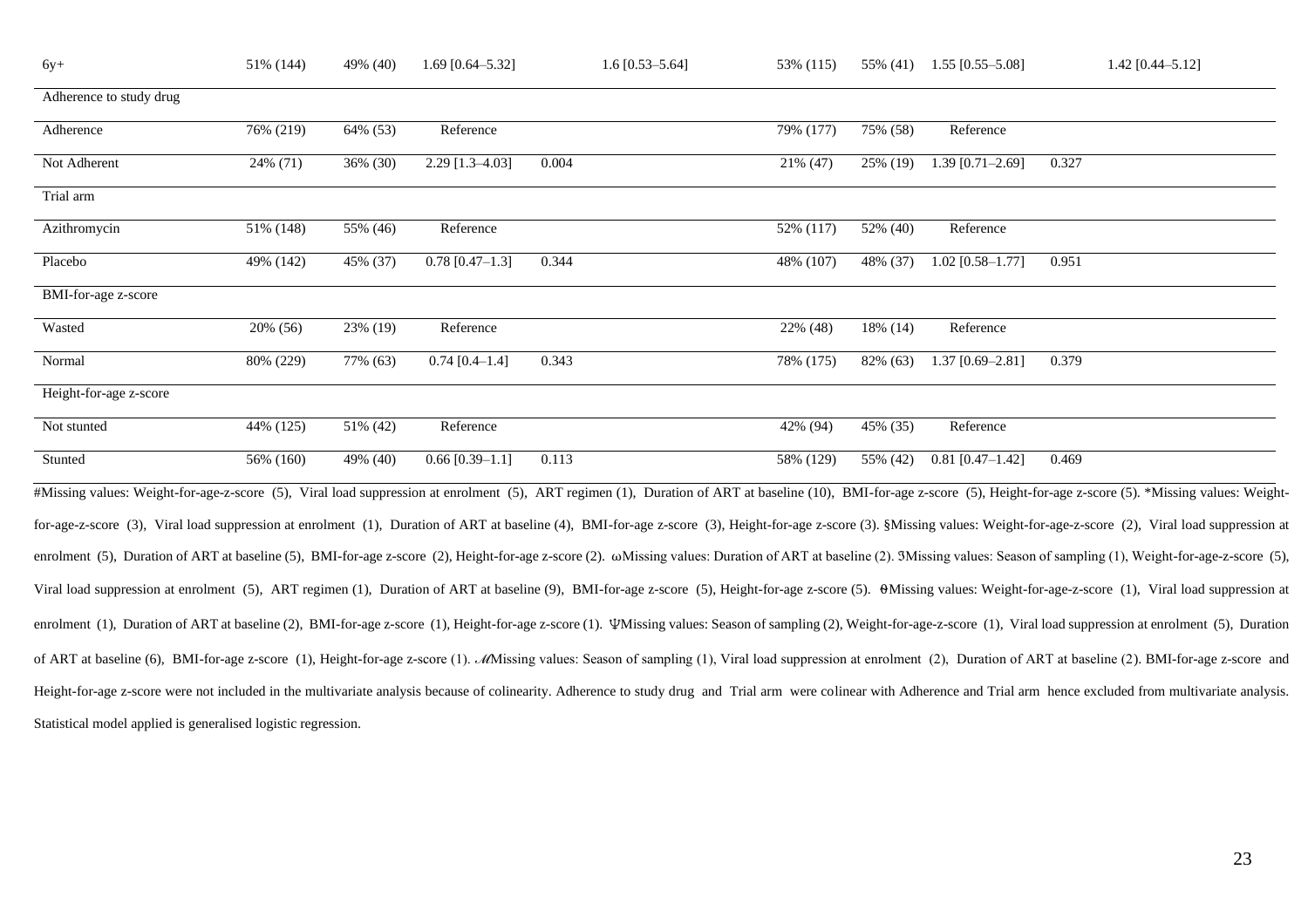# **Table S8: Factors associated with carriage of azithromycin resistant** *Streptococcus pneumoniae* **isolates at 48 weeks and 72 weeks in trial participants**

|                        |                             |                       |                                |           | NASOPHARYNGEAL SWABS                  |           |                            |                            |                                   |                           |                                   |                           |
|------------------------|-----------------------------|-----------------------|--------------------------------|-----------|---------------------------------------|-----------|----------------------------|----------------------------|-----------------------------------|---------------------------|-----------------------------------|---------------------------|
|                        |                             | No.                   |                                | 48 weeks  |                                       |           |                            | No.                        |                                   | 72 weeks                  |                                   |                           |
|                        | No.                         | resistant             | Univariate analysis            |           | Multivariate analysis                 |           | No.                        | resistant                  | Univariate analysis               |                           | Multivariate analysis             |                           |
| Variable               | observations<br>$(n=312)$ # | isolates<br>$(n=26)*$ | Adjusted Odds ratio,<br>95% CI | $p$ value | <b>Adjusted Odds</b><br>ratio, 95% CI | $p$ value | observations<br>$(n=223)\$ | isolates<br>$(n=15)\omega$ | Adjusted<br>Odds ratio,<br>95% CI | $\boldsymbol{p}$<br>value | Adjusted<br>Odds ratio,<br>95% CI | $\boldsymbol{p}$<br>value |
| Site                   |                             |                       |                                |           |                                       |           |                            |                            |                                   |                           |                                   |                           |
| Malawi                 | 31% (96)                    | 54% (14)              | Reference                      |           | Reference                             |           | 20% (44)                   | $40\%$ (6)                 | Reference                         |                           | Reference                         |                           |
|                        |                             |                       |                                |           |                                       |           |                            |                            | $0.38$ [0.11-                     |                           | $0.06$ [0-                        |                           |
| Zimbabwe               | 69% (216)                   | 46% (12)              | $0.49$ [0.19-1.23]             | 0.128     | $0.12$ [0.01-1.44]                    | 0.115     | 80% (179)                  | $60\%$ (9)                 | 1.33]                             | 0.121                     | $1.26$ ]                          | 0.091                     |
| Sex                    |                             |                       |                                |           |                                       |           |                            |                            |                                   |                           |                                   |                           |
| Female                 | 48% (151)                   | 73% (19)              | Reference                      |           | Reference                             |           | 45% (100)                  | 53% (8)                    | Reference                         |                           | Reference                         |                           |
|                        |                             |                       |                                |           |                                       |           |                            |                            | $0.91$ [0.28-                     |                           | 1.46 [0.29-                       |                           |
| Male                   | 52% (161)                   | 27% (7)               | $0.37$ [0.13-0.96]             | 0.048     | $0.19$ [0.02-1.06]                    | 0.073     | 55% (123)                  | 47% (7)                    | 2.84]                             | 0.863                     | 8.13]                             | 0.646                     |
| Season of sampling     |                             |                       |                                |           |                                       |           |                            |                            |                                   |                           |                                   |                           |
| May-Oct-Dry            | 58% (180)                   | 54% (14)              | Reference                      |           | Reference                             |           | 37% (82)                   | 33% (5)                    | Reference                         |                           | Reference                         |                           |
|                        |                             |                       |                                |           |                                       |           |                            |                            | $1.19$ [0.37-                     |                           | $0.47$ [0.06-                     |                           |
| Nov-Apr-Rainy          | 42% (132)                   | 46% (12)              | $1.16$ [0.46-2.9]              | 0.745     | 1.48 [0.27-8.98]                      | 0.656     | 63% (141)                  | 67% (10)                   | 4.23]                             | 0.776                     | 3.14]                             | 0.446                     |
| Weight-for-age-z-score |                             |                       |                                |           |                                       |           |                            |                            |                                   |                           |                                   |                           |
| Not underweight        | 51% (158)                   | $36\%$ (9)            | Reference                      |           | Reference                             |           | 47% (104)                  | 47% (7)                    | Reference                         |                           | Reference                         |                           |
|                        |                             |                       |                                |           |                                       |           |                            |                            | $1.1$ [0.35-                      |                           | $0.78$ [0.11-                     |                           |
| underweight            | 49% (149)                   | 64% (16)              | $2.07$ [0.81-5.55]             | 0.133     | 2.43 [0.37-19.71]                     | 0.371     | 53% (117)                  | 53% (8)                    | 3.53]                             | 0.863                     | 5.31]                             | 0.795                     |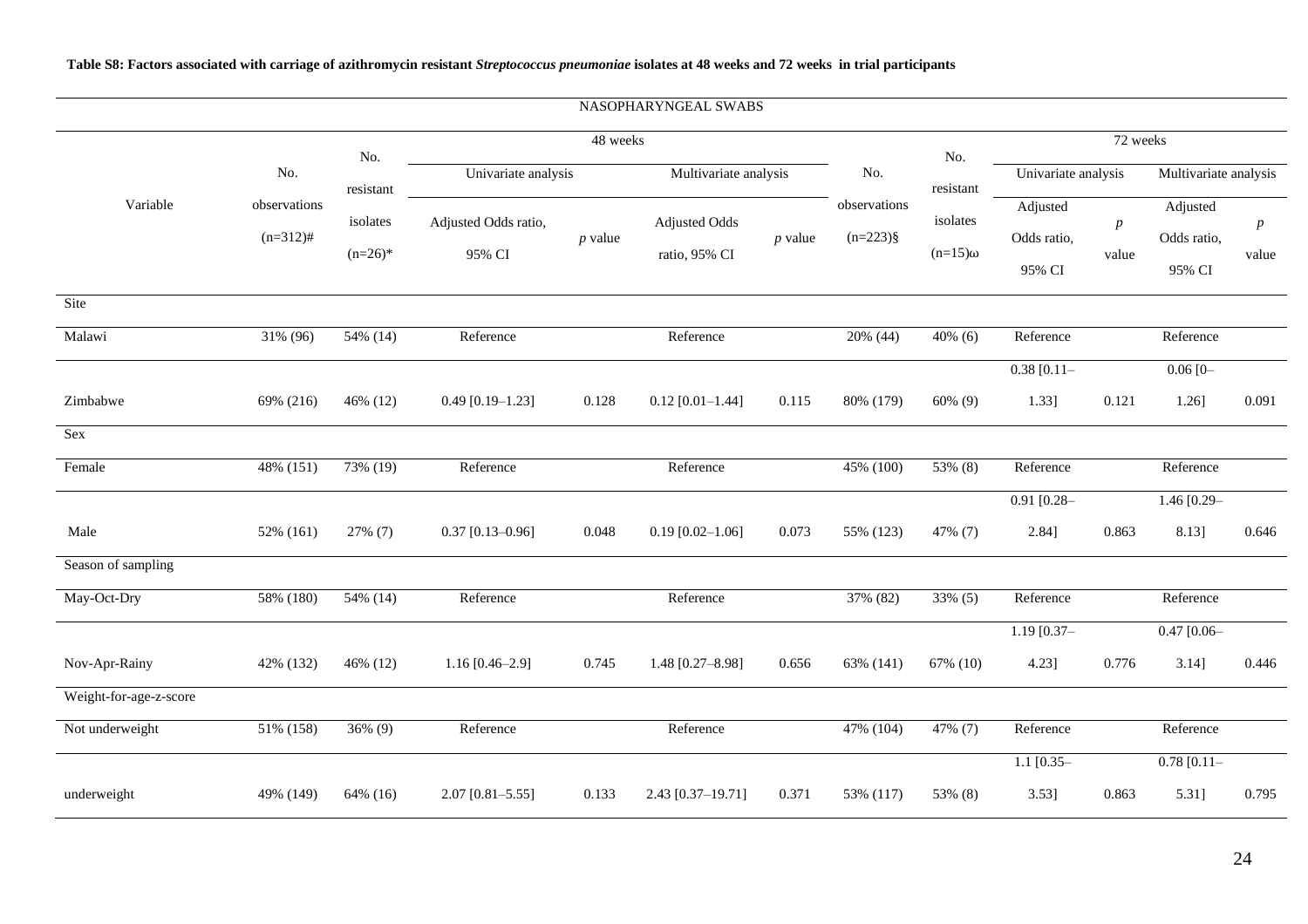Age at enrolment

| $6-9y$                    | 9% (28)   | $0\%$ (0)  | Reference             |        | Reference          |          | 11% (24)    | $13\% (2)$ | Reference     |       | Reference      |          |
|---------------------------|-----------|------------|-----------------------|--------|--------------------|----------|-------------|------------|---------------|-------|----------------|----------|
|                           |           |            | 22908745.07 [0-       |        | 68564812.43 [0-    |          |             |            | $3[0.47-$     |       | $7.41 [0.49 -$ |          |
| $10-12y$                  | 20% (61)  | 27% (7)    | 3.67998020768624E+85] | NA     | NA]                | 0.69     | $18\%$ (41) | 27% (4)    | 25.62]        | 0.29  | 192.04]        | 0.23     |
|                           |           |            |                       |        | 48087742.57 [0-    |          |             |            | $2.09$ [0.44- |       | $6.74$ [0.64-  |          |
| $13-16y$                  | 43% (133) | 62% (16)   | 24311321.3 [0-NA]     |        | NA]                |          | 43% (96)    | 53% (8)    | 15.3]         |       | 124.62]        |          |
|                           |           |            | 7977152.3 [0-         |        | 14669776.62 [0-    |          |             |            | $0.38$ [0.02- |       | 0.6 [0.01]     |          |
| 17-19y                    | 29% (90)  | $12\%$ (3) | 1.28143335973616E+85] |        | NA]                |          | 28% (62)    | $7\%$ (1)  | 4.36]         |       | 17.84]         |          |
| Viral load suppression at |           |            |                       |        |                    |          |             |            |               |       |                |          |
| enrolment                 |           |            |                       |        |                    |          |             |            |               |       |                |          |
| Suppressed (<1000         |           |            |                       |        |                    |          |             |            |               |       |                |          |
| copies/ml)                | 58% (177) | 50% (12)   | Reference             |        | Reference          |          | 60% (130)   | 60% (9)    | Reference     |       | Reference      |          |
| Unsuppressed $(>1000$     |           |            |                       |        |                    |          |             |            | $0.85$ [0.25- |       | $1.22$ [0.18-  |          |
| copies/ml)                | 42% (130) | 50% (12)   | $1.2$ [0.47-3.08]     | 0.702  | $0.82$ [0.16-4.14] | 0.807    | 40% (88)    | $40\%$ (6) | $2.65$ ]      | 0.777 | 8.73]          | 0.838    |
| Adherence and Trial arm   |           |            |                       |        |                    |          |             |            |               |       |                |          |
| Adherence AZM             | 39% (122) | 54% (14)   | Reference             |        | Reference          |          | 42% (94)    | 47% (7)    | Reference     |       | Reference      |          |
|                           |           |            |                       |        |                    |          |             |            | $0.86$ [0.24- |       | $2.24 [0.34 -$ |          |
| Adherence Placebo         | 37% (114) | 23% (6)    | $0.09$ [0.02-0.28]    | 0.0002 | $0.07$ [0.01-0.41] | $0.01\,$ | 38% (94)    | $40\%$ (6) | 2.97]         | 0.89  | 18.33]         | $0.18\,$ |
|                           |           |            |                       |        |                    |          |             |            | $0.55$ [0.03- |       | $0.8$ [0.02-   |          |
| Not Adherent AZM          | 12% (37)  | $15\%$ (4) | $0.76$ [0.13-4.69]    |        | $0.02$ [0-0.55]    |          | 11% (24)    | $7\%$ (1)  | 4.03]         |       | 17.56]         |          |
|                           |           |            |                       |        |                    |          |             |            | $0.47$ [0.02- |       | $0.03$ [0-     |          |
| Not Adherent Placebo      | 13% (39)  | $8\%$ (2)  | $0.07$ [0.01-0.33]    |        | $0.01$ [0-0.09]    |          | 9% (21)     | $6\%$ (1)  | $3.35$ ]      |       | 0.71]          |          |
| MRC dyspnoea score        |           |            |                       |        |                    |          |             |            |               |       |                |          |
| $\rm < 2$                 | 65% (204) | 50% (13)   | Reference             |        | Reference          |          | 71% (159)   | 47% (7)    | Reference     |       | Reference      |          |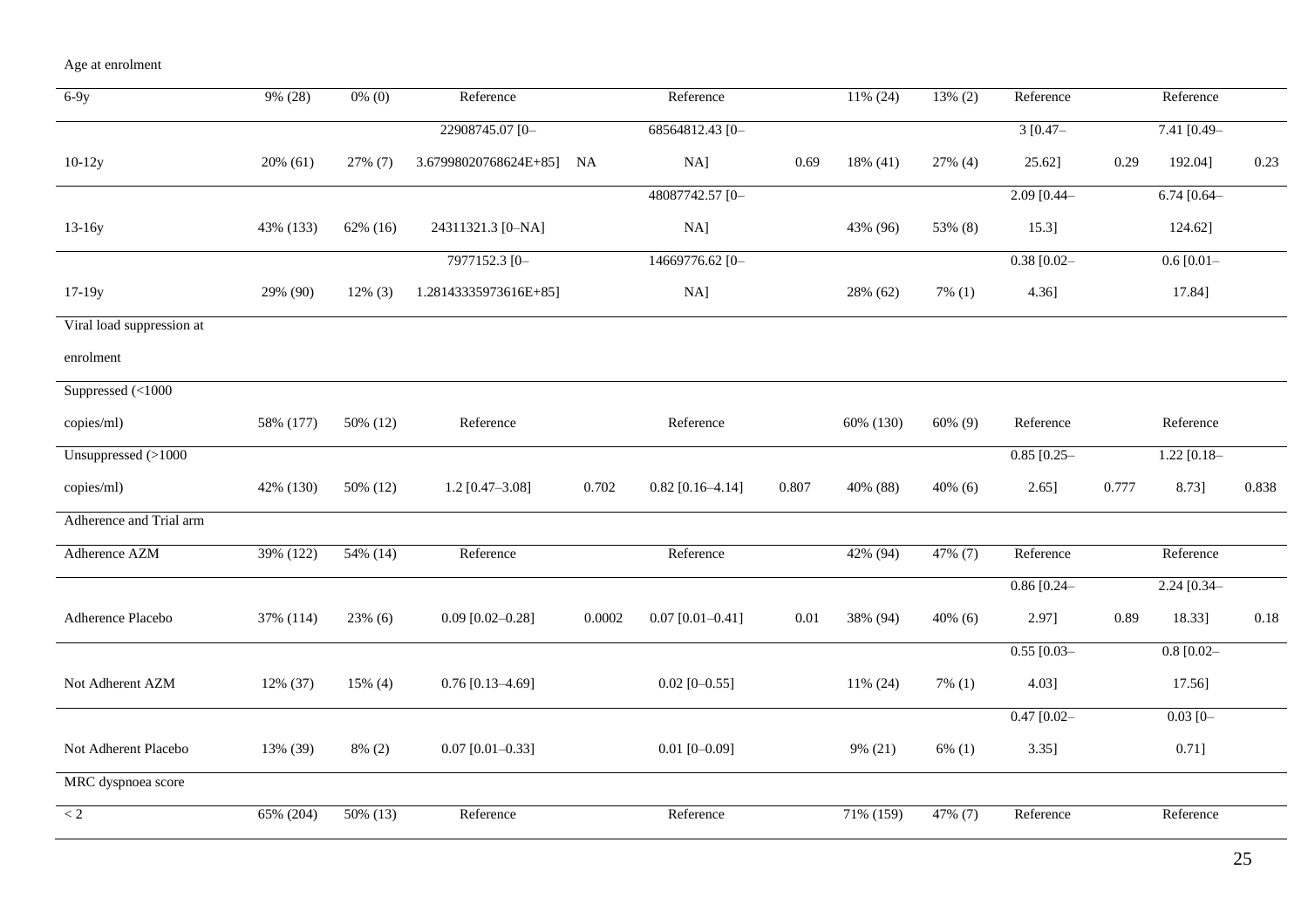|                             |           |            |                      |       |                       |       |             |            | 2.41 [0.76-    |       | $2.51$ [0.12-    |       |
|-----------------------------|-----------|------------|----------------------|-------|-----------------------|-------|-------------|------------|----------------|-------|------------------|-------|
| 2 and above                 | 35% (108) | 50% (13)   | 1.44 $[0.58 - 3.63]$ | 0.429 | $0.9$ [0.08-9.67]     | 0.932 | 29% (64)    | 53% (8)    | 7.83]          | 0.135 | 56.6]            | 0.536 |
| ART regimen                 |           |            |                      |       |                       |       |             |            |                |       |                  |       |
| ATV/LPV/PI                  | 26% (81)  | $31\%$ (8) | Reference            |       | Reference             |       | 31% (70)    | 53% (8)    | Reference      |       | Reference        |       |
|                             |           |            |                      |       |                       |       |             |            | $0.27$ [0.08-  |       | $0.05$ $[0.01 -$ |       |
| <b>EFV/NVP</b>              | 74% (230) | 69% (18)   | $0.86$ [0.32-2.41]   | 0.769 | 1.49 $[0.21 - 11.92]$ | 0.692 | 69% (153)   | 47% (7)    | 0.88]          | 0.03  | 0.34]            | 0.005 |
| Duration of ART at baseline |           |            |                      |       |                       |       |             |            |                |       |                  |       |
| $6m - 2y$                   | 10% (31)  | $13\%$ (3) | Reference            |       | Reference             |       | 8% (18)     | $20\%$ (3) | Reference      |       | Reference        |       |
|                             |           |            |                      |       |                       |       |             |            | $0.78$ [0.11-  |       | $3.75$ [0.22-    |       |
| $2y - 4y$                   | 18% (53)  | 33% (8)    | 2.67 [0.58-15.02]    | 0.36  | 4.4 [0.28-88.31]      | 0.74  | $16\%$ (35) | $20\%$ (3) | 5.38]          | 0.8   | 96.05]           | 0.4   |
|                             |           |            |                      |       |                       |       |             |            | $0.58$ [0.09-  |       | $1.05$ [0.05-    |       |
| $4y - 6y$                   | 21% (64)  | $21\%$ (5) | $1.28$ [0.25-7.48]   |       | $1.5$ [0.11-20.26]    |       | 21% (46)    | $20\%$ (3) | 3.92]          |       | 23.23]           |       |
|                             |           |            |                      |       |                       |       |             |            | $0.47$ [0.1-   |       | $0.35$ $[0.02 -$ |       |
| $6y+$                       | 51% (154) | 33% (8)    | $0.92$ [0.22-4.81]   |       | 1.94 [0.15-28.02]     |       | 55% (119)   | $40\%$ (6) | 2.62]          |       | $5.3$ ]          |       |
| Cotrimoxazole prophylaxis   |           |            |                      |       |                       |       |             |            |                |       |                  |       |
| $\rm No$                    | 10% (31)  | $8\%$ (2)  | Reference            |       | Reference             |       | 12% (27)    | 13% (2)    | Reference      |       | Reference        |       |
|                             |           |            |                      |       |                       |       |             |            | $0.47$ [0.08-  |       | $0.28$ [0.01-    |       |
| Yes                         | 90% (279) | 92% (24)   | $1.2$ [0.26-8.58]    | 0.83  | $0.34$ [0.03-4.62]    | 0.382 | 88% (196)   | 87% (13)   | 3.67]          | 0.415 | 6.09]            | 0.39  |
| Adherence to study drug     |           |            |                      |       |                       |       |             |            |                |       |                  |       |
| Adherence                   | 76% (236) | 77% (20)   | Reference            |       |                       |       | 80% (178)   | 87% (13)   | Reference      |       |                  |       |
|                             |           |            |                      |       |                       |       |             |            | $0.54 [0.08 -$ |       |                  |       |
| Not Adherent                | 24% (76)  | 23% (6)    | $0.74$ [0.24-2.06]   | 0.58  |                       |       | 20% (45)    | $13\%$ (2) | 2.32]          | 0.459 |                  |       |
| Trial arm                   |           |            |                      |       |                       |       |             |            |                |       |                  |       |
| Azithromycin                | 51% (159) | 69% (18)   | Reference            |       |                       |       | 53% (118)   | 53% (8)    | Reference      |       |                  |       |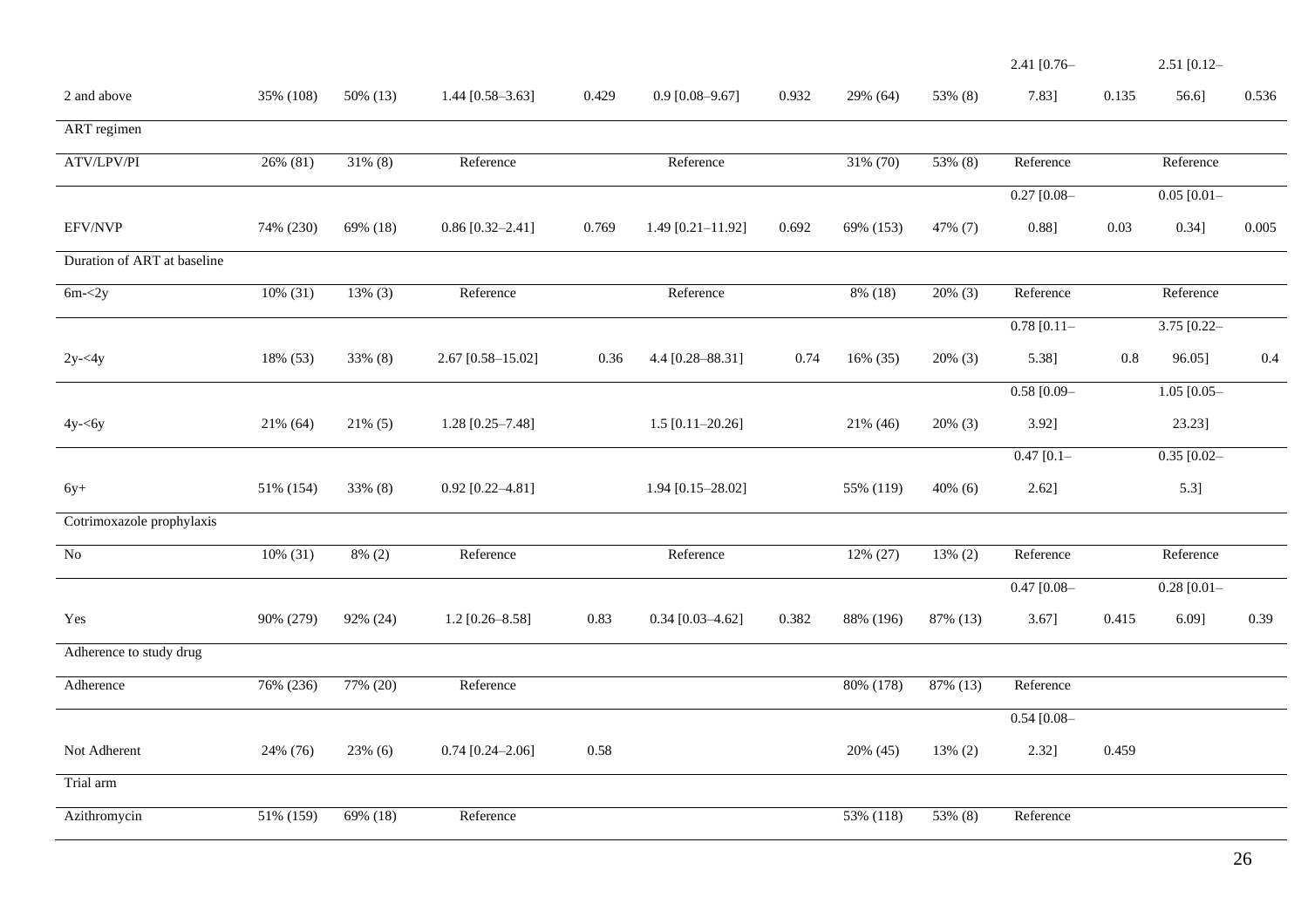|                        |           |            |                    |          |                                                                                                                                                                                                                |           | $0.85$ [0.26- |       |  |
|------------------------|-----------|------------|--------------------|----------|----------------------------------------------------------------------------------------------------------------------------------------------------------------------------------------------------------------|-----------|---------------|-------|--|
| Placebo                | 49% (153) | $31\%$ (8) | $0.09$ [0.03-0.25] | < 0.0001 | 47% (105)                                                                                                                                                                                                      | 47% (7)   | 2.65]         | 0.773 |  |
| BMI-for-age z-score    |           |            |                    |          |                                                                                                                                                                                                                |           |               |       |  |
| Wasted                 | 20% (62)  | $16\%$ (4) | Reference          |          | 24% (54)                                                                                                                                                                                                       | $7\%$ (1) | Reference     |       |  |
|                        |           |            |                    |          |                                                                                                                                                                                                                |           | 5.21 [0.93-   |       |  |
| Normal                 | 80% (245) | 84% (21)   | $1.07$ [0.32-4.19] | 0.916    | 76% (167)                                                                                                                                                                                                      | 93% (14)  | 98.19]        | 0.125 |  |
| Height-for-age z-score |           |            |                    |          |                                                                                                                                                                                                                |           |               |       |  |
| Not stunted            | 46% (140) | 56% (14)   |                    |          | 43% (94)                                                                                                                                                                                                       | 47% (7)   |               |       |  |
| Stunted                | 54% (167) | 44% (11)   |                    |          | 57% (127)                                                                                                                                                                                                      | 53% (8)   |               |       |  |
|                        |           |            |                    |          | #Missing values: Weight-for-age-z-score (5), Viral load suppression at enrolment (5), ART regimen (1), Duration of ART at baseline (10), Cotrimoxazole prophylaxis (2), BMI-for-age z-score (5), Height-for-   |           |               |       |  |
|                        |           |            |                    |          | age z-score (5). *Missing values: Weight-for-age-z-score (1), Viral load suppression at enrolment (2), Duration of ART at baseline (2), BMI-for-age z-score (1), Height-for-age z-score (1). §Missing values:  |           |               |       |  |
|                        |           |            |                    |          | Weight-for-age-z-score (2), Viral load suppression at enrolment (5), Duration of ART at baseline (5), BMI-for-age z-score (2), Height-for-age z-score (2). wMissing values: None missing. 3Missing values:     |           |               |       |  |
|                        |           |            |                    |          | Season of sampling (1), Weight-for-age-z-score (5), Viral load suppression at enrolment (5), ART regimen (1), Duration of ART at baseline (9), Cotrimoxazole prophylaxis (2), BMI-for-age z-score (5), Height- |           |               |       |  |
|                        |           |            |                    |          | for-age z-score (5). OMissing values: Duration of ART at baseline (1), Cotrimoxazole prophylaxis (1). Whissing values: Season of sampling (2), Weight-for-age-z-score (1), Viral load suppression at enrolment |           |               |       |  |

(5), Duration of ART at baseline (6), Cotrimoxazole prophylaxis (1), BMI-for-age z-score (1), Height-for-age z-score (1). ℳMissing values: None missing. BMI-for-age z-score and Height-for-age z-score were not included in the multivariate analysis because of colinearity. Adherence to study drug and Trial arm were colinear with Adherence and Trial arm hence excluded from multivariate analysis. \*The number of observations was too few for model convergence for AZM-resistant SP at both 48 and 72 weeks. Statistical model applied is generalised logistic regression.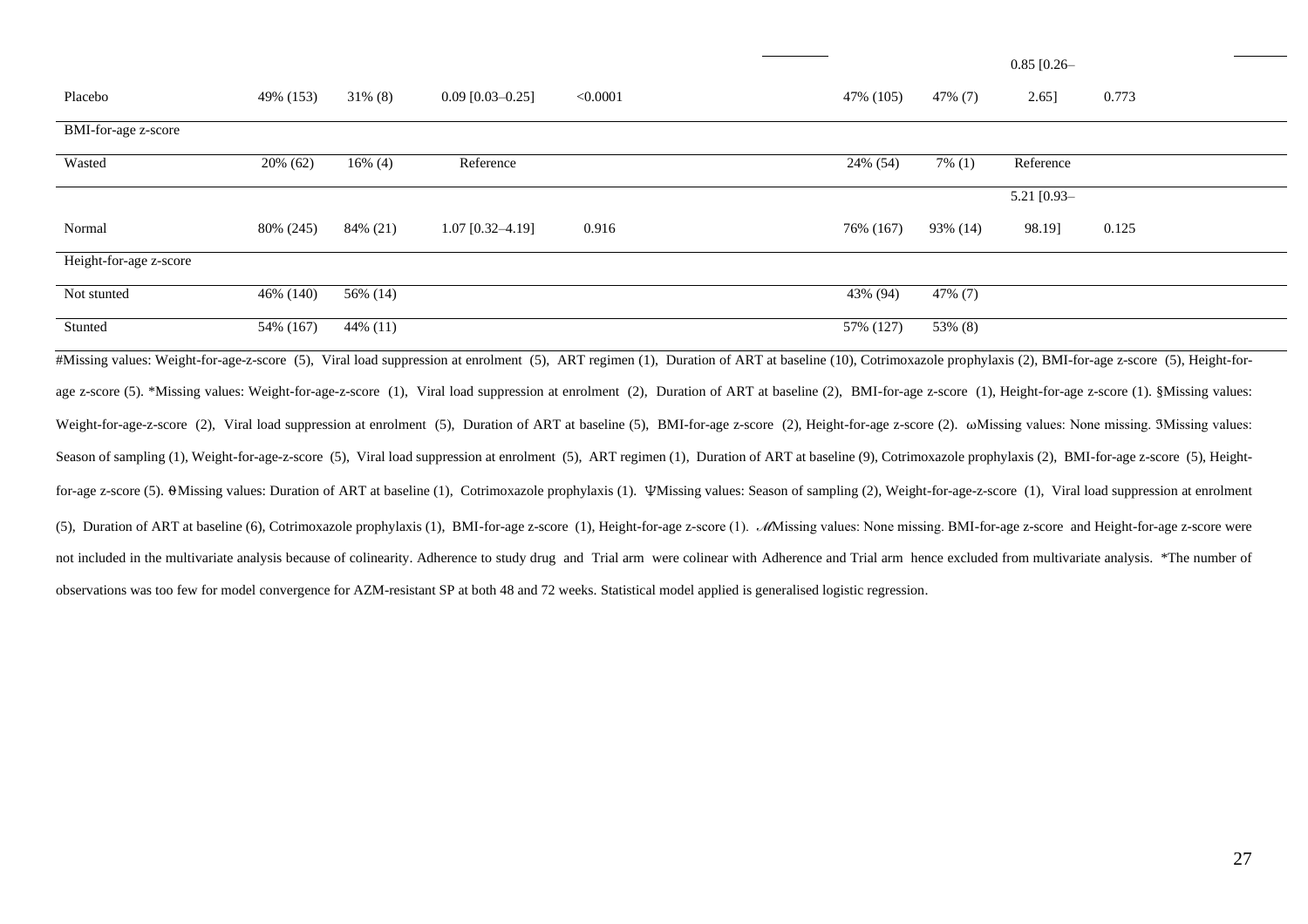**Table S8: Factors associated with carriage of azithromycin resistant** *Streptococcus pneumoniae* **isolates at 48 weeks and 72 weeks in trial participants cont'd**

# \*SPUTUM

|                        |                                | No. resistant<br>isolates $(n=7)$ $\Theta$ | 48 weeks                                               |           |                     |                           | 72 weeks                              |           |  |
|------------------------|--------------------------------|--------------------------------------------|--------------------------------------------------------|-----------|---------------------|---------------------------|---------------------------------------|-----------|--|
| Variable               | No. observations<br>$(n=290)3$ |                                            | Univariate analysis                                    |           | No.<br>observations | No. resistant<br>isolates | Univariate<br>analysis                |           |  |
|                        |                                |                                            | Adjusted Odds ratio, 95%<br>$\mathop{\rm CI}\nolimits$ | $p$ value | $(n=224)\Psi$       | $(n=5)$ M                 | <b>Adjusted Odds</b><br>ratio, 95% CI | $p$ value |  |
| Site                   |                                |                                            |                                                        |           |                     |                           |                                       |           |  |
| Malawi                 | 29% (83)                       | 86% (6)                                    | Reference                                              |           | 25% (56)            | $60\%$ (3)                | Reference                             |           |  |
| Zimbabwe               | 71% (207)                      | $14\%$ (1)                                 | $0.06$ [0-0.41]                                        | 0.014     | 75% (168)           | $40\%$ (2)                | $0.24$ [0.03-1.66]                    | 0.15      |  |
| <b>Sex</b>             |                                |                                            |                                                        |           |                     |                           |                                       |           |  |
| Female                 | 49% (142)                      | $71\%$ (5)                                 | Reference                                              |           | 46% (104)           | 80% (4)                   | Reference                             |           |  |
| Male                   | 51% (148)                      | $29\%$ (2)                                 | $0.31$ [0.04-1.64]                                     | 0.194     | 54% (120)           | $20\%$ (1)                | $0.2$ [0.01-1.47]                     | 0.16      |  |
| Season of sampling     |                                |                                            |                                                        |           |                     |                           |                                       |           |  |
| May-Oct-Dry            | $58\%~(167)$                   | 86% (6)                                    | Reference                                              |           | 37% (82)            | $60\%$ (3)                | Reference                             |           |  |
| Nov-Apr-Rainy          | 42% (122)                      | $14\%$ (1)                                 | $0.19$ [0.01-1.27]                                     | 0.143     | 63% (140)           | $40\%$ (2)                | $0.43$ [0.05-2.84]                    | 0.379     |  |
| Weight-for-age-z-score |                                |                                            |                                                        |           |                     |                           |                                       |           |  |
| Not underweight        | 53% (150)                      | $71\%$ (5)                                 | Reference                                              |           | 50% (111)           | $20\%$ (1)                | Reference                             |           |  |
| underweight            | 47% (135)                      | 29% (2)                                    | $0.38$ [0.05-1.99]                                     | $0.28\,$  | 50% (112)           | 80% (4)                   | 3.27 [0.44-67.09]                     | 0.308     |  |
| Age at enrolment       |                                |                                            |                                                        |           |                     |                           |                                       |           |  |
| $6-9y$                 | 9% (27)                        | $0\%$ (0)                                  | Reference                                              |           | 10% (23)            | $0\%$ (0)                 | Reference                             |           |  |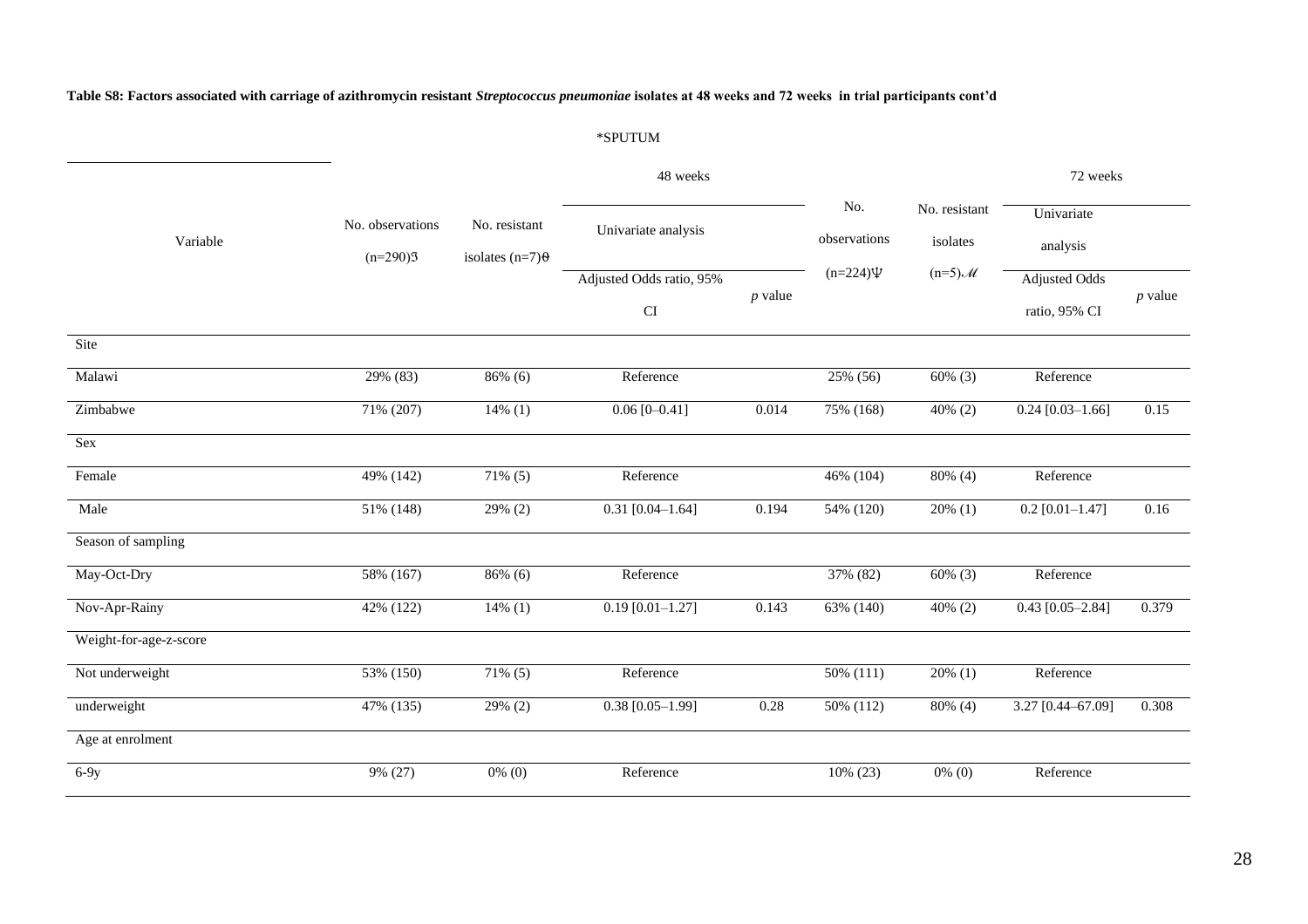28912198.6 [0–

| $10-12y$                                      | 19% (56)  | $43\%$ (3) | 69389275.89 [0-NA]    | <b>NA</b> | 20% (44)  | $20\%$ (1) | $NA$ ]               | NA       |
|-----------------------------------------------|-----------|------------|-----------------------|-----------|-----------|------------|----------------------|----------|
|                                               |           |            |                       |           |           |            | 11014170.9 [0-       |          |
| $13-16y$                                      | 43% (125) | 29% (2)    | 11564879.31 [0-NA]    |           | 44% (98)  | 40% (2)    | $NA$ ]               |          |
|                                               |           |            |                       |           |           |            | 21027053.53 [0-      |          |
| $17-19y$                                      | 28% (82)  | 29% (2)    | 21027053.3 [0-NA]     |           | 26% (59)  | 40% (2)    | $NA$ ]               |          |
| Viral load suppression at enrolment           |           |            |                       |           |           |            |                      |          |
| Suppressed $(\langle 1000 \text{ copies/ml})$ | 57% (162) | 43% (3)    | Reference             |           | 58% (127) | $60\%$ (3) | Reference            |          |
| Unsuppressed $(>1000$ copies/ml)              | 43% (123) | 57% (4)    | $1.33$ [0.26-7.5]     | 0.728     | 42% (92)  | 40% (2)    | $0.6$ [0.07-4.02]    | 0.601    |
| Adherence and Trial arm                       |           |            |                       |           |           |            |                      |          |
| Adherence AZM                                 | 39% (114) | 57% (4)    | Reference             |           | 42% (93)  | $40\%$ (2) | Reference            |          |
| Adherence Placebo                             | 36% (105) | 29% (2)    | $0.16 [0.02 - 0.97]$  | 0.29      | 38% (84)  | 40% (2)    | $0.74 [0.08 - 6.76]$ | 0.94     |
|                                               |           |            |                       |           |           |            | $0$ [NA-             |          |
|                                               |           |            |                       |           |           |            | 5.4279267380445      |          |
| Not Adherent AZM                              | 11% (34)  | $14\%$ (1) | $0.67$ [0.03-7.45]    |           | 11% (24)  | $0\%$ (0)  | $E+145$ ]            |          |
|                                               |           |            | $0$ [NA-              |           |           |            |                      |          |
| Not Adherent Placebo                          | 13% (37)  | $0\%$ (0)  | 1.0410563068989E+126] |           | 10% (23)  | $20\%$ (1) | 1.75 [0.07-23.69]    |          |
| MRC dyspnoea score                            |           |            |                       |           |           |            |                      |          |
| $< 2\,$                                       | 66% (192) | 29% (2)    | Reference             |           | 68% (153) | $60\%$ (3) | Reference            |          |
| 2 and above                                   | 34% (98)  | $71\%$ (5) | 4.33 [0.82-32.96]     | 0.102     | 32% (71)  | $40\%$ (2) | 1.44 $[0.17 - 9.71]$ | 0.71     |
| ART regimen                                   |           |            |                       |           |           |            |                      |          |
| ATV/LPV/PI                                    | 25% (73)  | $0\%$ (0)  | Reference             |           | 30% (68)  | $60\%$ (3) | Reference            |          |
| EFV/NVP                                       | 75% (216) | 100% (7)   | 75881451.83 [0-NA]    | 0.995     | 70% (156) | 40% (2)    | $0.24$ [0.03-1.66]   | $0.15\,$ |
| Duration of ART at baseline                   |           |            |                       |           |           |            |                      |          |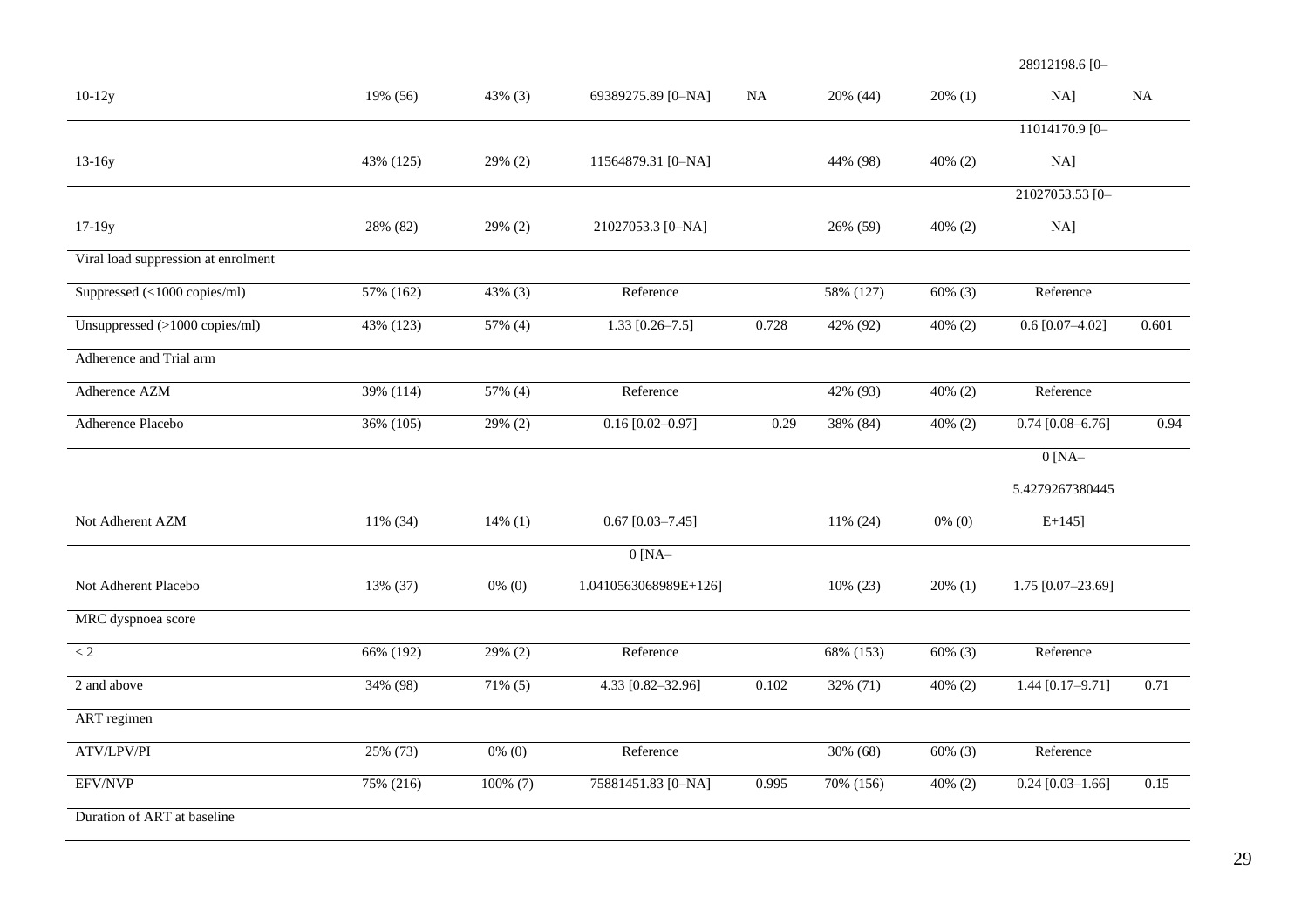| $6m - 2y$                  | 9% (27)   | 33% (2)     | Reference            |       | 9% (19)      | $20\%$ (1)  | Reference          |              |
|----------------------------|-----------|-------------|----------------------|-------|--------------|-------------|--------------------|--------------|
|                            |           |             |                      |       |              |             | $0$ [NA-           |              |
|                            |           |             |                      |       |              |             | 4.5372465105451    |              |
| $2y - 4y$                  | 17% (49)  | 17% (1)     | $0.67$ [0.03-8.68]   | 0.7   | 16% (34)     | $0\%$ (0)   | $E+196$ ]          | $\mathbf{1}$ |
|                            |           |             |                      |       |              |             | $0$ [NA-           |              |
|                            |           |             |                      |       |              |             | 3.913788066561E    |              |
| $4y - 6y$                  | 22% (61)  | 33% (2)     | $0.89$ [0.09-8.88]   |       | 23% (50)     | $0\%$ (0)   | $+282]$            |              |
| $6y+$                      | 51% (144) | $17\%$ (1)  | $0.24 [0.01 - 2.81]$ |       | $53\%$ (115) | 80% (4)     | $1.33$ [0.15-29.4] |              |
| Cotrimoxazole prophylaxis  |           |             |                      |       |              |             |                    |              |
| $\overline{No}$            | 10% (30)  | $0\%$ (0)   | Reference            |       | 11% (25)     | $20\%$ (1)  | Reference          |              |
| Yes                        | 90% (258) | $100\%$ (6) | 6899158.76 [0-NA]    | 0.994 | 89% (198)    | $80\%$ (4)  | $0.32$ [0.03-7.21] | 0.364        |
| Adherence to study drug    |           |             |                      |       |              |             |                    |              |
| Adherence                  | 76% (219) | $86\%$ (6)  | Reference            |       | 79% (177)    | $80\%$ (4)  | Reference          |              |
| Not Adherent               | 24% (71)  | $14\%$ (1)  | $0.69$ [0.03-4.88]   | 0.745 | 21% (47)     | $20\%$ (1)  | $1.03$ [0.05-8.26] | 0.979        |
| Trial arm                  |           |             |                      |       |              |             |                    |              |
| Azithromycin               | 51% (148) | $71\%$ (5)  | Reference            |       | 52% (117)    | $40\%$ (2)  | Reference          |              |
| Placebo                    | 49% (142) | $29\%$ (2)  | $0.15$ [0.02-0.79]   | 0.034 | 48% (107)    | $60\%$ (3)  | $1.17$ [0.18-9.64] | 0.868        |
| <b>BMI-for-age z-score</b> |           |             |                      |       |              |             |                    |              |
| Wasted                     | 20% (56)  | $29\%$ (2)  | Reference            |       | 22% (48)     | $0\%$ (0)   | Reference          |              |
|                            |           |             |                      |       |              |             | 18653031.07 [0-    |              |
| Normal                     | 80% (229) | $71\% (5)$  | $0.7$ [0.13-5.48]    | 0.701 | 78% (175)    | $100\%$ (5) | NA]                | 0.994        |
| Height-for-age z-score     |           |             |                      |       |              |             |                    |              |
| Not stunted                | 44% (125) | 29% (2)     |                      |       | 42% (94)     | $100\%$ (5) |                    |              |
| Stunted                    | 56% (160) | $71\%$ (5)  |                      |       | 58% (129)    | $0\%$ (0)   |                    |              |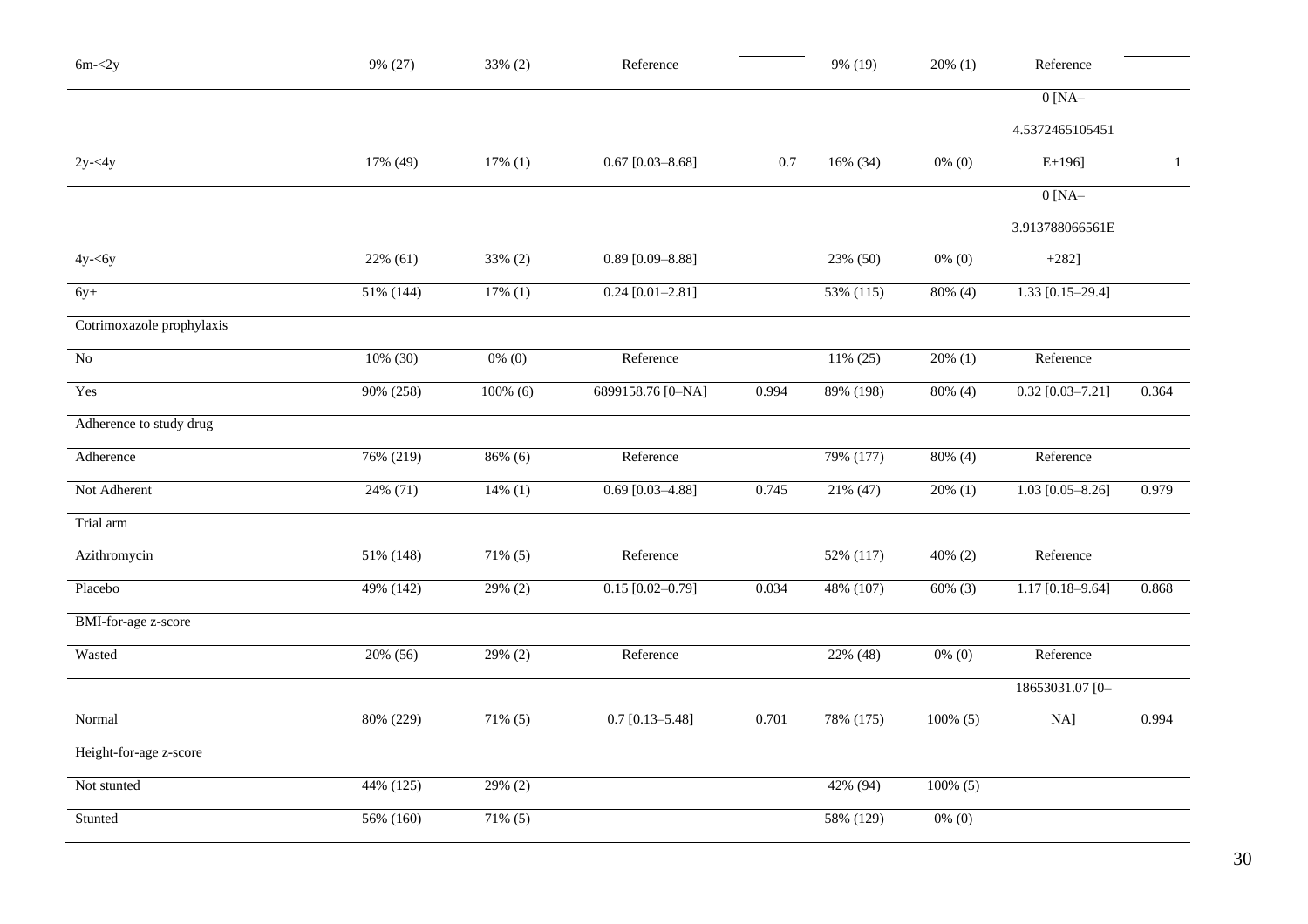#Missing values: Weight-for-age-z-score (5), Viral load suppression at enrolment (5), ART regimen (1), Duration of ART at baseline (10), Cotrimoxazole prophylaxis (2), BMI-for-age z-score (5), Height-for-age z-score (5). \*Missing values: Weight-for-age-z-score (1), Viral load suppression at enrolment (2), Duration of ART at baseline (2), BMI-for-age z-score (1), Height-for-age z-score (1). §Missing values: Weight-for-age-z-score (2), Viral load suppression at enrolment (5), Duration of ART at baseline (5), BMI-for-age z-score (2), Height-for-age z-score (2). ⍵Missing values: None missing. 3Missing values: Season of sampling (1), Weight-for-age-z-score (5), Viral load suppression at enrolment (5), ART regimen (1), Duration of ART at baseline (9), Cotrimoxazole prophylaxis (2), BMI-for-age z-score (5), Height-for-age z-score (5).  $\Theta$ Missing values: Duration of ART at baseline (1), Cotrimoxazole prophylaxis (1).  $\Psi$ Missing values: Season of sampling (2), Weight-for-age-z-score (1), Viral load suppression at enrolment (5), Duration of ART at baseline (6), Cotrimoxazole prophylaxis (1), BMI-for-age z-score (1), Height-for-age z-score (1). MMI-for-age z-score (1). *MMissing* values: None missing. BMI-for-age z-score and Height-for-age z-score were not included in the multivariate analysis because of colinearity. Adherence to study drug and Trial arm were colinear with Adherence and Trial arm hence excluded from multivariate analysis. \*The number of observations was too few for model convergence for AZM-resistant SP at both 48 and 72 weeks. Statistical model applied is generalised logistic regression.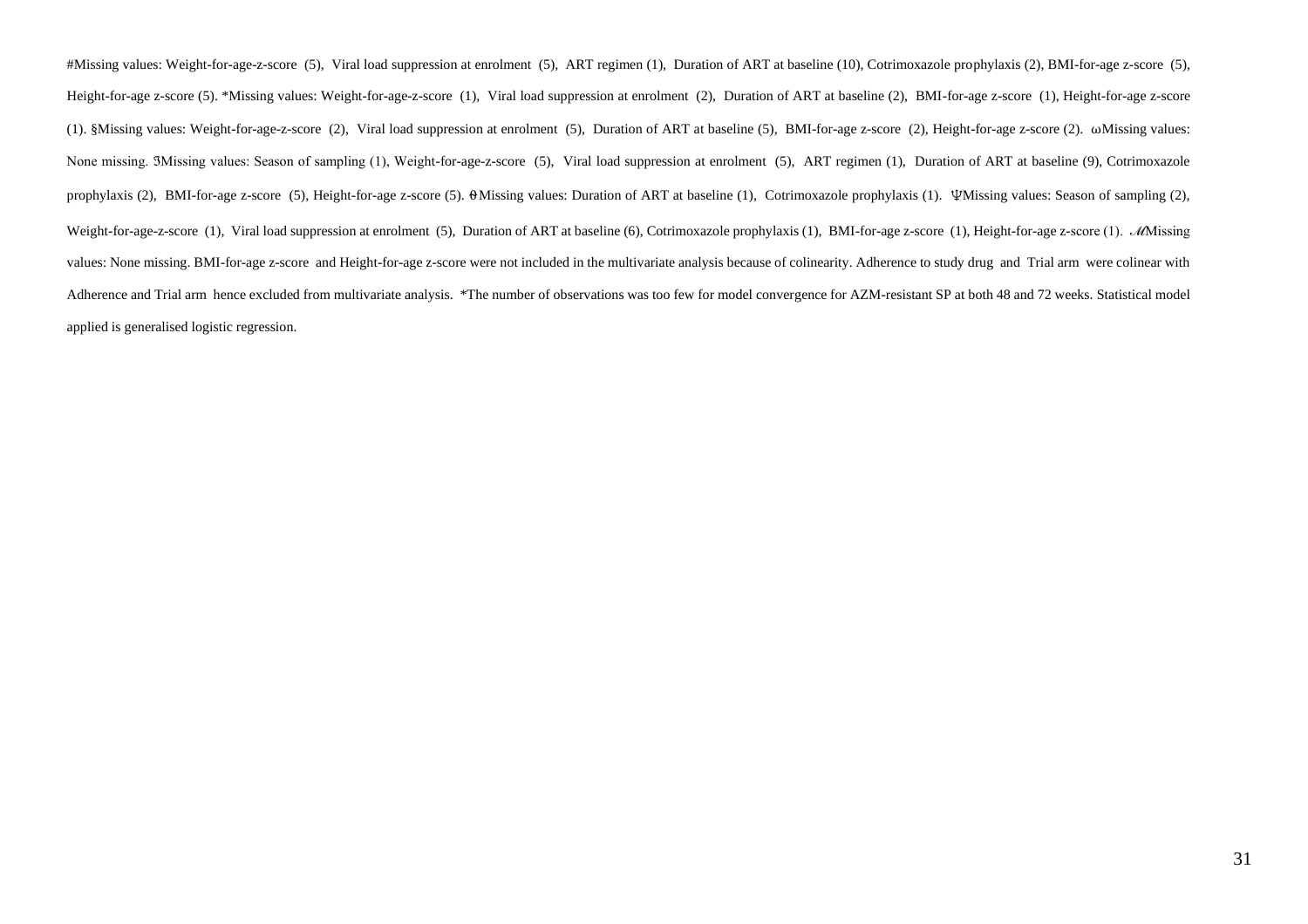|                                     |              |               | *NASOPHARYNGEAL SWABS |           |              |               |                      |           |
|-------------------------------------|--------------|---------------|-----------------------|-----------|--------------|---------------|----------------------|-----------|
|                                     | No.          | No. resistant | 48 weeks              |           | No.          | No.           | 72 weeks             |           |
| Variable                            | observations | isolates      | Univariate analysis   |           | observations | resistant     | Univariate analysis  |           |
|                                     | $(n=312)$ #  | $(n=32)*$     | Adjusted Odds ratio,  | $p$ value | $(n=223)$ §  | isolates      | Adjusted Odds ratio, | $p$ value |
|                                     |              |               | 95% CI                |           |              | $(n=9)\omega$ | 95% CI               |           |
| Site                                |              |               |                       |           |              |               |                      |           |
| Malawi                              | 31% (96)     | 66% (21)      | Reference             |           | 20% (44)     | 44% (4)       | Reference            |           |
| Zimbabwe                            | 69% (216)    | 34% (11)      | $0.17$ [0.05-0.48]    | 0.001     | 80% (179)    | 56% (5)       | $0.2$ [0.04-1.01]    | 0.048     |
| Sex                                 |              |               |                       |           |              |               |                      |           |
| Female                              | 48% (151)    | 53% (17)      | Reference             |           | 45% (100)    | 56% (5)       | Reference            |           |
| Male                                | 52% (161)    | 47% (15)      | $0.94$ [0.35-2.49]    | 0.897     | 55% (123)    | 44% (4)       | $0.68$ [0.15-2.97]   | 0.606     |
| Season of sampling                  |              |               |                       |           |              |               |                      |           |
| May-Oct-Dry                         | 58% (180)    | 44% (14)      | Reference             |           | 37% (82)     | 33% (3)       | Reference            |           |
| Nov-Apr-Rainy                       | 42% (132)    | 56% (18)      | $0.95$ [0.35-2.54]    | 0.914     | 63% (141)    | 67% (6)       | $0.85$ [0.19-4.57]   | 0.833     |
| Weight-for-age-z-score              |              |               |                       |           |              |               |                      |           |
| Not underweight                     | 51% (158)    | 41% (13)      | Reference             |           | 47% (104)    | 67% (6)       | Reference            |           |
| underweight                         | 49% (149)    | 59% (19)      | 2.52 [0.92-7.22]      | 0.076     | 53% (117)    | $33\%$ (3)    | $0.53$ [0.1-2.32]    | 0.413     |
| Age at enrolment                    |              |               |                       |           |              |               |                      |           |
| $6-9y$                              | 9% (28)      | $9\%$ (3)     | Reference             |           | 11% (24)     | $11\%$ (1)    | Reference            |           |
| $10-12y$                            | $20\%$ (61)  | 28% (9)       | $1.2$ [0.13-9.91]     | 0.37      | 18% (41)     | $11\%$ (1)    | $0.43$ [0.01-13.33]  | 0.93      |
| $13-16y$                            | 43% (133)    | 50% (16)      | $0.63$ [0.08-4.26]    |           | 43% (96)     | 56% (5)       | $0.71$ [0.07-16.13]  |           |
| $17-19y$                            | 29% (90)     | $13\%$ (4)    | $0.3$ [0.03-2.46]     |           | 28% (62)     | $22\%$ (2)    | $1 [0.06 - 26.86]$   |           |
| Viral load suppression at enrolment |              |               |                       |           |              |               |                      |           |

# **Table S9: Factors associated with carriage of azithromycin resistant Staphylococcus aureus isolates at 48 weeks and 72 weeks in trial participants**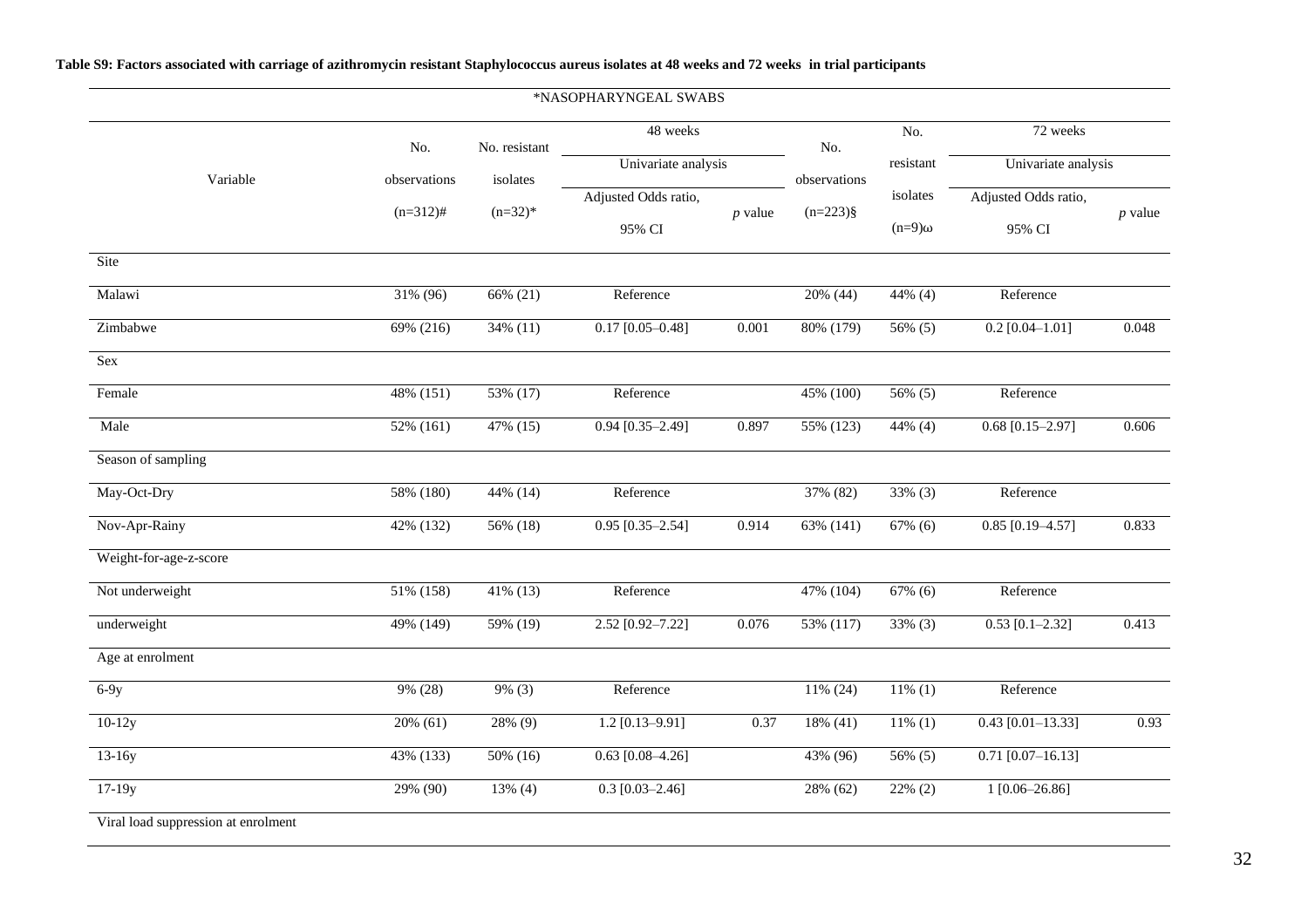| Suppressed (<1000 copies/ml)   | 58% (177)   | 58% (18)             | Reference             |       | 60% (130) | 56% (5)    | Reference            |       |
|--------------------------------|-------------|----------------------|-----------------------|-------|-----------|------------|----------------------|-------|
| Unsuppressed (>1000 copies/ml) | 42% (130)   | $42\%$ (13)          | $0.41$ [0.15-1.11]    | 0.085 | 40% (88)  | $44\%$ (4) | $0.94 [0.2 - 4.11]$  | 0.935 |
| Adherence and Trial arm        |             |                      |                       |       |           |            |                      |       |
| Adherence AZM                  | 39% (122)   | 56% (18)             | Reference             |       | 42% (94)  | 78% (7)    | Reference            |       |
|                                |             |                      | $0[0 -$               |       |           |            | $0$ [NA $-$          |       |
| Adherence Placebo              | 37% (114)   | $0\%$ (0)            | 1.26969432296415E+39] | 0.005 | 38% (94)  | $0\%$ (0)  | 1.716182395961E+138] | 0.89  |
| Not Adherent AZM               | 12% (37)    | $41\%$ (13)          | $1.44$ [0.13-33.05]   |       | 11% (24)  | $22\%$ (2) | $2.86$ [0.23-68.91]  |       |
| Not Adherent Placebo           | 13% (39)    | $3\%$ (1)            | $0.01$ [0-0.12]       |       | 9% (21)   | $0\%$ (0)  | $0$ [NA-Inf]         |       |
| MRC dyspnoea score             |             |                      |                       |       |           |            |                      |       |
| $\lt 2$                        | 65% (204)   | 44% (14)             | Reference             |       | 71% (159) | 56% (5)    | Reference            |       |
| 2 and above                    | 35% (108)   | $\frac{1}{56\%}(18)$ | $2.57$ [0.95-7.21]    | 0.066 | 29% (64)  | $44\%$ (4) | $2.16$ [0.46-9.87]   | 0.315 |
| ART regimen                    |             |                      |                       |       |           |            |                      |       |
| ATV/LPV/PI                     | 26% (81)    | $16\%$ (5)           | Reference             |       | 31% (70)  | $11\%$ (1) | Reference            |       |
| EFV/NVP                        | 74% (230)   | 84% (27)             | $2.35$ [0.72-8.47]    | 0.166 | 69% (153) | 89% (8)    | 4.87 [0.77-95.34]    | 0.155 |
| Duration of ART at baseline    |             |                      |                       |       |           |            |                      |       |
| $6m - 2y$                      | 10% (31)    | $7\% (2)$            | Reference             |       | 8% (18)   | $11\%$ (1) | Reference            |       |
| $2y - 4y$                      | 18% (53)    | 33% (10)             | 1.67 [0.06-24.88]     | 0.13  | 16% (35)  | $22\%$ (2) | $0.8$ [0.04-23.23]   | 0.76  |
| $\overline{4}y$ - $\lt$ 6y     | 21% (64)    | $23\%$ (7)           | $0.44$ [0.02-5.56]    |       | 21% (46)  | $11\%$ (1) | $0.22$ [0.01-7.24]   |       |
| $6y+$                          | 51% (154)   | 37% (11)             | $0.29$ [0.01-3.36]    |       | 55% (119) | 56% (5)    | $0.53$ [0.04-12.67]  |       |
| Cotrimoxazole prophylaxis      |             |                      |                       |       |           |            |                      |       |
| $\overline{No}$                | $10\%$ (31) | $6\%$ (2)            | Reference             |       | 12% (27)  | $11\%$ (1) | Reference            |       |
| Yes                            | 90% (279)   | 94% (29)             | $1.45$ [0.22-11.62]   | 0.695 | 88% (196) | 89% (8)    | $0.97$ [0.12-20.34]  | 0.979 |
| Adherence to study drug        |             |                      |                       |       |           |            |                      |       |
| Adherence                      | 76% (236)   | 56% (18)             | Reference             |       | 80% (178) | 78% (7)    | Reference            |       |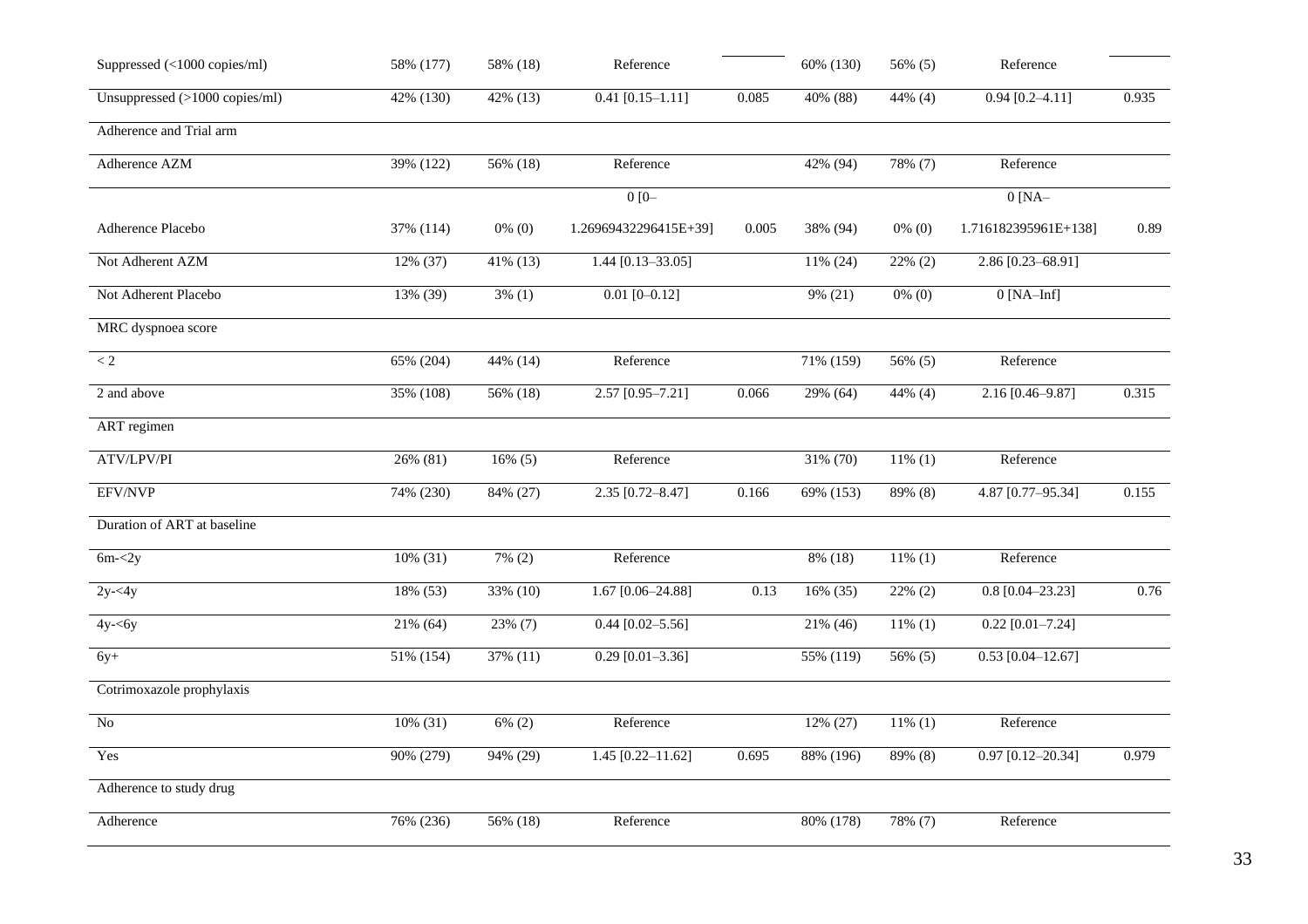| Not Adherent           | 24% (76)   | 44\% (14)  | $2.07$ [0.74-6.01] | 0.168    | 20% (45)  | $22\%$ (2)  | $2.36$ [0.29-14.86]   | 0.372 |
|------------------------|------------|------------|--------------------|----------|-----------|-------------|-----------------------|-------|
| Trial arm              |            |            |                    |          |           |             |                       |       |
| Azithromycin           | 51% (159)  | 97% (31)   | Reference          |          | 53% (118) | $100\%$ (9) | Reference             |       |
|                        |            |            |                    |          |           |             | $0$ [NA-              |       |
| Placebo                | 49% (153)  | $3\%$ (1)  | $0$ [0-0.02]       | < 0.0001 | 47% (105) | $0\%$ (0)   | 1.4000330786506E+115] | 0.995 |
| BMI-for-age z-score    |            |            |                    |          |           |             |                       |       |
| Wasted                 | 20% (62)   | $22\%$ (7) | Reference          |          | 24% (54)  | $22\%$ (2)  | Reference             |       |
| Normal                 | 80\% (245) | 78% (25)   | $0.89$ [0.25-3.07] | 0.856    | 76% (167) | 78% (7)     | $1.3$ [0.26-9.69]     | 0.769 |
| Height-for-age z-score |            |            |                    |          |           |             |                       |       |
| Not stunted            | 46% (140)  | 59% (19)   |                    |          | 43% (94)  | 44% (4)     |                       |       |
| Stunted                | 54% (167)  | 41\% (13)  |                    |          | 57% (127) | 56% (5)     |                       |       |

#Missing values: Weight-for-age-z-score (5), Viral load suppression at enrolment (5), ART regimen (1), Duration of ART at baseline (10), Cotrimoxazole prophylaxis (2), BMI-for-age zscore (5), Height-for-age z-score (5). \*Missing values: Viral load suppression at enrolment (1), Duration of ART at baseline (2), Cotrimoxazole prophylaxis (1). §Missing values: Weightfor-age-z-score (2), Viral load suppression at enrolment (5), Duration of ART at baseline (5), BMI-for-age z-score (2), Height-for-age z-score (2). ωMissing values: None missing. 3Missing values: Season of sampling (1), Weight-for-age-z-score (5), Viral load suppression at enrolment (5), ART regimen (1), Duration of ART at baseline (9), Cotrimoxazole prophylaxis (2), BMIfor-age z-score (5), Height-for-age z-score (5). �Missing values: Duration of ART at baseline (1). \/Missing values: Season of sampling (2), Weight-for-age-z-score (1), Viral load suppression at enrolment (5), Duration of ART at baseline (6), Cotrimoxazole prophylaxis (1), BMI-for-age z-score (1), Height-for-age z-score (1). *M*Missing values: Viral load suppression at enrolment (1) . BMI-for-age z-score and Height-for-age z-score were not included in the multivariate analysis because of colinearity. Adherence to study drug and Trial arm were colinear with Adherence and Trial arm hence excluded from multivariate analysis. \*The number of observations was too few for model convergence for AZM-resistant SP at both 48 and 72 weeks. Statistical model applied is generalised logistic regression.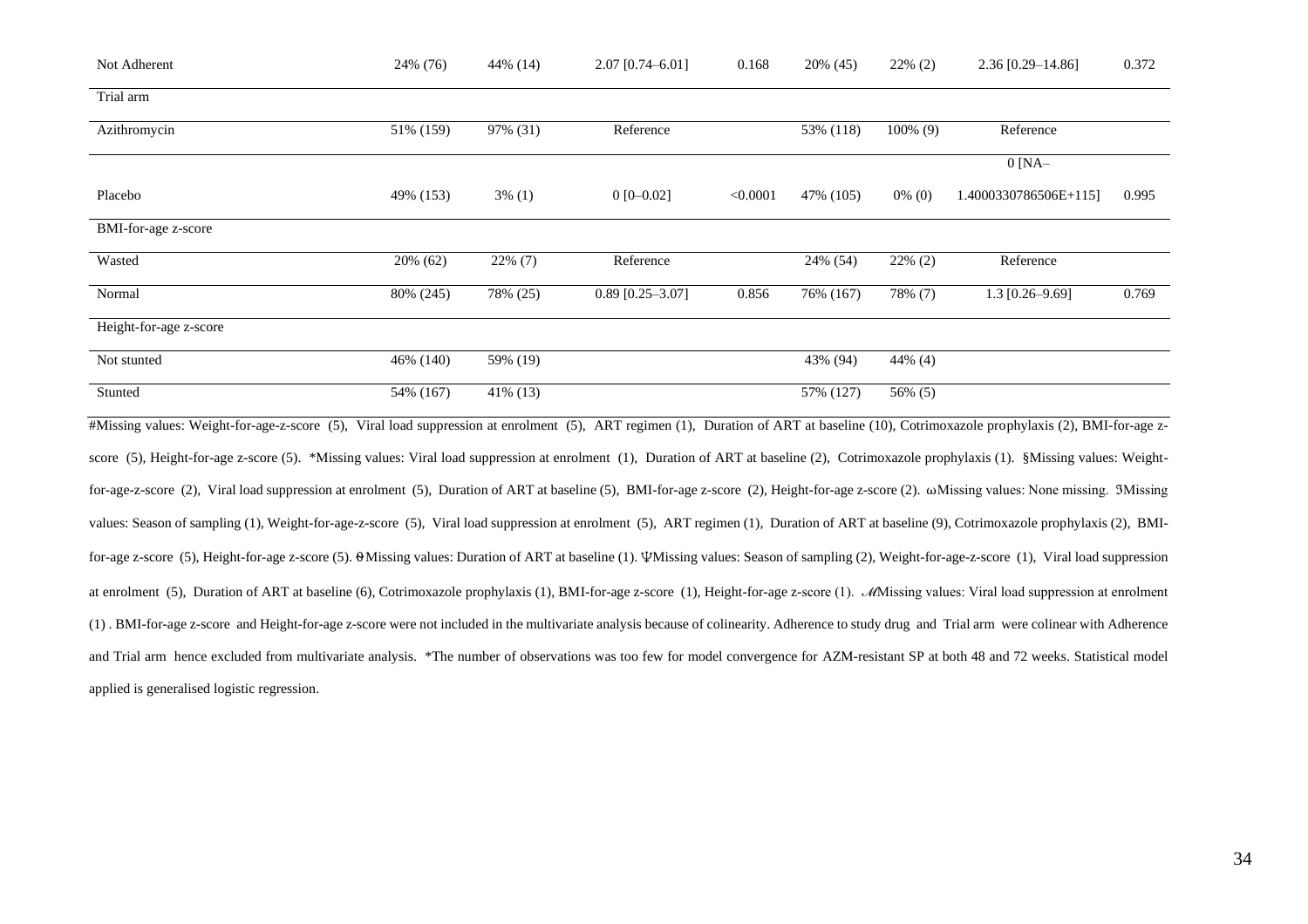**Table S9: Factors associated with carriage of azithromycin resistant** *Staphylococcus aureus* **isolates at 48 weeks and 72 weeks in trial participants cont'd**

# SPUTUM

|                        |                                   |                                                |                                       | 48 weeks  |                                   |           |                               | 72 weeks               |                                |           |                                       |                           |
|------------------------|-----------------------------------|------------------------------------------------|---------------------------------------|-----------|-----------------------------------|-----------|-------------------------------|------------------------|--------------------------------|-----------|---------------------------------------|---------------------------|
|                        | No.<br>observations<br>$(n=290)3$ | No. resistant<br>isolates<br>$(n=33)$ $\theta$ | Univariate analysis                   |           | Multivariate analysis             |           | No.                           | No.<br>resistant       | Univariate analysis            |           | Multivariate analysis                 |                           |
| Variable               |                                   |                                                | <b>Adjusted Odds</b><br>ratio, 95% CI | $p$ value | Adjusted<br>Odds ratio,<br>95% CI | $p$ value | observations<br>$(n=224)\Psi$ | isolates<br>$(n=20)$ M | Adjusted Odds<br>ratio, 95% CI | $p$ value | <b>Adjusted Odds</b><br>ratio, 95% CI | $\boldsymbol{p}$<br>value |
| Site                   |                                   |                                                |                                       |           |                                   |           |                               |                        |                                |           |                                       |                           |
| Malawi                 | 29% (83)                          | 64% (21)                                       | Reference                             |           | Reference                         |           | 25% (56)                      | $30\%$ (6)             | Reference                      |           | Reference                             |                           |
| Zimbabwe               | 71% (207)                         | 36% (12)                                       | $0.06$ [0.02-0.19]                    | < 0.0001  | $0[0-0.2]$                        | 0.042     | 75% (168)                     | 70% (14)               | $0.69$ [0.22-2.26]             | 0.522     | $0.42$ [0.01-10.3]                    | 0.599                     |
| Sex                    |                                   |                                                |                                       |           |                                   |           |                               |                        |                                |           |                                       |                           |
| Female                 | 49% (142)                         | 45% (15)                                       | Reference                             |           | Reference                         |           | 46% (104)                     | 50% (10)               | Reference                      |           | Reference                             |                           |
| Male                   | 51% (148)                         | 56% (18)                                       | $0.98$ [0.4-2.39]                     | 0.96      | $0.53$ [0.03-7]                   | 0.627     | 54% (120)                     | 50% (10)               | $0.63$ [0.22-1.77]             | 0.375     | 3.34 $[0.68 -$<br>22.85]              | 0.169                     |
| Season of sampling     |                                   |                                                |                                       |           |                                   |           |                               |                        |                                |           |                                       |                           |
| May-Oct-Dry            | 58% (167)                         | 64% (21)                                       | Reference                             |           | Reference                         |           | 37% (82)                      | 45% (9)                | Reference                      |           | Reference                             |                           |
| Nov-Apr-Rainy          | 42% (122)                         | 36% (12)                                       | $1.08$ [0.42-2.7]                     | 0.877     | $0.03$ [0-0.71]                   | 0.065     | 63% (140)                     | 55% (11)               | $0.56$ [0.2-1.62]              | 0.282     | $1.25$ [0.27-6.17]                    | 0.773                     |
| Weight-for-age-z-score |                                   |                                                |                                       |           |                                   |           |                               |                        |                                |           |                                       |                           |
| Not underweight        | 53% (150)                         | 48% (16)                                       | Reference                             |           | Reference                         |           | 50% (111)                     | 70% (14)               | Reference                      |           | Reference                             |                           |
| underweight            | 47% (135)                         | 52% (17)                                       | 1.06 $[0.44 - 2.59]$                  | 0.893     | $0.12$ [0-1.65]                   | 0.135     | 50% (112)                     | $30\%$ (6)             | $0.29$ [0.09-0.83]             | 0.026     | $0.11$ [0.02-0.65]                    | 0.02                      |
| Age at enrolment       |                                   |                                                |                                       |           |                                   |           |                               |                        |                                |           |                                       |                           |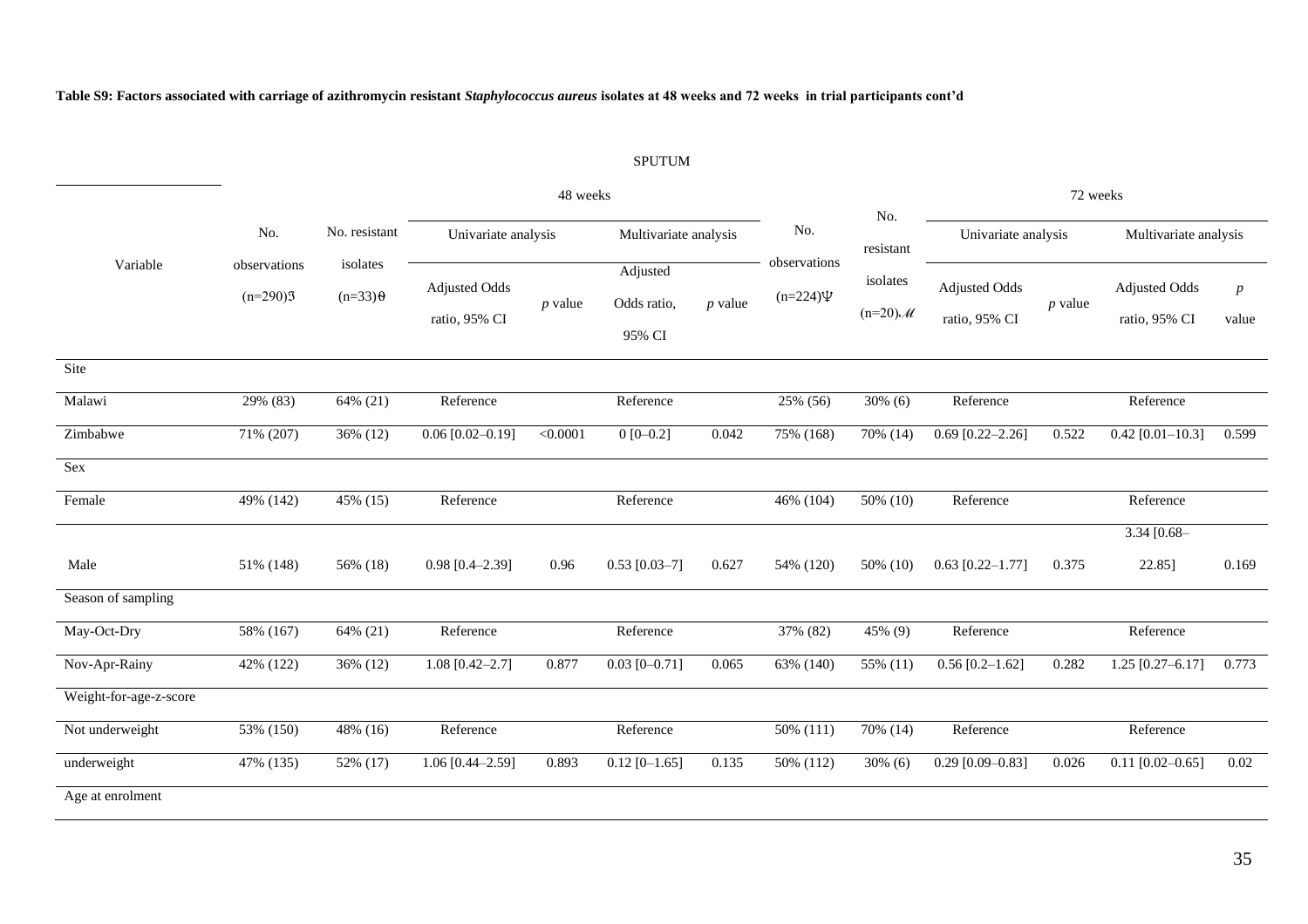| $6-9y$                    | 9% (27)   | $15\%$ (5) | Reference            |          | Reference       |       | 10% (23)  | $5\%$ (1)  | Reference          |       | Reference          |       |
|---------------------------|-----------|------------|----------------------|----------|-----------------|-------|-----------|------------|--------------------|-------|--------------------|-------|
| $10-12y$                  | 19% (56)  | 24% (8)    | $1.6 [0.27 - 10.01]$ | 0.071    | $0.18$ [0-17.9] | 0.41  | 20% (44)  | $30\%$ (6) | $1.8$ [0.18-41.12] | 0.42  | $0.03$ [0-2.81]    | 0.3   |
|                           |           |            |                      |          | $1.17$ [0.03-   |       |           |            |                    |       |                    |       |
| $13-16y$                  | 43% (125) | 42% (14)   | $0.53$ [0.11-2.35]   |          | 63.22]          |       | 44% (98)  | 50% (10)   | $1.2$ [0.13-25.87] |       | $0.29$ [0.01-16.6] |       |
| 17-19y                    | 28% (82)  | $18\%$ (6) | $0.24$ [0.04-1.17]   |          | $0.03$ [0-3.91] |       | 26% (59)  | $15\%$ (3) | $0.47$ [0.04-11.3] |       | $0.1$ [0-7.65]     |       |
| Viral load suppression at |           |            |                      |          |                 |       |           |            |                    |       |                    |       |
| enrolment                 |           |            |                      |          |                 |       |           |            |                    |       |                    |       |
| Suppressed $(<1000$       |           |            |                      |          |                 |       |           |            |                    |       |                    |       |
| copies/ml)                | 57% (162) | 48% (16)   | Reference            |          | Reference       |       | 58% (127) | 68% (13)   | Reference          |       | Reference          |       |
| Unsuppressed (>1000       |           |            |                      |          | $2.5$ [0.16-    |       |           |            |                    |       |                    |       |
| copies/ml)                | 43% (123) | 52% (17)   | $0.76$ [0.31-1.85]   | 0.544    | 66.17]          | 0.531 | 42% (92)  | $32\%$ (6) | $0.53$ [0.17-1.55] | 0.262 | $0.37$ [0.05-2.09] | 0.277 |
| Adherence and Trial arm   |           |            |                      |          |                 |       |           |            |                    |       |                    |       |
| Adherence AZM             | 39% (114) | 52% (17)   | Reference            |          | Reference       |       | 42% (93)  | 65% (13)   | Reference          |       | Reference          |       |
| Adherence Placebo         | 36% (105) | $3\%$ (1)  | $0.03$ [0-0.18]      | 0.0001   | $0[0 - 0.02]$   | 0.085 | 38% (84)  | $10\%$ (2) | $0.12$ [0.02-0.51] | 0.056 | $0.08$ [0-0.62]    | 0.24  |
| Not Adherent AZM          | 11% (34)  | 39% (13)   | $3.06$ [0.78-15.5]   |          | $0.14$ [0-2.94] |       | 11% (24)  | $15\%$ (3) | $0.88$ [0.16-4.23] |       | $0.59$ [0.02-9.91] |       |
|                           |           |            |                      |          |                 |       |           |            |                    |       | $1.14$ [0.08-      |       |
| Not Adherent Placebo      | 13% (37)  | $6\%$ (2)  | $0.13$ [0.02-0.59]   |          | $0[0-0.02]$     |       | 10% (23)  | $10\% (2)$ | $0.32$ [0.04-1.52] |       | 13.01]             |       |
| MRC dyspnoea score        |           |            |                      |          |                 |       |           |            |                    |       |                    |       |
| $\rm < 2$                 | 66% (192) | 33% (11)   | Reference            |          | Reference       |       | 68% (153) | 75% (15)   | Reference          |       | Reference          |       |
|                           |           |            |                      |          | 175.77 [1.27-   |       |           |            |                    |       |                    |       |
| 2 and above               | 34% (98)  | 67% (22)   | 7.8 [2.95-22.23]     | < 0.0001 | 202838.5]       | 0.082 | 32% (71)  | 25% (5)    | $0.93$ [0.27-2.89] | 0.908 | $0.38$ [0.01-6.05] | 0.524 |
| ART regimen               |           |            |                      |          |                 |       |           |            |                    |       |                    |       |
| ATV/LPV/PI                | 25% (73)  | $12\%$ (4) | Reference            |          | Reference       |       | 30% (68)  | 25% (5)    | Reference          |       | Reference          |       |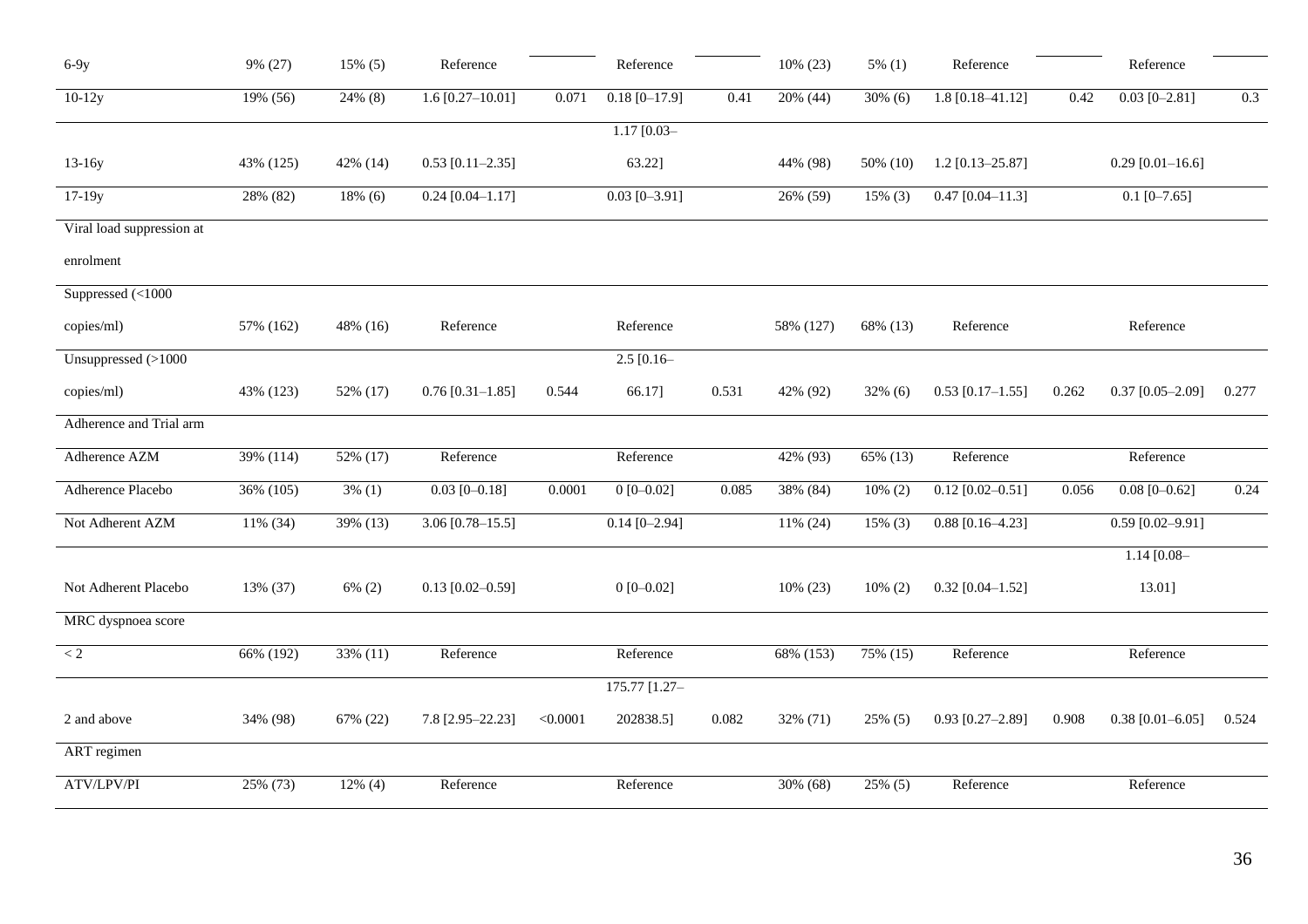|                         |             |            |                    |          | 18.43 [1.15-    |       |            |            |                    |       |                      |       |
|-------------------------|-------------|------------|--------------------|----------|-----------------|-------|------------|------------|--------------------|-------|----------------------|-------|
| EFV/NVP                 | 75% (216)   | 88% (29)   | 3.52 [1.14-13.35]  | 0.041    | 705.81]         | 0.065 | 70% (156)  | 75% (15)   | $1.17$ [0.38-4.07] | 0.791 | $1.39$ [0.27-8.06]   | 0.697 |
| Duration of ART at      |             |            |                    |          |                 |       |            |            |                    |       |                      |       |
| baseline                |             |            |                    |          |                 |       |            |            |                    |       |                      |       |
| $6m - 2y$               | 9% (27)     | $13\%$ (4) | Reference          |          | Reference       |       | $9\%$ (19) | $20\%$ (4) | Reference          |       | Reference            |       |
| $2y - 4y$               | 17% (49)    | $22\%$ (7) | $0.18$ [0.01-1.5]  | 0.3      | $0[0-0.47]$     | 0.36  | 16% (34)   | 20% (4)    | $0.08$ [0-0.76]    | 0.12  | $0.01$ [0-0.42]      | 0.1   |
| $4y - 6y$               | $22\%$ (61) | 25% (8)    | $0.2$ [0.01-1.69]  |          | $0.02$ [0-1.76] |       | 23% (50)   | 20% (4)    | $0.11$ [0-1.05]    |       | $0.03$ [0-0.6]       |       |
| $6y+$                   | 51% (144)   | 41% (13)   | $0.12$ [0.01-0.91] |          | $0.02$ [0-2.45] |       | 53% (115)  | 40% (8)    | $0.06$ [0-0.48]    |       | $0.01$ [0-0.25]      |       |
| Cotrimoxazole           |             |            |                    |          |                 |       |            |            |                    |       |                      |       |
| prophylaxis             |             |            |                    |          |                 |       |            |            |                    |       |                      |       |
| No                      | 10% (30)    | 9% (3)     | Reference          |          | Reference       |       | 11% (25)   | $5\%$ (1)  | Reference          |       | Reference            |       |
|                         |             |            |                    |          |                 |       |            |            | $2.24 [0.35 -$     |       |                      |       |
| Yes                     | 90% (258)   | 91% (30)   | $1.14$ [0.26-5.87] | 0.868    | $0.03$ [0-6.24] | 0.239 | 89% (198)  | 95% (19)   | 43.68]             | 0.47  | 1.63 $[0.1 - 50.05]$ | 0.742 |
| Adherence to study drug |             |            |                    |          |                 |       |            |            |                    |       |                      |       |
| Adherence               | 76% (219)   | 55% (18)   | Reference          |          |                 |       | 79% (177)  | 75% (15)   | Reference          |       |                      |       |
| Not Adherent            | 24% (71)    | 45% (15)   | 2.08 [0.83-5.32]   | 0.119    |                 |       | 21% (47)   | 25% (5)    | $1.02$ [0.29-3.2]  | 0.969 |                      |       |
| Trial arm               |             |            |                    |          |                 |       |            |            |                    |       |                      |       |
| Azithromycin            | 51% (148)   | 91% (30)   | Reference          |          |                 |       | 52% (117)  | 80% (16)   | Reference          |       |                      |       |
| Placebo                 | 49% (142)   | 9% (3)     | $0.04$ [0.01-0.15] | < 0.0001 |                 |       | 48% (107)  | 20% (4)    | $0.18$ [0.05-0.57] | 0.006 |                      |       |
| BMI-for-age z-score     |             |            |                    |          |                 |       |            |            |                    |       |                      |       |
| Wasted                  | 20% (56)    | 24% (8)    | Reference          |          |                 |       | 22% (48)   | 25% (5)    | Reference          |       |                      |       |
| Normal                  | 80% (229)   | 76% (25)   | $0.93$ [0.33-2.71] | 0.89     |                 |       | 78% (175)  | 75% (15)   | $0.56$ [0.17-2.06] | 0.362 |                      |       |
| Height-for-age z-score  |             |            |                    |          |                 |       |            |            |                    |       |                      |       |
| Not stunted             | 44% (125)   | 58% (19)   |                    |          |                 |       | 42% (94)   | 45% (9)    |                    |       |                      |       |